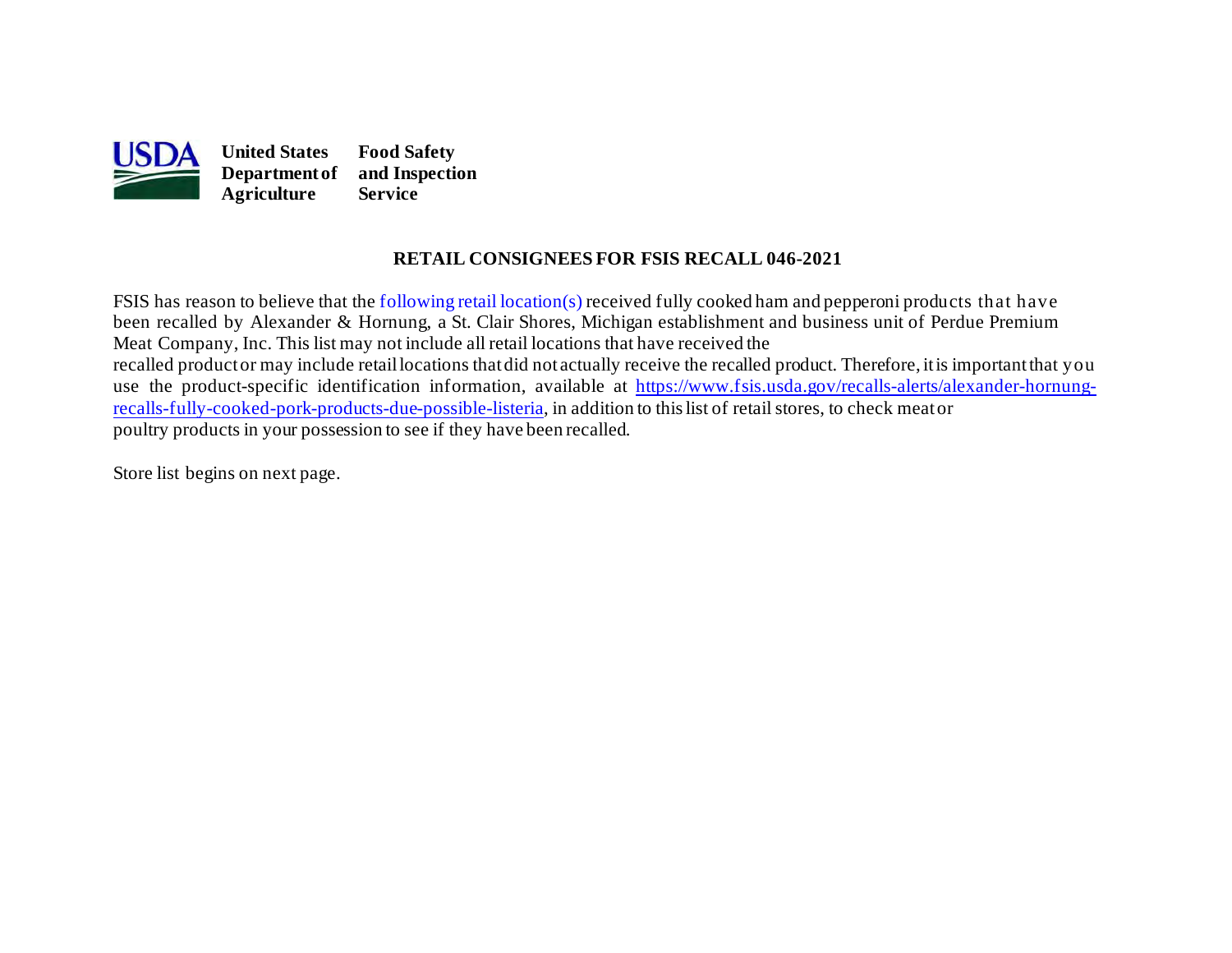<span id="page-1-0"></span>

Food Safety And Inspection Service

**List Current As Of:** 

| Nationwide, State-Wide, or Area-Wide Distribution |                        |  |
|---------------------------------------------------|------------------------|--|
| <b>Retailer Name</b>                              | Location               |  |
| 1 ACME Markets                                    | CT, DE, MD, NJ, NY, PA |  |
| 2 Albertsons                                      | OR. WA                 |  |
| 3 Big Y Stores                                    | CT, MA                 |  |
| 4 Piggly Wiggly                                   | NC.                    |  |
| 5 Safeway                                         | DC, DE, MD, OR, WA     |  |
| 6 Shaw's                                          | MA, ME, NH, VT         |  |
| 7 ShopRite                                        | CT, DE, MD, NJ, NY, PA |  |
| 8 Star Market                                     | МA                     |  |
| 9 Whole Foods                                     | All Stores Nationwide  |  |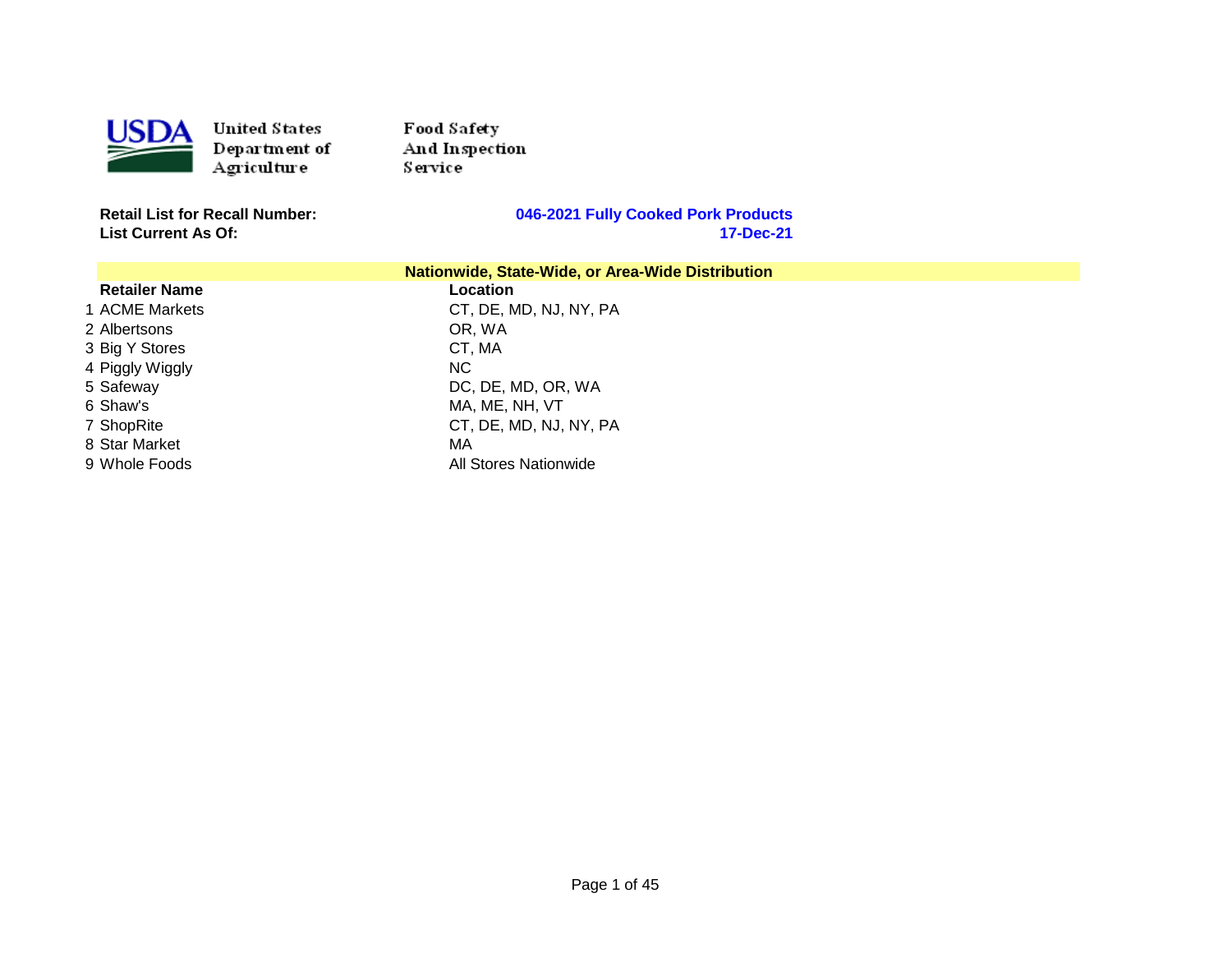

Food Sa fety And Inspection Service

**List Current As Of:** 

|                          | <b>ALABAMA</b>        |            |            |
|--------------------------|-----------------------|------------|------------|
| <b>Retailer Name</b>     | <b>Street Address</b> | City       | State      |
| 1 Tricon Specialty Foods | 6911 1st Avenue North | Birmingham | AL-Alabama |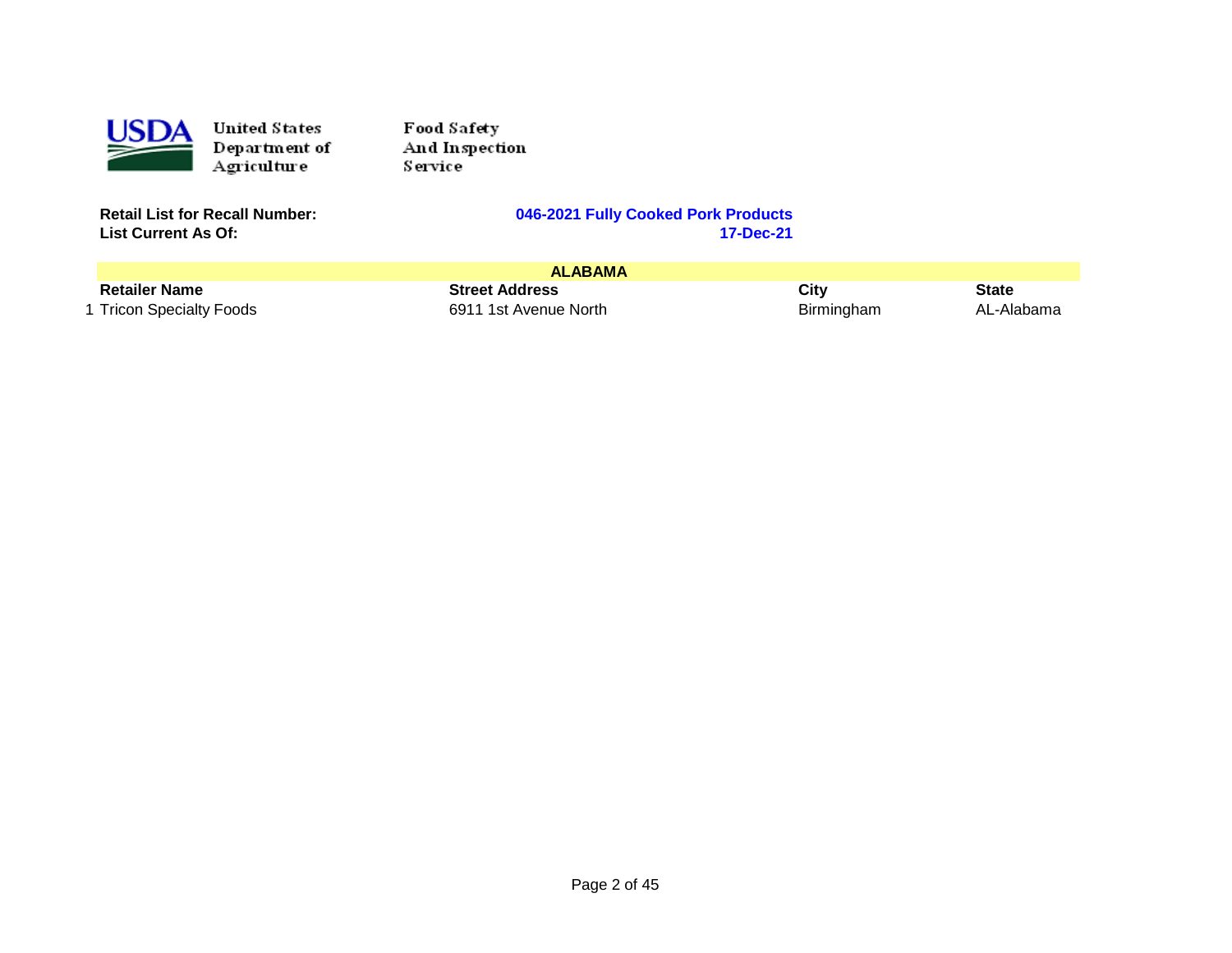

Food Safety And Inspection Service<sup>1</sup>

**List Current As Of:** 

# **Retailly Cooked Pork Products**<br>17-Dec-21

| <b>CALIFORNIA</b>           |                        |               |                      |
|-----------------------------|------------------------|---------------|----------------------|
| <b>Retailer Name</b>        | <b>Street Address</b>  | City          | <b>State</b>         |
| 1 Lazy Acres Natural Market | 150 Encinitas Blvd     | Encinitas     | CA-California        |
| 2 Lazy Acres Natural Market | 2510 Pacific Coast Hwy | Hermosa Beach | CA-California        |
| 3 Lazy Acres Natural Market | 2080 N Bellflower Blvd | Long Beach    | CA-California        |
| 4 Lazy Acres Natural Market | 422 W Washington St    | San Diego     | <b>CA-California</b> |
| 5 Lazy Acres Natural Market | 302 Meigs Rd           | Santa Barbara | <b>CA-California</b> |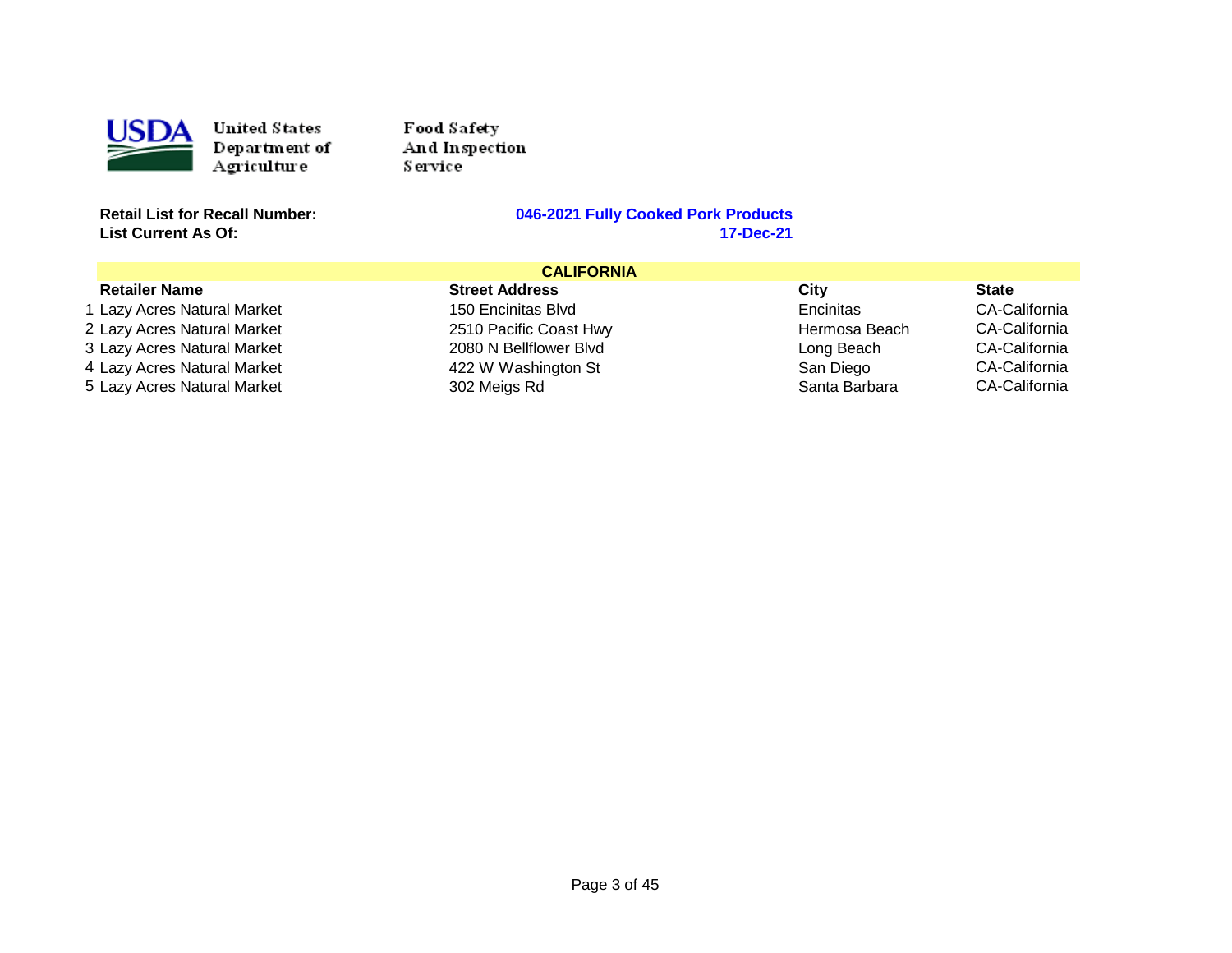

Food Sa fety And Inspection Service

**List Current As Of:** 

|                      | <b>COLORADO</b>         |                 |             |
|----------------------|-------------------------|-----------------|-------------|
| <b>Retailer Name</b> | <b>Street Address</b>   | City            | State       |
| 1 Lulus Farms        | 13201 East 144th Avenue | <b>Brighton</b> | CO-Colorado |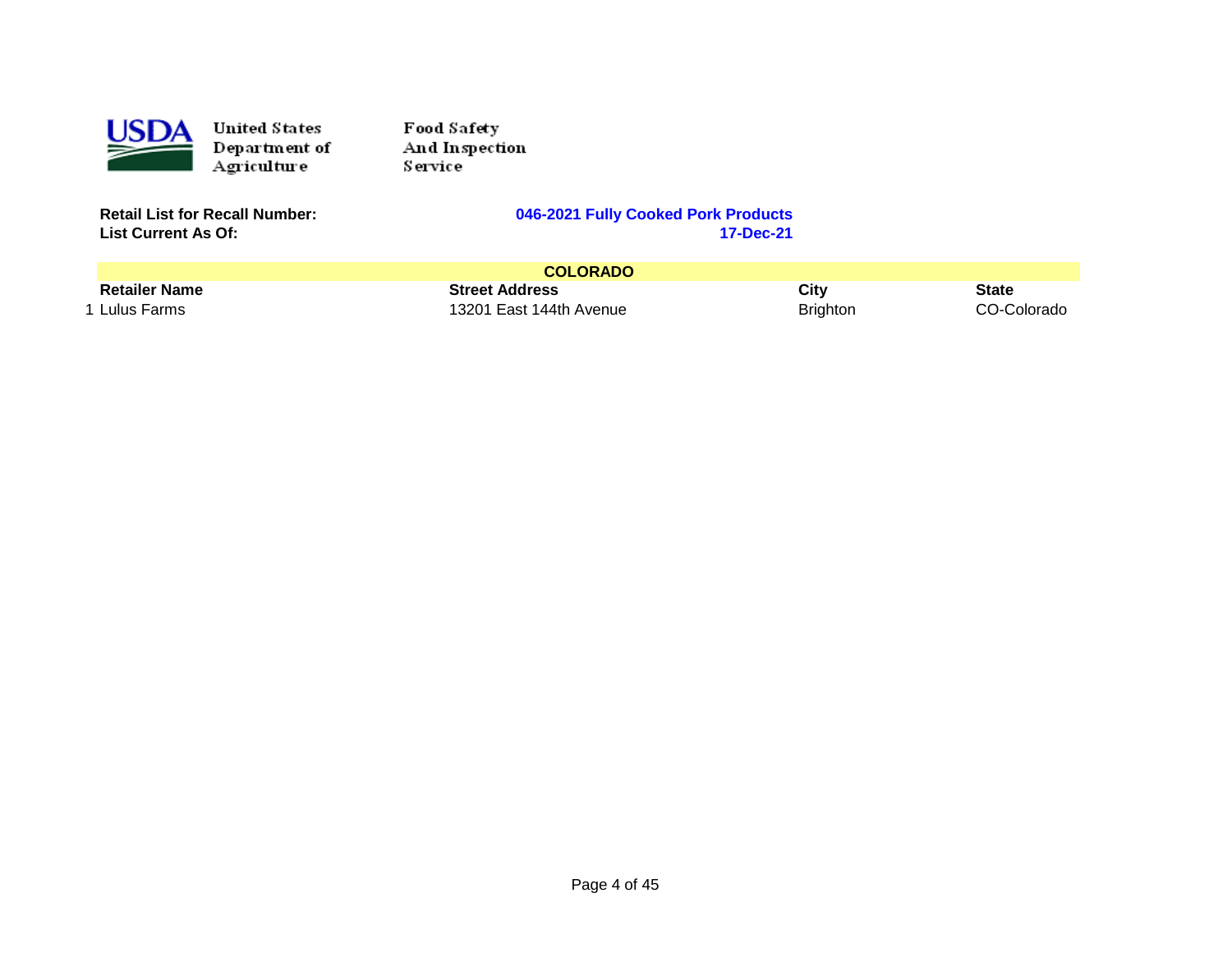

USDA United States<br>
Department of<br>
Agriculture<br>
Retail List for Recall Number: United States Department of **Agriculture** 

Food Safety And Inspection Service

**List Current As Of:** 

| <b>CONNECTICUT</b>               |                         |                   |                       |
|----------------------------------|-------------------------|-------------------|-----------------------|
| <b>Retailer Name</b>             | <b>Street Address</b>   | <b>City</b>       | <b>State</b>          |
| Balducci's                       | 1050 E Putnam Ave       | Greenwich         | CT-Connecticut        |
| 2 Balducci's                     | 1385 Post Rd E          | Westport          | <b>CT-Connecticut</b> |
| 3 Fiddleheads Natural Foods      | 13 Broad Street         | New London        | <b>CT-Connecticut</b> |
| 4 Food Co-op                     | 91 Valley Street        | Williamantic      | CT-Connecticut        |
| 5 Foodworks                      | 940 Boston Post Rd      | Old Saybrook      | CT-Connecticut        |
| 6 Highland Park Market           | 204 Main Street         | Farmington        | <b>CT-Connecticut</b> |
| 7 Kings                          | 26 Arcadia Road         | Old Greenwich     | CT-Connecticut        |
| 8 Mystic McQuades                | 10 Clara Drive          | Mystic            | <b>CT-Connecticut</b> |
| 9 New Morning Market             | 129 Main Street North   | Woodbury          | <b>CT-Connecticut</b> |
| 10 Pasta Vita                    | 225 Elm Street          | Old Seabrook      | CT-Connecticut        |
| 11 Price Rite                    | 164 Boston Ave.         | <b>Bridgeport</b> | <b>CT-Connecticut</b> |
| 12 Price Rite                    | 4425 Main Street        | <b>Bridgeport</b> | CT-Connecticut        |
| 13 Price Rite                    | 136 Berlin Road         | <b>Bromwell</b>   | <b>CT-Connecticut</b> |
| 14 Price Rite                    | 29 Main Street          | Danbury           | CT-Connecticut        |
| 15 Price Rite                    | 1869 Dixwell Ave.       | Hamden            | <b>CT-Connecticut</b> |
| 16 Price Rite                    | 150 Columbus Blvd.      | New Britain       | CT-Connecticut        |
| 17 Price Rite                    | 695 Main Street         | Torrington        | <b>CT-Connecticut</b> |
| 18 Price Rite                    | 983 New Britain Ave.    | West Hartford     | CT-Connecticut        |
| 19 Price Rite                    | 160 Silas Deane Highway | Wethersfield      | CT-Connecticut        |
| 20 Price Rite                    | 590 Windsor Ave         | Windsor           | <b>CT-Connecticut</b> |
| 21 Prime Meats                   | 395 West Main St        | Avon              | <b>CT-Connecticut</b> |
| 22 Thyme & Season Natural Market | 3040 Whitney Ave        | Hamden            | <b>CT-Connecticut</b> |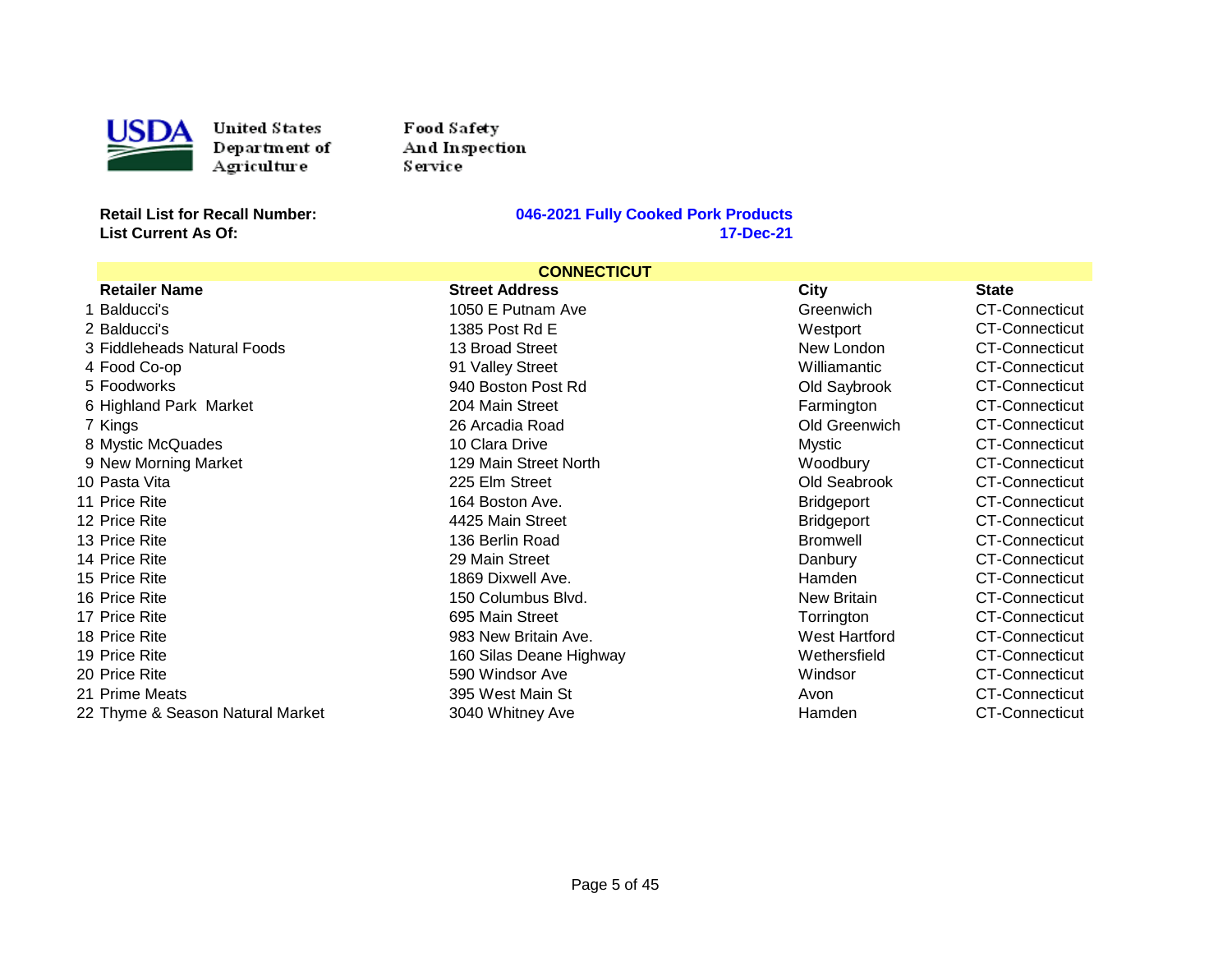

Food Safety And Inspection Service<sup>1</sup>

**List Current As Of:** 

#### **Retail Cooked Pork Products**<br>17-Dec-21

| <b>DISTRICT OF COLUMBIA</b> |                         |            |                         |
|-----------------------------|-------------------------|------------|-------------------------|
| <b>Retailer Name</b>        | <b>Street Address</b>   | City       | <b>State</b>            |
| 1 MOM's Organic Market      | 1501 New York Avenue NE | Washington | DC-District of Columbia |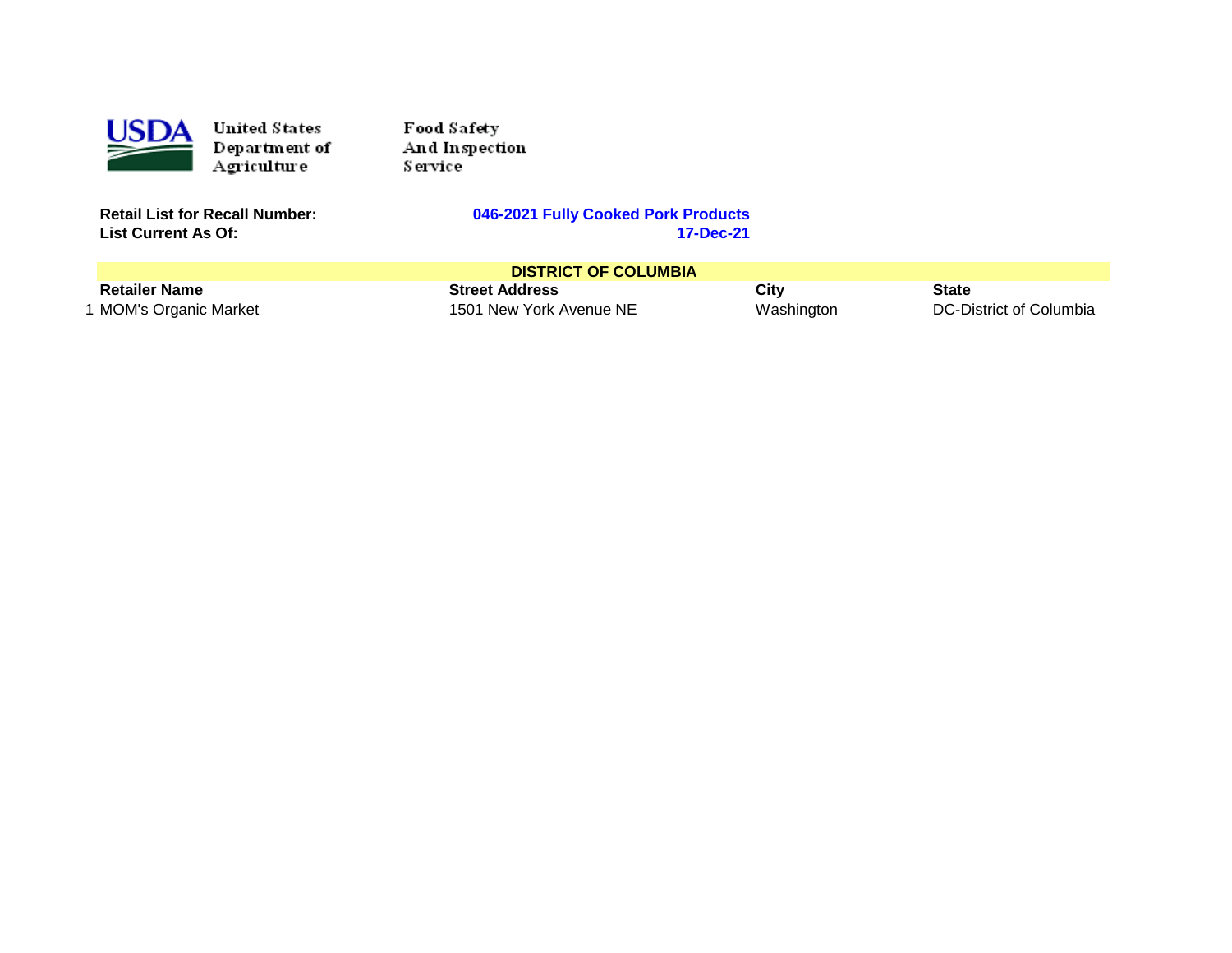

Food Sa fety And Inspection Service

**List Current As Of:** 

| <b>DELAWARE</b>                 |                             |            |              |
|---------------------------------|-----------------------------|------------|--------------|
| <b>Retailer Name</b>            | <b>Street Address</b>       | City       | <b>State</b> |
| 1 Capital One Benjamin Franklin | 802 Delaware Ave Unit 29147 | Wilmington | DE-Delaware  |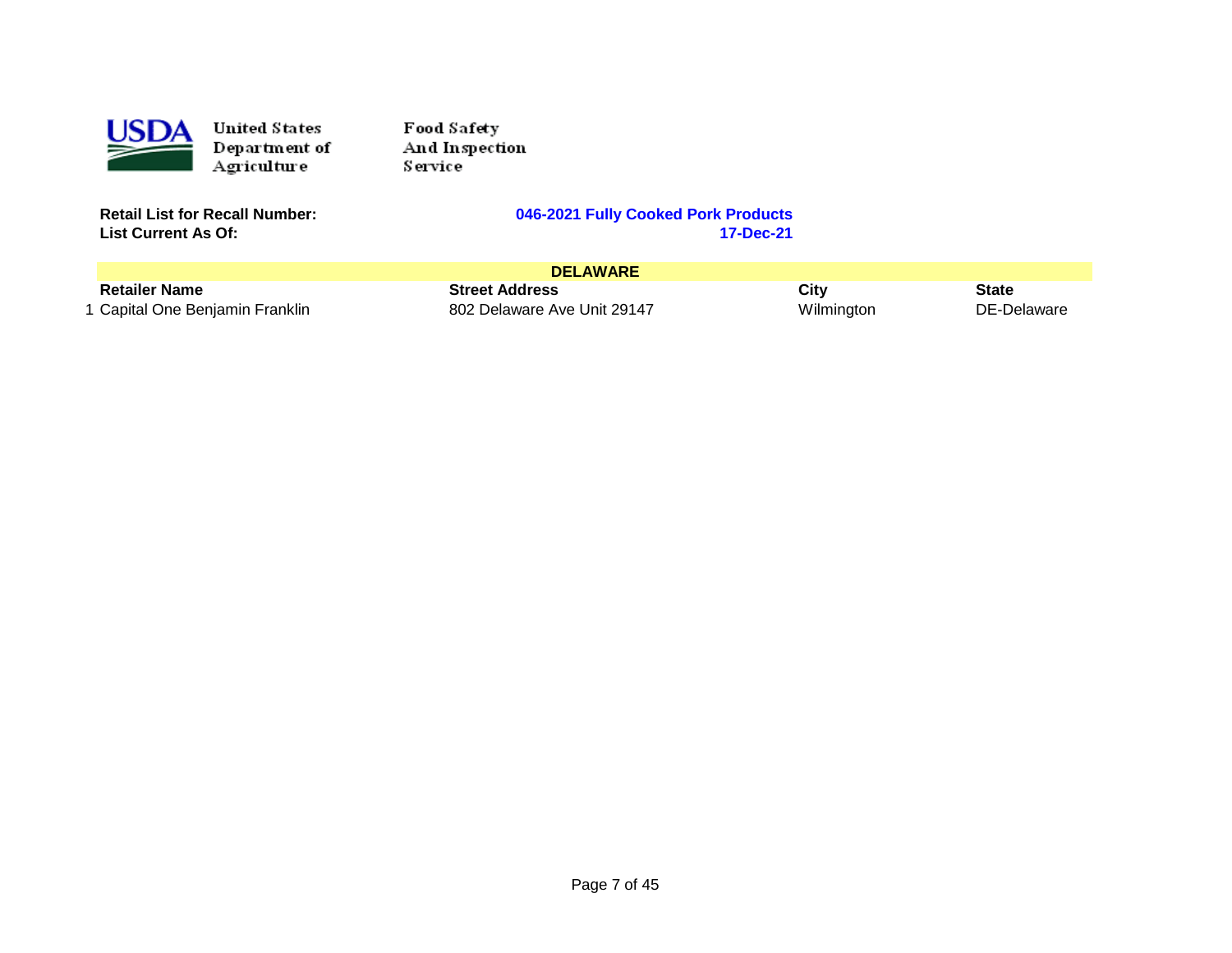

Food Safety And Inspection Service<sup>1</sup>

**List Current As Of:** 

| <b>FLORIDA</b>       |                            |              |              |
|----------------------|----------------------------|--------------|--------------|
| <b>Retailer Name</b> | <b>Street Address</b>      | City         | <b>State</b> |
| 1 Earth Fare Market  | 655 N. Highway 27-441      | Lady Lakes   | FL-Florida   |
| 2 Earth Fare Market  | 2405 SW 27th Ave           | Ocala        | FL-Florida   |
| 3 Earth Fare Market  | 9 W Gore St                | Orlando      | FL-Florida   |
| 4 Earth Fare Market  | 120 Shops Blvd             | Saint John's | FL-Florida   |
| 5 Earth Fare Market  | 7774 113th St N            | Seminole     | FL-Florida   |
| 6 Perrine's Produce  | 3826 Clyd Morris Boulevard | Port Orange  | FL-Florida   |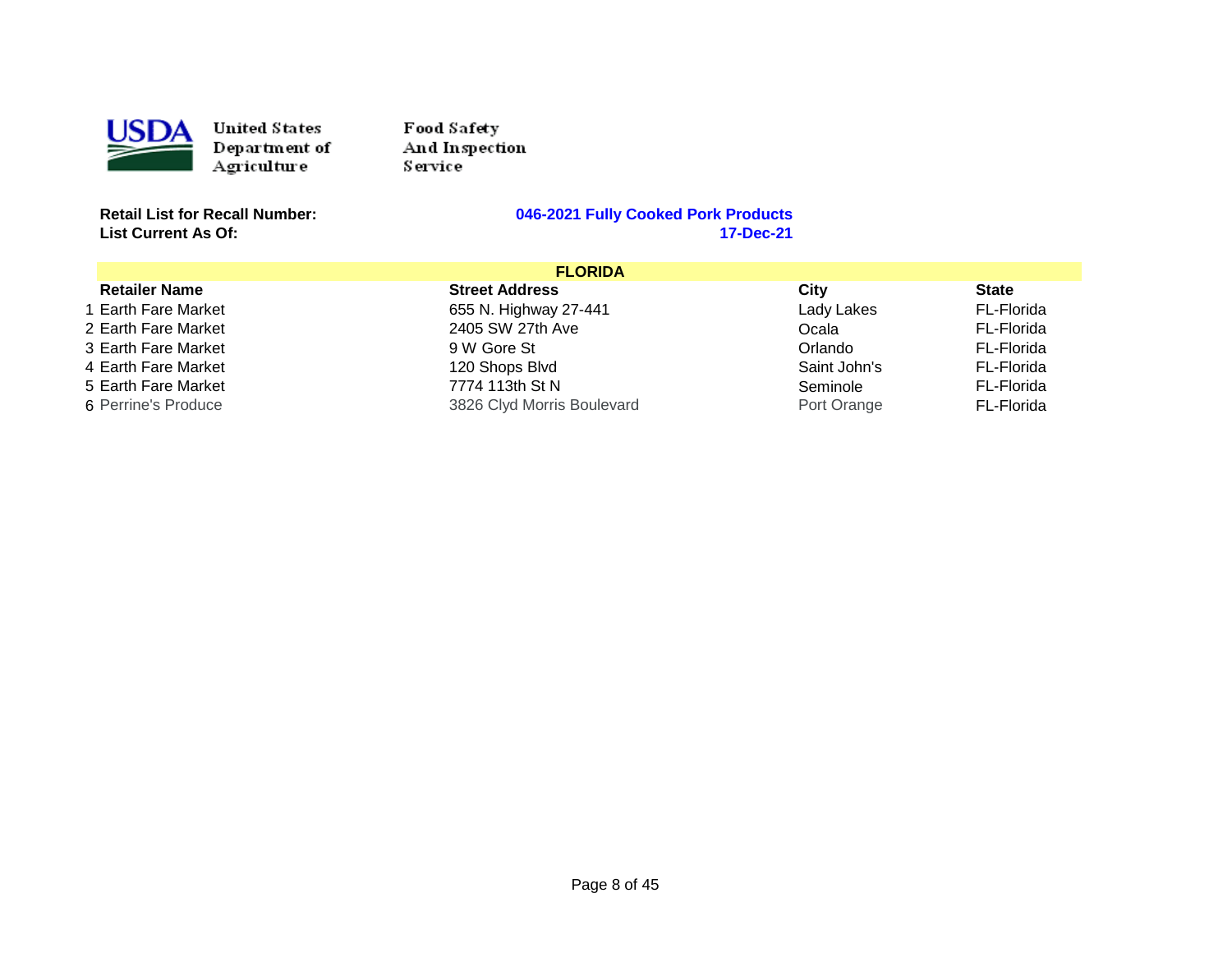

Food Sa fety And Inspection Service

**List Current As Of:** 

| <b>GEORGIA</b>       |                         |            |              |
|----------------------|-------------------------|------------|--------------|
| <b>Retailer Name</b> | <b>Street Address</b>   | City       | <b>State</b> |
| 1 Piggly Wiggly      | 528 North Church Street | Homerville | GA-Georgia   |
| 2 Piggly Wiggly      | 8524 Hwy 280 East       | Ellabel    | GA-Georgia   |
| 3 Piggly Wiggly      | 1042 W. Hwy 80          | Pooler     | GA-Georgia   |
| 4 Piggly Wiggly      | Highway 301 North       | Nahunta    | GA-Georgia   |
| 5 Piggly Wiggly      | 15759 Us Hwy. 17        | Townsend   | GA-Georgia   |
| 6 Piggly Wiggly      | 75 South Valdosta Road  | Lakeland   | GA-Georgia   |
| 7 Earth Fare Market  | 1689 S Lumpkin St       | Athens     | GA-Georgia   |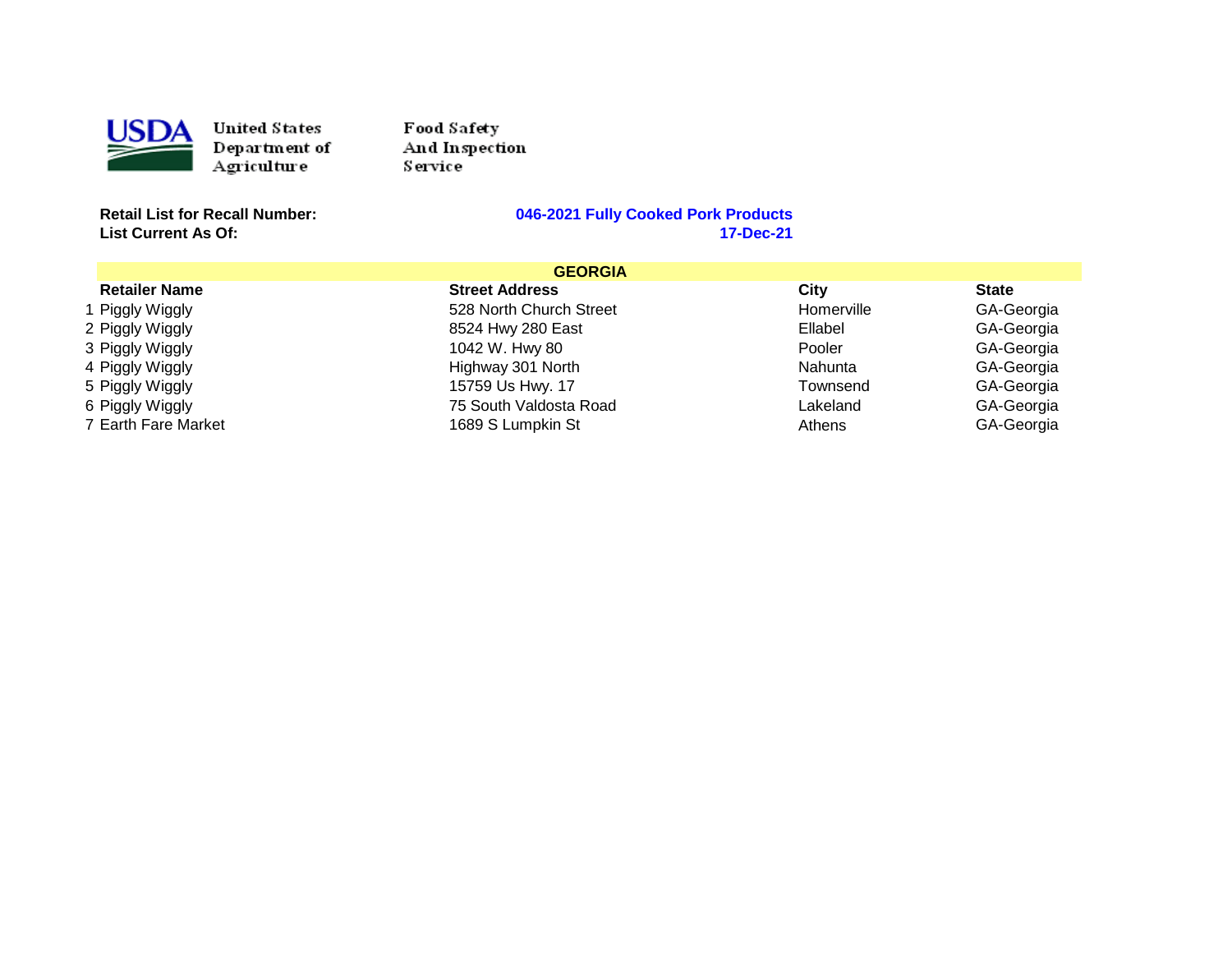

USDA United States<br>
Department of<br>
Agriculture<br>
Retail List for Recall Number: United States Department of Agriculture

Food Safety And Inspection Service<sup>1</sup>

**List Current As Of:** 

|                      | <b>IOWA</b>           |             |              |
|----------------------|-----------------------|-------------|--------------|
| <b>Retailer Name</b> | <b>Street Address</b> | City        | <b>State</b> |
| 1 Iowa State Bank    | 105 Albany Ave        | Orange City | IA-Iowa      |
| 2 Iowa State Bank    | 1101 Main Street      | Hull        | IA-Iowa      |
| 3 Iowa State Bank    | 308 Main Street       | Ireton      | IA-Iowa      |
| 4 Iowa State Bank    | 301 Plymouth St       | Le Mars     | IA-Iowa      |
| 5 Iowa State Bank    | 260 Main Street       | Melvin      | IA-Iowa      |
| 6 Iowa State Bank    | 103 E. Broadway       | Paullina    | IA-Iowa      |
| 7 Iowa State Bank    | 17 West 2nd Ave       | Remsen      | IA-lowa      |
| 8 Iowa State Bank    | 203 West 7th          | Sanborn     | IA-Iowa      |
| 9 Iowa State Bank    | 627 2nd Ave           | Sheldon     | IA-Iowa      |
| 10 Iowa State Bank   | 721 Second Avenue     | Sibley      | IA-Iowa      |
| 11 Whole Foods       | 4100 University Ave   | Des Moines  | IA-Iowa      |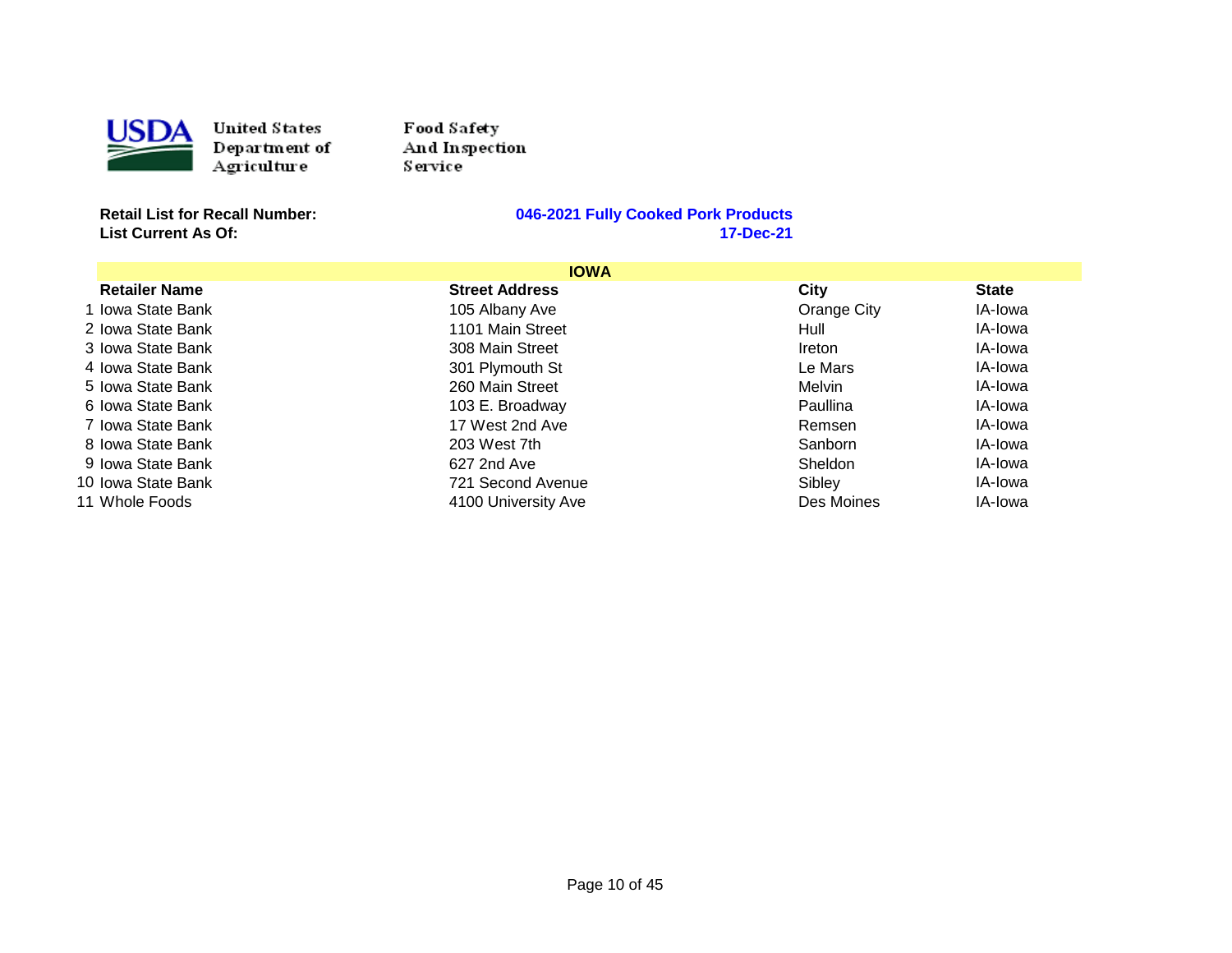

Food Sa fety And Inspection Service

**List Current As Of:** 

| <b>ILLINOIS</b>            |                       |             |              |
|----------------------------|-----------------------|-------------|--------------|
| <b>Retailer Name</b>       | <b>Street Address</b> | City        | <b>State</b> |
| 1 Choices Natural Market   | 6718 Broadcast Pkwy   | Loves Park  | IL-Illinois  |
| 2 Haddads Supermarket-Deli | 2407 W Rohmann Ave    | West Peoria | IL-Illinois  |
| 3 Kemmerer Village         | 941 N 2500 East Rd    | Assumption  | IL-Illinois  |
| 4 Plum Market Chicago      | 1233 North Well St    | Chicago     | IL-Illinois  |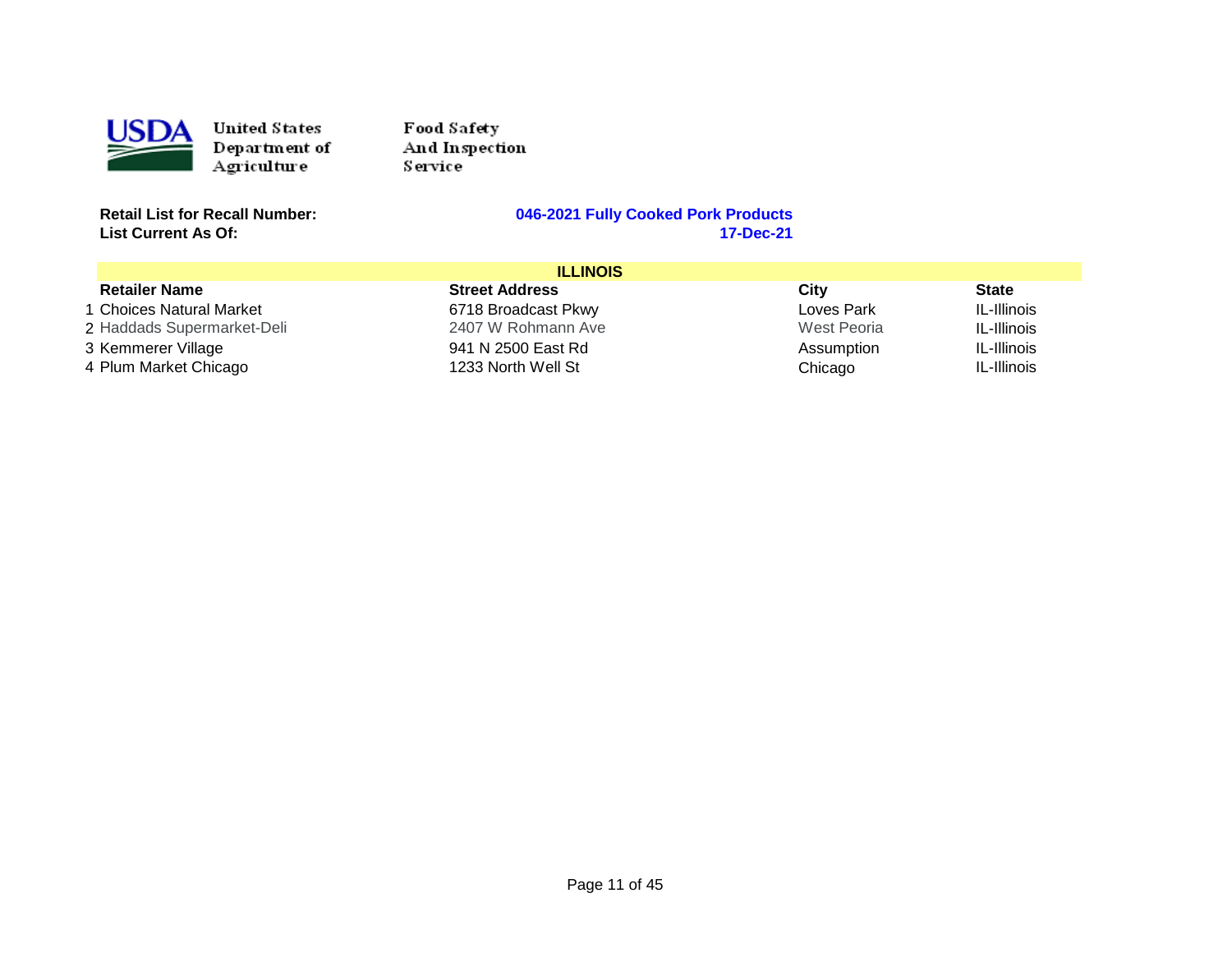

Food Sa fety And Inspection Service

**List Current As Of:** 

| <b>INDIANA</b>       |                            |             |              |
|----------------------|----------------------------|-------------|--------------|
| <b>Retailer Name</b> | <b>Street Address</b>      | City        | <b>State</b> |
| Miller's New Market  | 420 S Detroit St.          | Lagrange    | IN-Indiana   |
| 2 O'Mara's           | 1820 North Montgomery Road | Greensburgh | IN-Indiana   |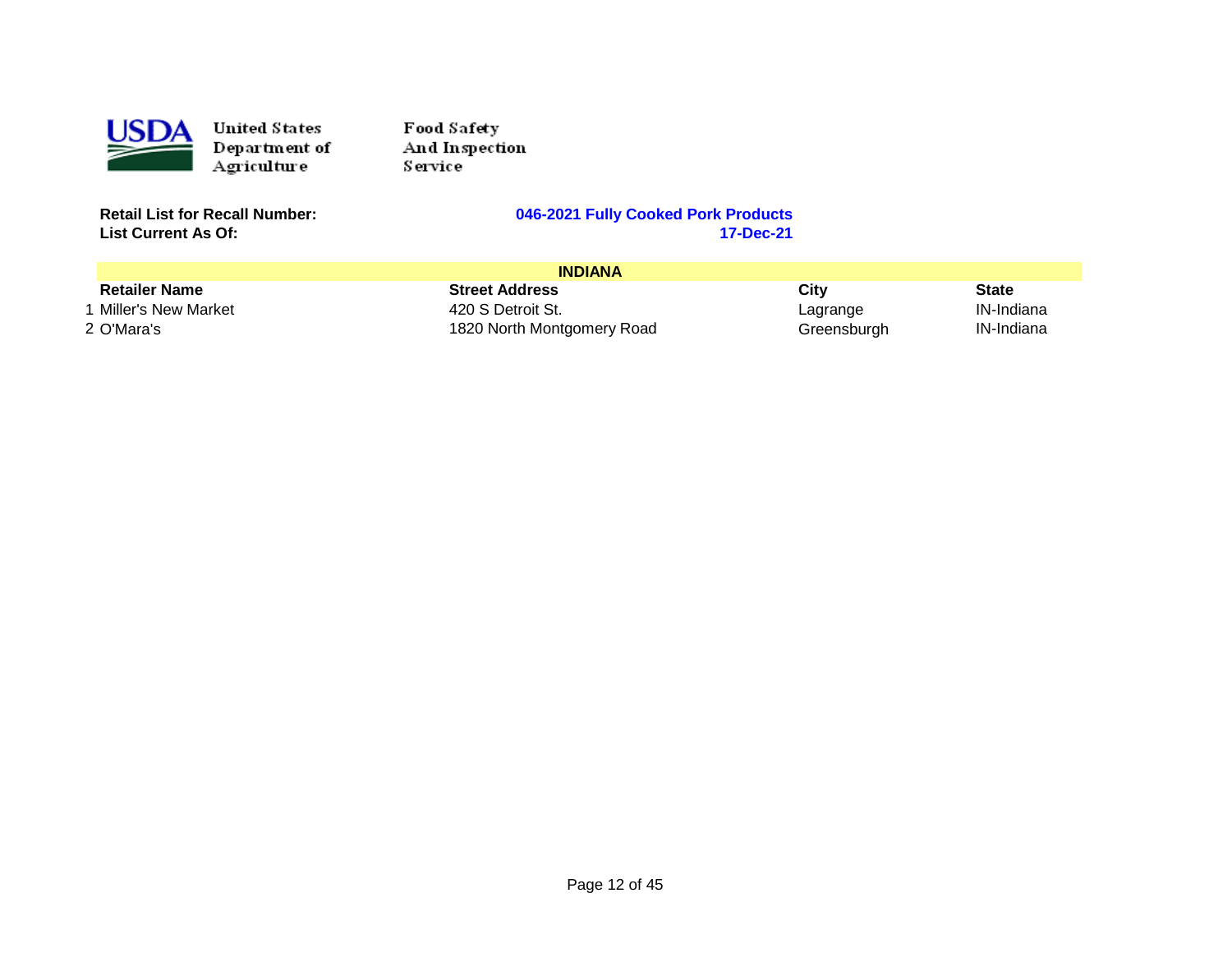

Food Sa fety And Inspection Service

**List Current As Of:** 

|                        | <b>KENTUCKY</b>         |             |              |
|------------------------|-------------------------|-------------|--------------|
| <b>Retailer Name</b>   | <b>Street Address</b>   | City        | <b>State</b> |
| 1 Arveybell Farms      | 226 Aylesbury Ave       | Middlesboro | KY-Kentucky  |
| 2 Boones Butcher Shop  | 100 Old Bloomfield Pike | Bardstown   | KY-Kentucky  |
| <b>3 Quality Foods</b> | State Route 1056        | Mccarr      | KY-Kentucky  |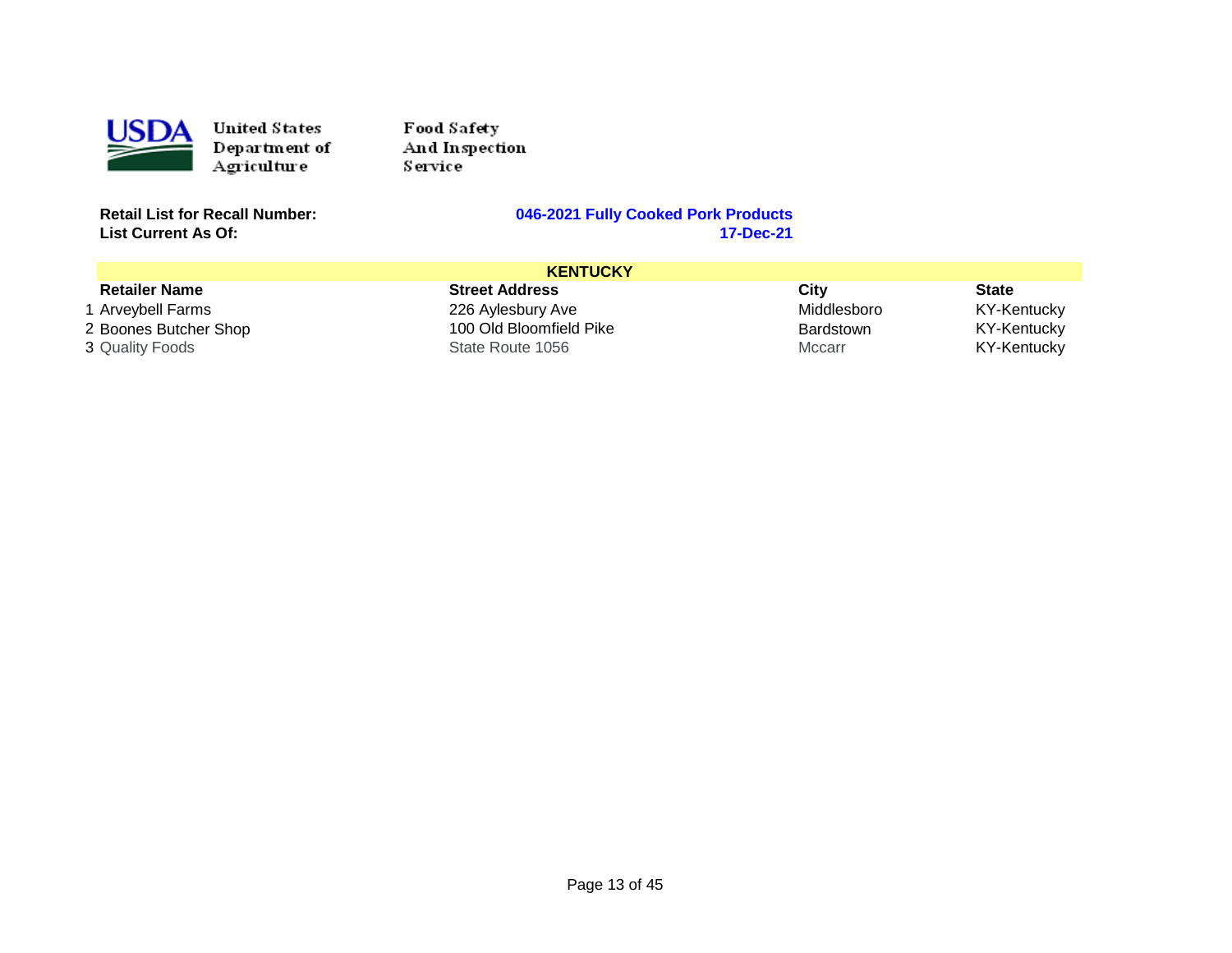

USDA United States<br>
Department of<br>
Agriculture<br>
Retail List for Recall Number: United States Department of Agriculture

Food Safety And Inspection Service<sup>1</sup>

**List Current As Of:** 

| <b>LOUISIANA</b>                 |                             |                     |              |
|----------------------------------|-----------------------------|---------------------|--------------|
| <b>Retailer Name</b>             | <b>Street Address</b>       | City                | <b>State</b> |
| 1 Audubon Market                 | 5452 Live Oak Centre Dr     | Saint Francisville  | LA-Louisiana |
| 2 Bedico's Supermarket           | 28477 Hwy 22                | Pontchatoula        | LA-Louisiana |
| 3 Benedetto's Market             | 6651 Highway One            | Addis               | LA-Louisiana |
| 4 Bet-R Store                    | 2812 Kalurah St.            | <b>Baton Rouge</b>  | LA-Louisiana |
| 5 Bi-Lo                          | 207 N. Lewis Street         | New Iberia          | LA-Louisiana |
| 6 Breaux Mart Supermarket        | 2904 Severn Ave.            | Metairie            | LA-Louisiana |
| 7 Brian's Superette              | 18886 Highway 22            | Maurepas            | LA-Louisiana |
| 8 Calhoun Groceries              | 974 Hwy 80 East             | Calhoun             | LA-Louisiana |
| 9 Cannata's Family Market        | 6307 West Park Ave          | Houma               | LA-Louisiana |
| 10 Cannata's Family Market       | 6010 Hwy 182 East           | Morgan City         | LA-Louisiana |
| 11 Canseco Elysian Fields Market | 5217 Elysian Fields Avenue  | <b>New Orleans</b>  | LA-Louisiana |
| 12 Carter's                      | 29186 Highway 43            | Albany              | LA-Louisiana |
| 13 Carter's                      | 8439 Vincent Road           | Denham Springs      | LA-Louisiana |
| 14 Carter's                      | 9285 Cockerham Rd           | Denham Springs      | LA-Louisiana |
| 15 Carter's                      | 29700 Hwy 63                | Livingston          | LA-Louisiana |
| 16 Carter's                      | 29760 Walker South Road     | Walker              | LA-Louisiana |
| 17 Champagne's                   | 604 South State Street      | Abbeville           | LA-Louisiana |
| 18 Champagne's                   | 701 Veterans Drive          | Carencro            | LA-Louisiana |
| 19 Champagne's                   | 202 S. Kibbe St.            | Erath               | LA-Louisiana |
| 20 Champagne's                   | 901 Tate Cove Rd.           | <b>Ville Platte</b> | LA-Louisiana |
| 21 Country Super Store           | 1400 W. 10th St             | Bogalusa            | LA-Louisiana |
| 22 Covington Supermarket         | 125 E. 21 Avenue            | Covington           | LA-Louisiana |
| 23 Dorignac's Food Center        | 710 Veterans Hwy            | Metairie            | LA-Louisiana |
| 24 Fremin's                      | 603F W. Admiral Doyle Dr.   | New Iberia          | LA-Louisiana |
| 25 Gill's Supermarket            | 44463 Louisiana Highway 431 | St Amant            | LA-Louisiana |
| 26 Hi-Nabor Supermarket          | 7201 Winbourne Avenue       | <b>Baton Rouge</b>  | LA-Louisiana |
| 27 Janise's Supermarket          | 147 Oak Tree Park Dr        | Sunset              | LA-Louisiana |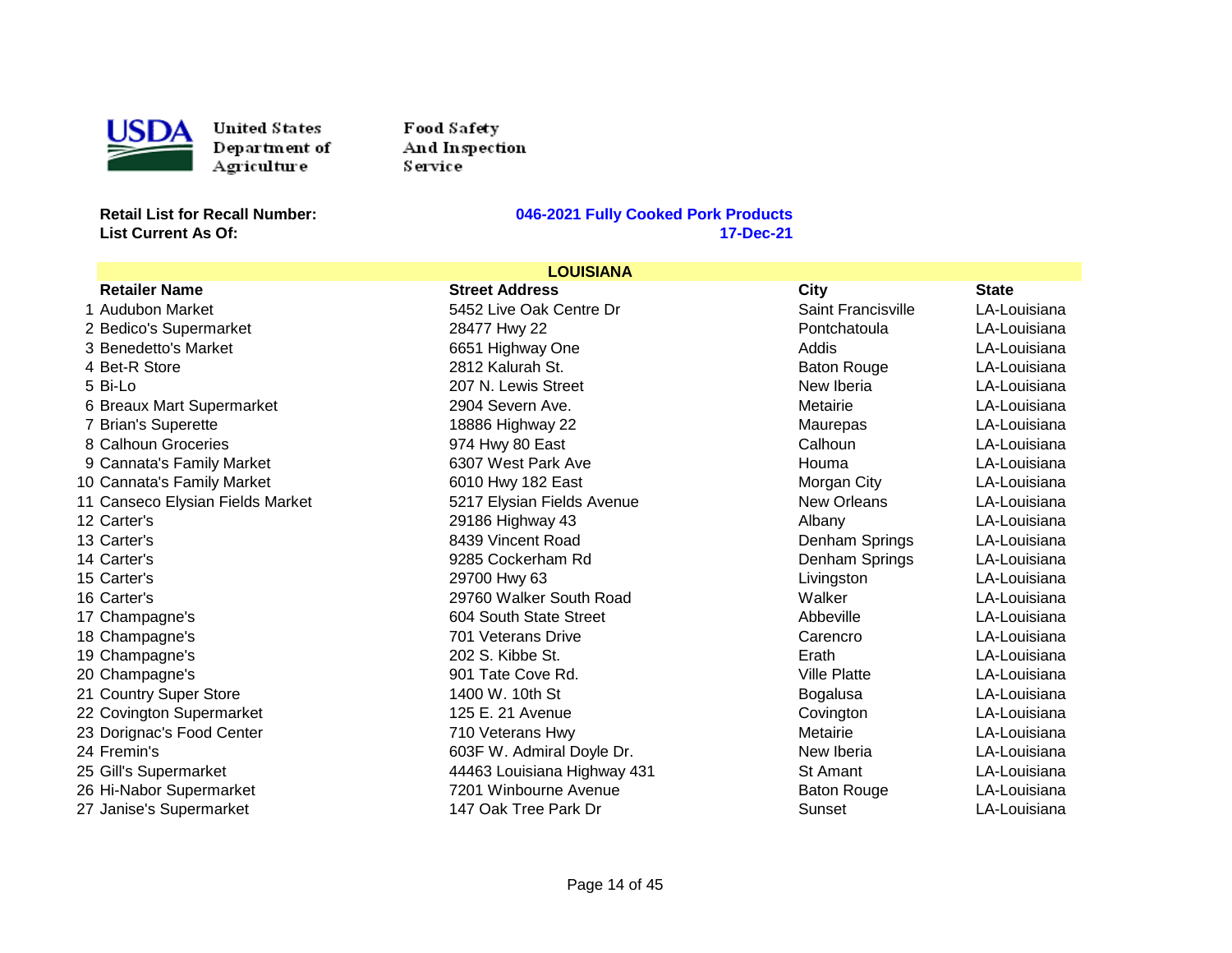| <b>LOUISIANA</b>                |                         |                     |              |
|---------------------------------|-------------------------|---------------------|--------------|
| <b>Retailer Name</b>            | <b>Street Address</b>   | <b>City</b>         | <b>State</b> |
| 28 John's Grocery               | Hwy 447 North           | Walker              | LA-Louisiana |
| 29 Joyce's Supermarket          | 1620 S. Main St.        | St. Martinville     | LA-Louisiana |
| 30 L & N Food Store             | 622 Lafourche Drive     | Thibodaux           | LA-Louisiana |
| 31 La La's Food Store           | 2719 LA Hwy 1           | Labadieville        | LA-Louisiana |
| 32 Loranger Supermarket         | 19520 Highway 40        | Loranger            | LA-Louisiana |
| 33 Love's                       | 6514 Louisiana Hwy 1    | Innis               | LA-Louisiana |
| 34 Mac's                        | 712 Main Street         | Colfax              | LA-Louisiana |
| 35 Mac's                        | 1001 E Main St          | Jeanerette          | LA-Louisiana |
| 36 Mac's                        | 2438 East Oak Street    | Jena                | LA-Louisiana |
| 37 Main's Market                | 82205 Highway 25        | Folsom              | LA-Louisiana |
| 38 Marcel's Supermarket         | 2013 Highway 182        | Houma               | LA-Louisiana |
| 39 Norco Fresh Market           | 217 Apple Street        | <b>Norco</b>        | LA-Louisiana |
| 40 Paul's Meat Market & Grocery | 1319 Chataigniey Road   | <b>Ville Platte</b> | LA-Louisiana |
| 41 Pierre Part Store            | 3421 Hwy 70             | Pierre Part         | LA-Louisiana |
| 42 Piggly Wiggly                | 909 Westbank Expressway | Westwego            | LA-Louisiana |
| 43 Robert Supermarket           | 22610 Hwy 190           | Robert              | LA-Louisiana |
| 44 Russell's Food Center        | 114 Main St.            | Arnaudville         | LA-Louisiana |
| 45 Schexnayder's                | 13660 Highway 643       | Vacherie            | LA-Louisiana |
| 46 Soprano's Supermarket        | 8389 Hwy 190            | Livonia             | LA-Louisiana |
| 47 Southern Meat Market         | 10034 Highway 165 North | Sterlington         | LA-Louisiana |
| 48 St. Francisville Market      | 7135 Hwy 61             | St. Francisville    | LA-Louisiana |
| 49 Travis Grocery & Market      | 101 Derbigney St.       | <b>Bogalusa</b>     | LA-Louisiana |
| 50 Zuppardo's Supermarket       | 5010 Veterans Blvd.     | Metairie            | LA-Louisiana |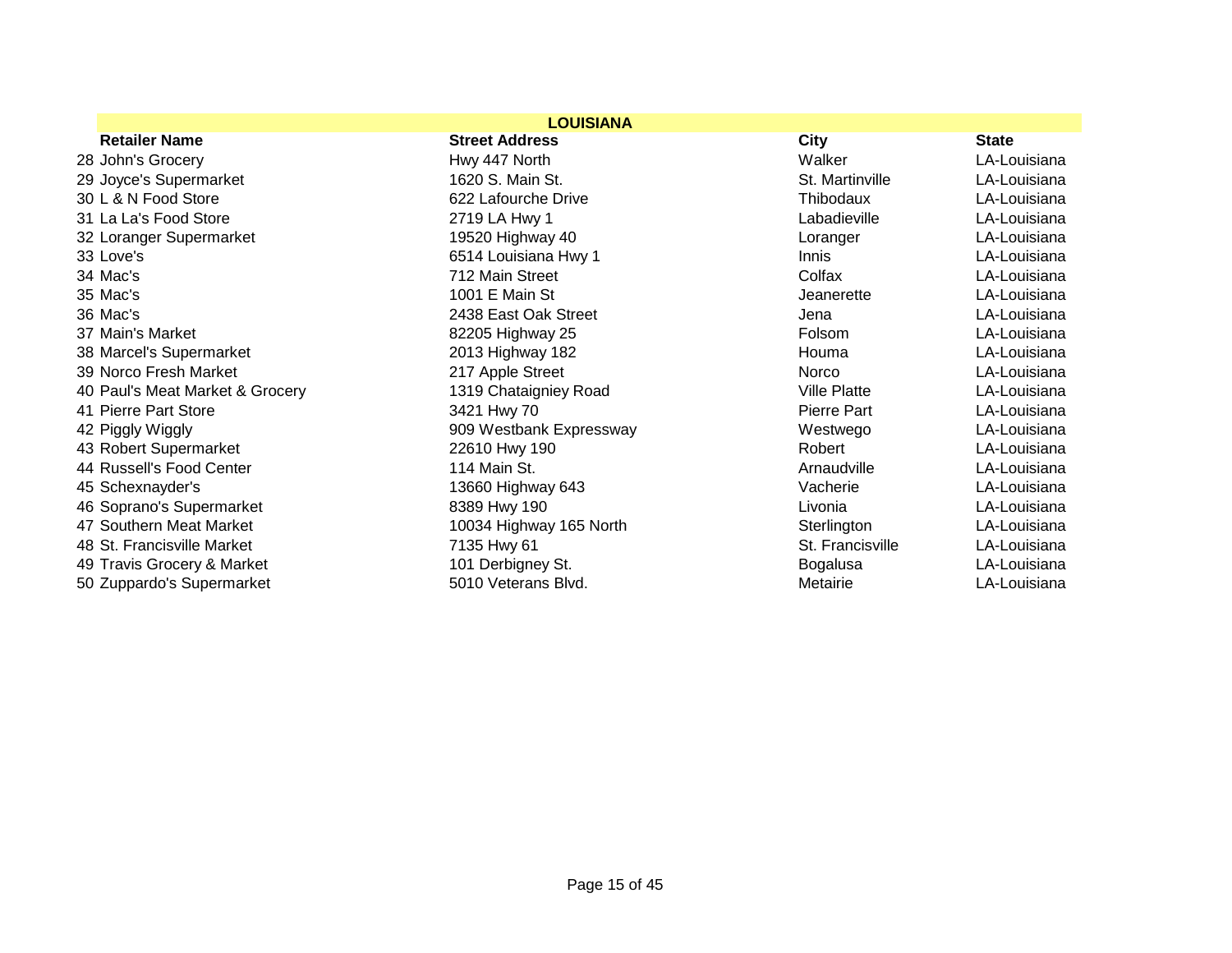

Food Safety And Inspection S ervice

#### **Retail List for Recall Number: 046-2021 Fully Cooked Pork Products List Current As Of: 17-Dec-21**

#### 73 Holten Street 398 Front Street 2705 Main Street 26 Seabra Supermarket 41 Rockdale Avenue New Bedford MA-Massachusetts 27 Vicente's **MASSACHUSETTS**<br>Street Address Retailer Name Street Address City State 1 Central Mass Locavore Llc 2 Old Gardner Rd Westminster MA-Massachusetts 2 Danver's Mckinnon's **2 Contract Contract Contract Contract Contract Contract Contract Contract Contract Contract Contract Contract Contract Danvers MA-Massachusetts** 3 Hometown Market **14800 Millersburg Rd** Danville Danville MA-Massachusetts 4 Price Rite 240 East Ashland St. 240 East Ashland St. Brockton MA-Massachusetts 5 Price Rite 1600 Memorial Drive Chicopee Chicopee MA-Massachusetts 6 Price Rite 6 No. 2016 MA-Massachusetts 500 Geneva Ave Communication of the Dorchester MA-Massachusetts 6 No. 7 Price Rite 6 200 Pleasant & Quarry Sts. Fall River MA-Massachusetts MA-Massachusetts 8 Price Rite 870 River Street Hyde Park MA-Massachusetts 9 Price Rite 395 Lynnway & Sheppard St. Channel Lynn MA-Massachusetts 395 Lynnway & Sheppard St. 10 Price Rite 139 Hathaway Rd New Bedford MA-Massachusetts 11 Price Rite 339 Squire Road Revere MA-Massachusetts 12 Price Rite 650 American Legion Hwy Roslindale MA-Massachusetts 13 Price Rite 333 Martin Luther King Jr Blvd Roxbury Roxbury MA-Massachusetts 14 Price Rite 39 South St & Jfk Highway S. New Bedford MA-Massachusetts 15 Price Rite 140 Taunton Ave. & Fall River Ave. Seekonk MA-Massachusetts 16 Price Rite 633 Boston Rd. Springfield MA-Massachusetts 17 Price Rite 66 Mashington St Stoughton St Stoughton MA-Massachusetts 18 Price Rite 1106 Union Street West Springfield MA-Massachusetts 19 Price Rite 303 Main Street Main Street Metal Mestfield MA-Massachusetts MacMuseum Manusculine Metal MacMuseum 20 Price Rite 6 20 MA-Massachusetts 542 Southbridge Street Worcester MA-Massachusetts 21 Price Rite 117 Gold Star Blvd Worcester MA-Massachusetts 22 Fruit Life 398 Front Street Chicopee MA-Massachusetts (22 Fruit Life 398 Front Street Chicopee MA-Massachusetts 23 Medina's Supermarket **2705 Main Street** Springfield Springfield MA-Massachusetts 24 River Valley Market **330 N** S 30 N King Street Northhampton MA-Massachusetts 25 River Valley Meat 228 Northampton St Easthampton MA-Massachusetts 27 Vicente's 689 Main Street Brockton MA-Massachusetts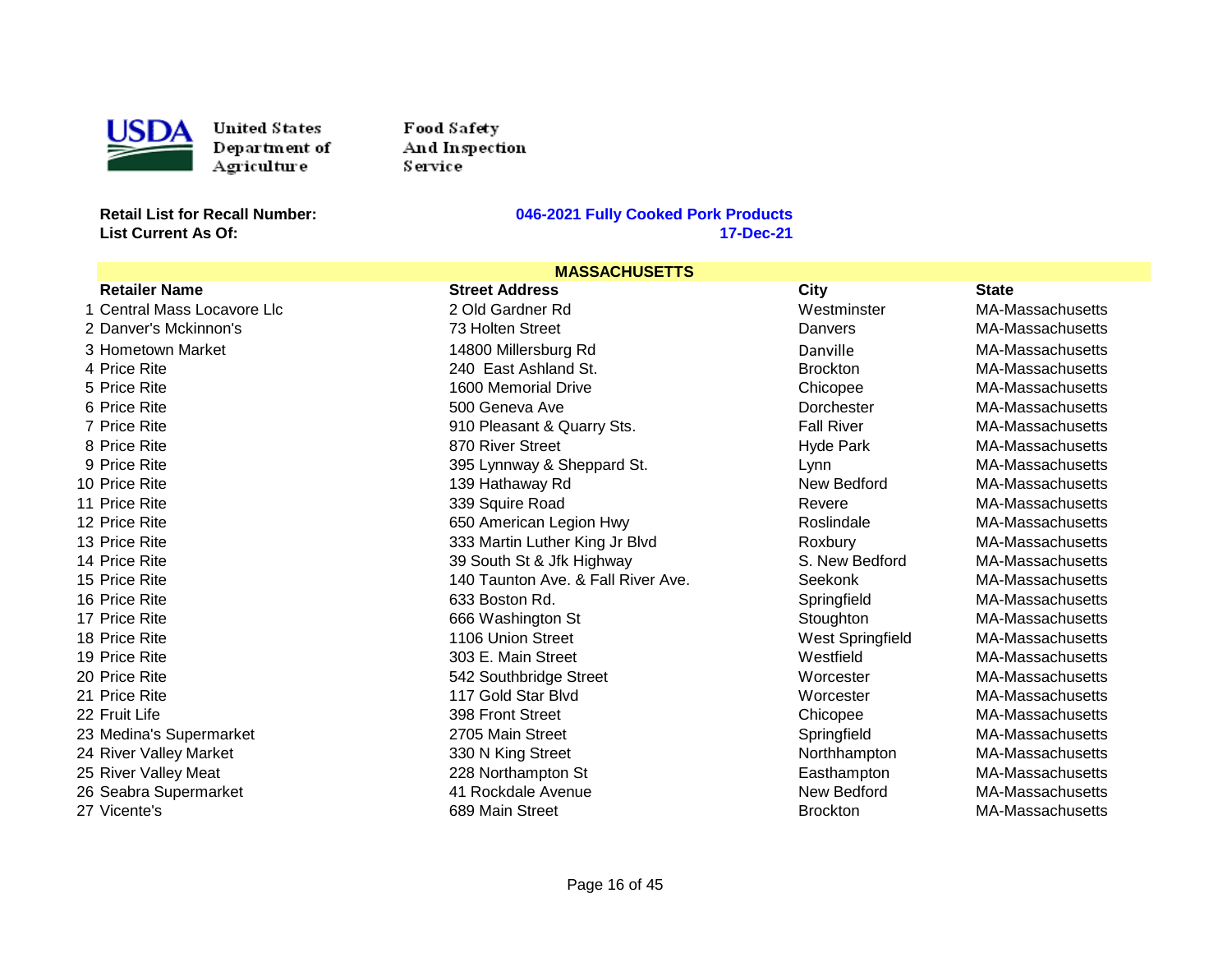| <b>MASSACHUSETTS</b>    |                       |                 |                  |
|-------------------------|-----------------------|-----------------|------------------|
| <b>Retailer Name</b>    | <b>Street Address</b> | City            | State            |
| 28 Vicente's            | 160 Pleasant Street   | <b>Brockton</b> | MA-Massachusetts |
| 29 Wild Oats Food Co-Op | 320 Main Street       | Williamstown    | MA-Massachusetts |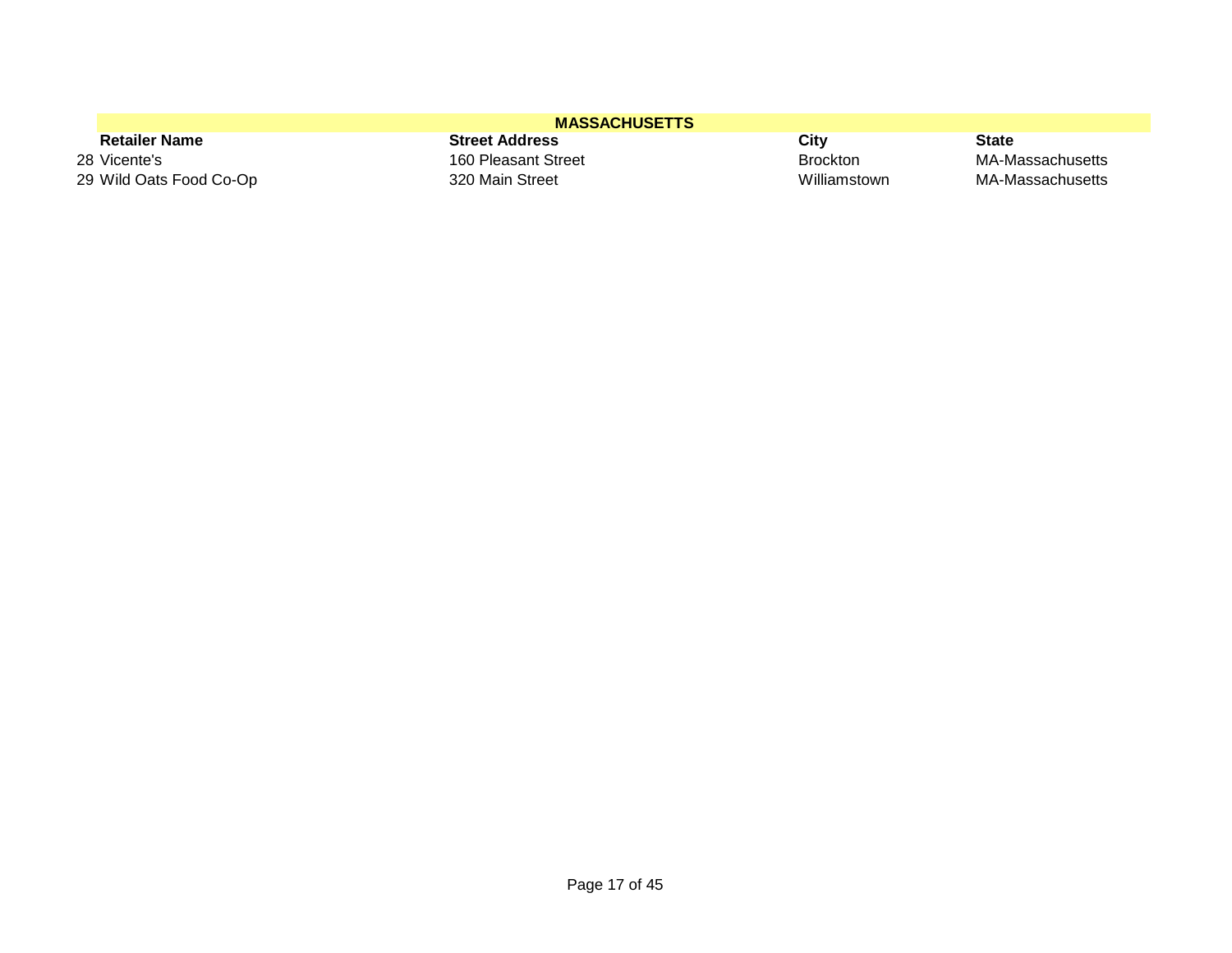

USDA United States<br>
Department of<br>
Agriculture<br>
Retail List for Recall Number: United States Department of Agriculture

Food Safety And Inspection Service<sup>1</sup>

**List Current As Of:** 

# **Retailly Cooked Pork Products**<br>17-Dec-21

|                           | <b>MARYLAND</b>              |                         |              |
|---------------------------|------------------------------|-------------------------|--------------|
| <b>Retailer Name</b>      | <b>Street Address</b>        | City                    | <b>State</b> |
| 1 Balducci's              | 10323 Old Georgetown Rd      | <b>Bethesda</b>         | MD-Maryland  |
| 2 Balducci's              | 1800 Orleans St Johns        | <b>Hopkins</b>          | MD-Maryland  |
| 3 Common Market Food Coop | 927 W 7th St                 | Frederick               | MD-Maryland  |
| 4 MOM's                   | 9801 Rhode Island Ave        | College Park            | MD-Maryland  |
| 5 Organics                | 11944 Ocean Gateway          | Ocean City              | MD-Maryland  |
| 6 Pricerite               | 1205 West Pratt St.          | <b>Baltimore</b>        | MD-Maryland  |
| 7 Pricerite               | 1753 Chesaco Ave.            | <b>Baltimore</b>        | MD-Maryland  |
| 8 Pricerite               | 5800 Silver Hill Road        | <b>District Heights</b> | MD-Maryland  |
| 9 Root Natural Foods      | 5805 Clarkville Square Drive | Clarksville             | MD-Maryland  |
| 10 Root Natural Foods     | 16800 Georgia Avenue         | Olney                   | MD-Maryland  |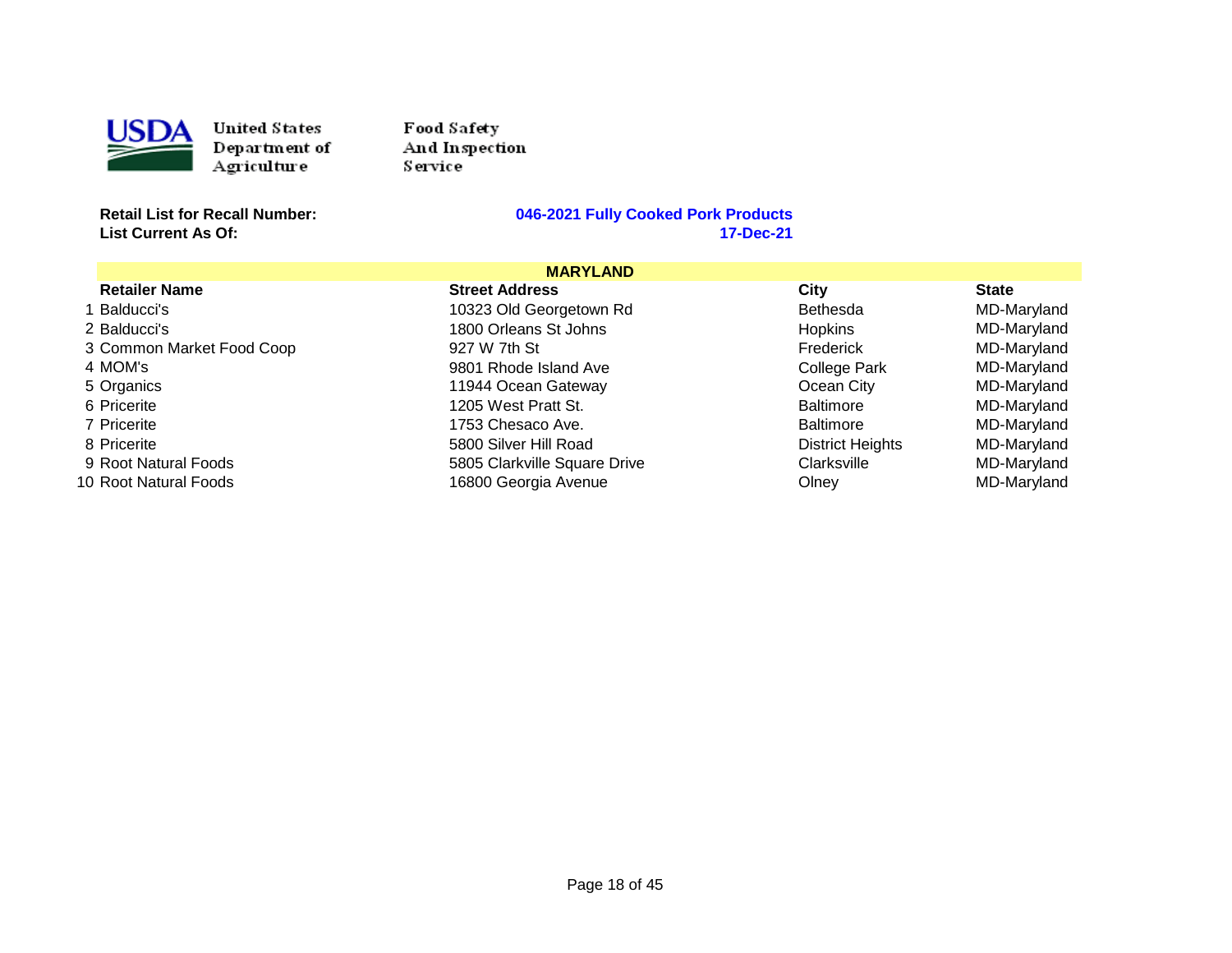

Food Sa fety And Inspection S ervice

**List Current As Of:** 

|                  |                                     | <b>MAINE</b>           |                   |              |
|------------------|-------------------------------------|------------------------|-------------------|--------------|
|                  | <b>Retailer Name</b>                | <b>Street Address</b>  | City              | <b>State</b> |
| 1.               | Calais IGA                          | 200 North Street       | Calais            | ME-Maine     |
| $\overline{2}$   | $Co-Op$                             | 70 South Street        | <b>Blue Hill</b>  | ME-Maine     |
| 3                | <b>Country Farms Market</b>         | 84 Center Road         | Easton            | ME-Maine     |
| 4                | <b>Food Cooperative</b>             | 290 Congress St        | Portland          | ME-Maine     |
| 5.               | Fresh off the Farm                  | 495 Commercial Street  | Rockport          | ME-Maine     |
| 6.               | Goggin's IGA Market                 | 268 Water Street       | Randolph          | ME-Maine     |
|                  | <b>Natural Market</b>               | 36 Centre Street       | <b>Bath</b>       | ME-Maine     |
| 8.               | <b>Rising Tide Community Market</b> | 323 Main Street        | Damariscotta      | ME-Maine     |
| 9.               | Star City IGA Foodliner             | 247 Main Street        | Presque Isle      | ME-Maine     |
| 10               | <b>Town Hill Market</b>             | 1339 Rt 102 Bar Harbor | <b>Bar Harbor</b> | ME-Maine     |
| 11               | <b>Tozier Family Market</b>         | 87 S Main Street       | <b>Brewer</b>     | ME-Maine     |
| 12 <sup>12</sup> | <b>Tozier Family Market</b>         | <b>Main Street</b>     | Searsport         | ME-Maine     |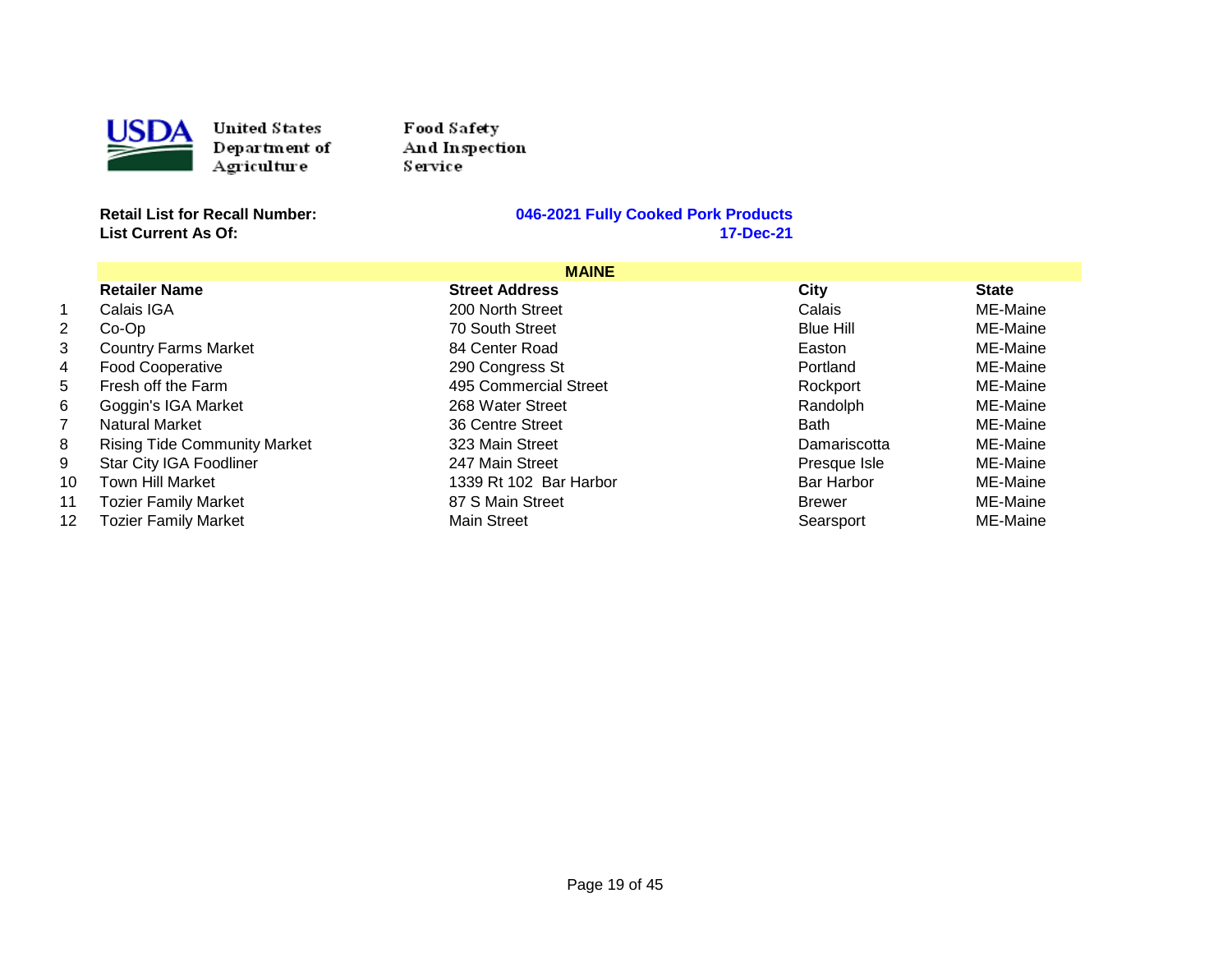

Food Sa fety And Inspection Service

**List Current As Of:** 

| <b>MICHIGAN</b>               |                                |                         |              |
|-------------------------------|--------------------------------|-------------------------|--------------|
| <b>Retailer Name</b>          | <b>Street Address</b>          | City                    | <b>State</b> |
| 1 Bellingar Specialty Meats   | 5006 N US Hwy 27               | St.Johns                | MI-Michigan  |
| 2 Bueche's Food World         | 300 W Main St                  | <b>Flushing</b>         | MI-Michigan  |
| 3 Cattleman's Meats           | 25225 Van Dyke Ave             | <b>Center Line</b>      | MI-Michigan  |
| 4 Cattleman's Meats           | 11400 Telegraph Rd             | Taylor                  | MI-Michigan  |
| 5 Dave's Market               | 22700 Ryan Road                | Warren                  | MI-Michigan  |
| 6 Earth Fare Market           | 5070 S. Westnedge Ave.         | Portage                 | MI-Michigan  |
| 7 Eastern Market Canton       | 39493 Joy Road                 | Canton                  | MI-Michigan  |
| 8 Ernst Hotel Supply          | 2888 Riopelle St               | Detroit                 | MI-Michigan  |
| 9 Farmer's Market             | 37685 S Gratiot Ave            | <b>Clinton Township</b> | MI-Michigan  |
| 10 Ferndale Foods             | 22828 Woodward Ave             | Ferndale                | MI-Michigan  |
| 11 Foodland                   | 18880 Eight Mile Rd            | Southfield              | MI-Michigan  |
| 12 Fresh Choice Marketplace   | 18801 East 9 Mile Road         | East Point              | MI-Michigan  |
| 13 Fresh Choice Marketplace   | 35400 East Michigan Ave        | Wayne                   | MI-Michigan  |
| 14 Garden Fresh               | 6680 Michigan Ave              | Detroit                 | MI-Michigan  |
| 15 Grand Price                | 12955 Grand River Ave          | Detroit                 | MI-Michigan  |
| 16 Great Giant Market         | 3222 S.Martin Luther King Blvd | Lansing                 | MI-Michigan  |
| 17 Guastello's Village Market | 28510 Harper Ave               | <b>St Clair Shores</b>  | MI-Michigan  |
| 18 Hardings Market            | 1000 East Cork                 | Kalamazoo               | MI-Michigan  |
| 19 Holiday Market             | 203 S Main St                  | Royal Oak               | MI-Michigan  |
| 20 Imperial Market            | 14424 Schaefer Hwy             | Detroit                 | MI-Michigan  |
| 21 King Cole Foods            | 40 Clairmount Ave              | Detroit                 | MI-Michigan  |
| 22 Liberty Market             | 10620 W Mcnichols Rd           | Detroit                 | MI-Michigan  |
| 23 Mc Auliffe's               | 9899 US-127                    | Addison                 | MI-Michigan  |
| 24 Mill's Grocery             | 69564 Sunset Blvd              | Union                   | MI-Michigan  |
| 25 More Than Sprouts          | 245 5th St. SE                 | Pine City               | MI-Michigan  |
| 26 Oakridge                   | 30800 Hoover Rd                | Warren                  | MI-Michigan  |
| 27 Oakridgge                  | 31240 Groesbeck Hwy            | Fraser                  | MI-Michigan  |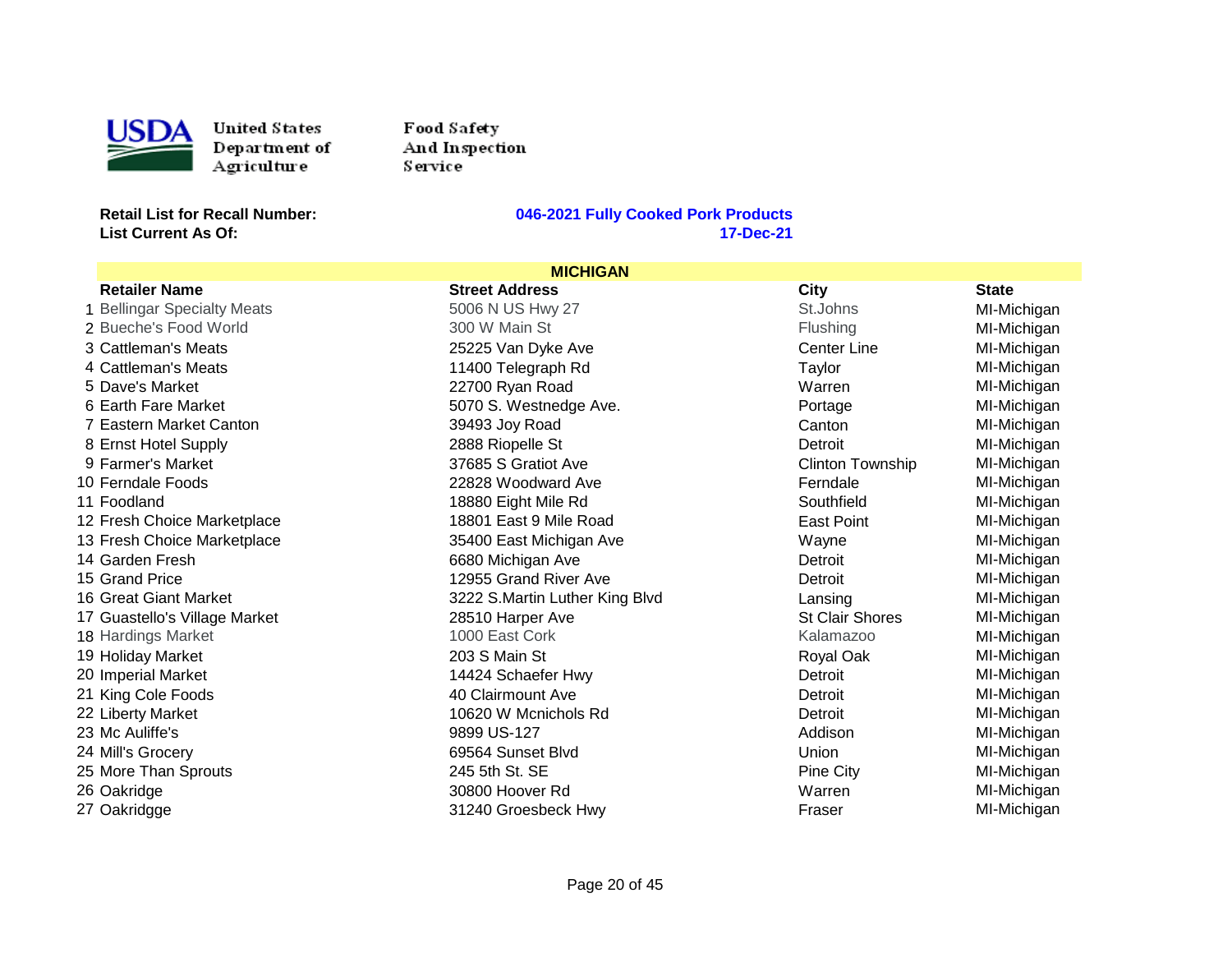|                        | <b>MICHIGAN</b>       |                         |              |
|------------------------|-----------------------|-------------------------|--------------|
| <b>Retailer Name</b>   | <b>Street Address</b> | City                    | <b>State</b> |
| 28 Oleson's            | 2000 US-31 North      | Petoskey                | MI-Michigan  |
| 29 Oleson's            | 1100 E Hammond        | <b>Traverse City</b>    | MI-Michigan  |
| 30 Park Street Market  | 512 North Park        | Kalamazoo               | MI-Michigan  |
| 31 Plum Market         | 3601 Plymouth Road    | Ann Arbor               | MI-Michigan  |
| 32 Plum Market         | 375 North Maple       | Ann Arbor               | MI-Michigan  |
| 33 Plum Market         | 3675 West Maple Road  | <b>Bloomfield Hills</b> | MI-Michigan  |
| 34 Prince Valley       | 5931 Michigan Ave     | Detroit                 | MI-Michigan  |
| 35 Riverside Market    | 10236 Vienna Rd       | Montrose                | MI-Michigan  |
| 36 Save On             | 15025 W Seven Mile Rd | Detroit                 | MI-Michigan  |
| 37 Shop-N-Save         | 5539 W US Highway 10  | Ludington               | MI-Michigan  |
| 38 Sun Valley          | 9291 Telegraph Rd     | Redford                 | MI-Michigan  |
| 39 Value Center        | 37155 Harper Ave      | <b>Clinton Township</b> | MI-Michigan  |
| 40 Value Fresh         | 1485 W 14 Mile Rd     | <b>Madison Heights</b>  | MI-Michigan  |
| 41 Vegas Kewadin Stock | 2186 Shunk Rd         | Sault Sainte Marie      | MI-Michigan  |
| 42 Village Meat        | 7993 State Street     | <b>Central Lake</b>     | MI-Michigan  |
| 43 Vintage Market      | 29501 Ann Arbor Trail | Westland                | MI-Michigan  |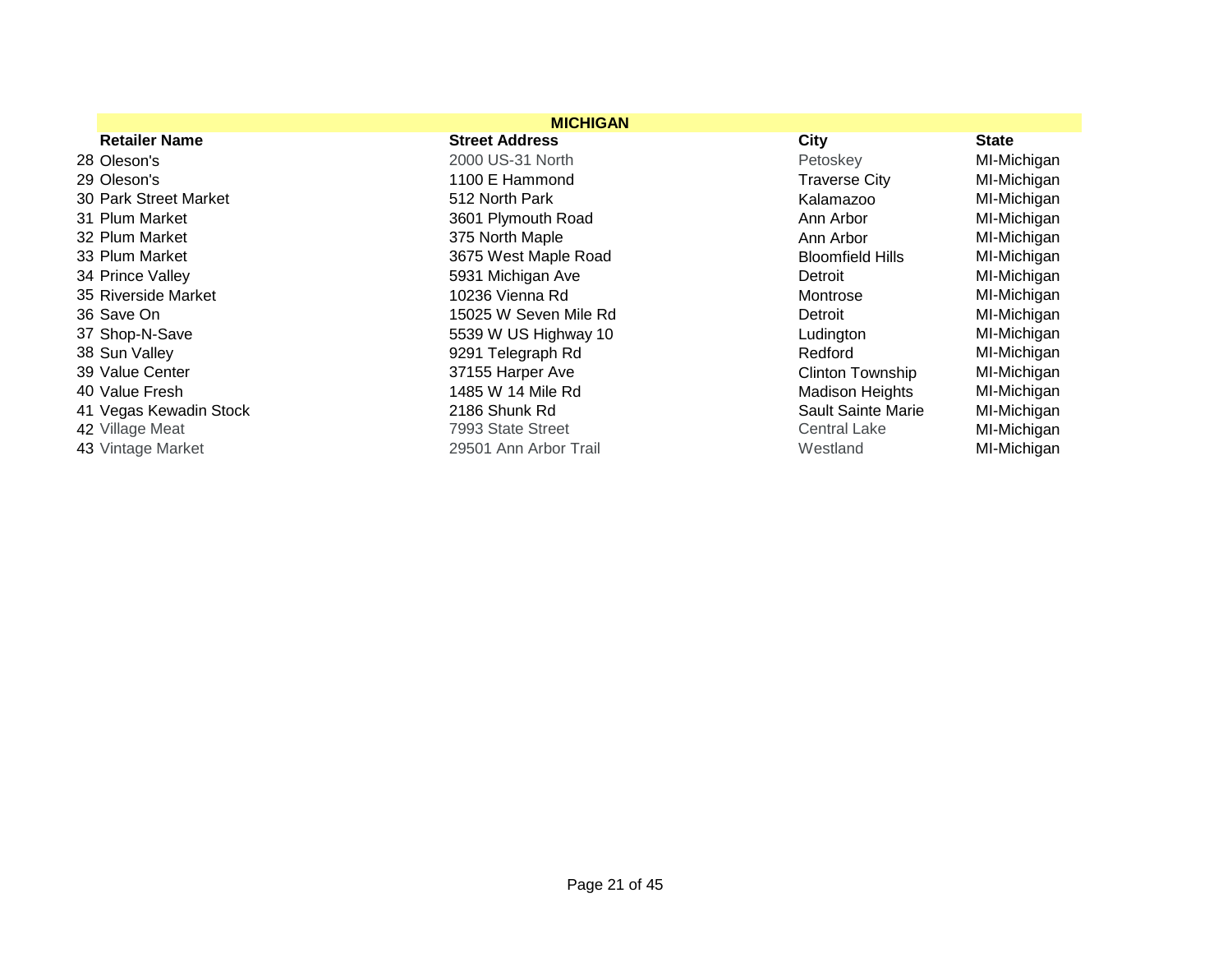

Food Sa fety And Inspection Service

**List Current As Of:** 

| <b>MINNESOTA</b>     |                       |           |              |
|----------------------|-----------------------|-----------|--------------|
| <b>Retailer Name</b> | <b>Street Address</b> | City      | <b>State</b> |
| 1 Food Co-op         | 502 W. Washington St. | Marquette | MN-Minnesota |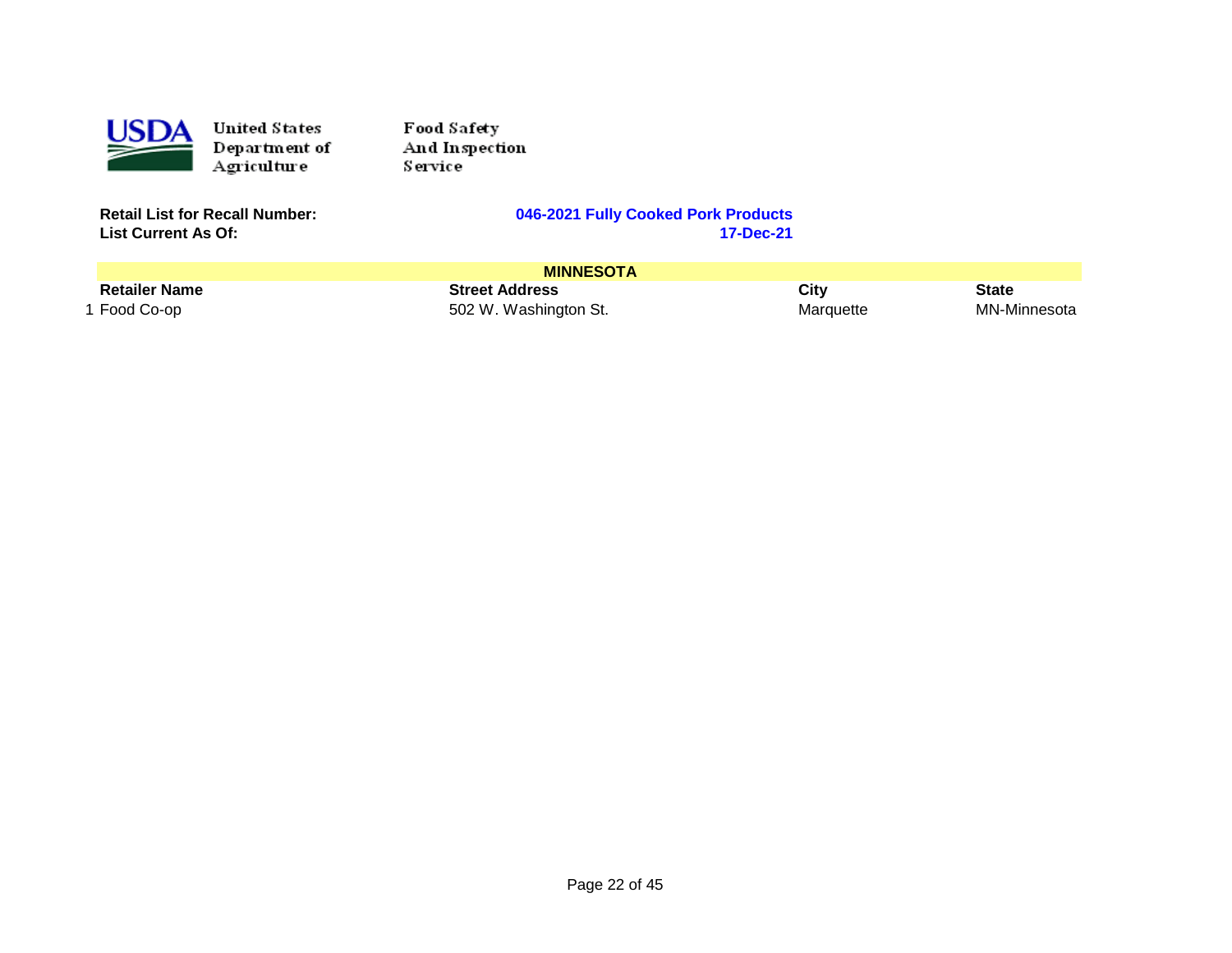

Food Safety And Inspection Service<sup>1</sup>

**List Current As Of:** 

|                      | <b>MISSOURI</b>       |         |              |
|----------------------|-----------------------|---------|--------------|
| <b>Retailer Name</b> | <b>Street Address</b> | City    | <b>State</b> |
| 1 Keweenaw Coop      | 1035 Ethel Avenue     | Hancock | MO-Missouri  |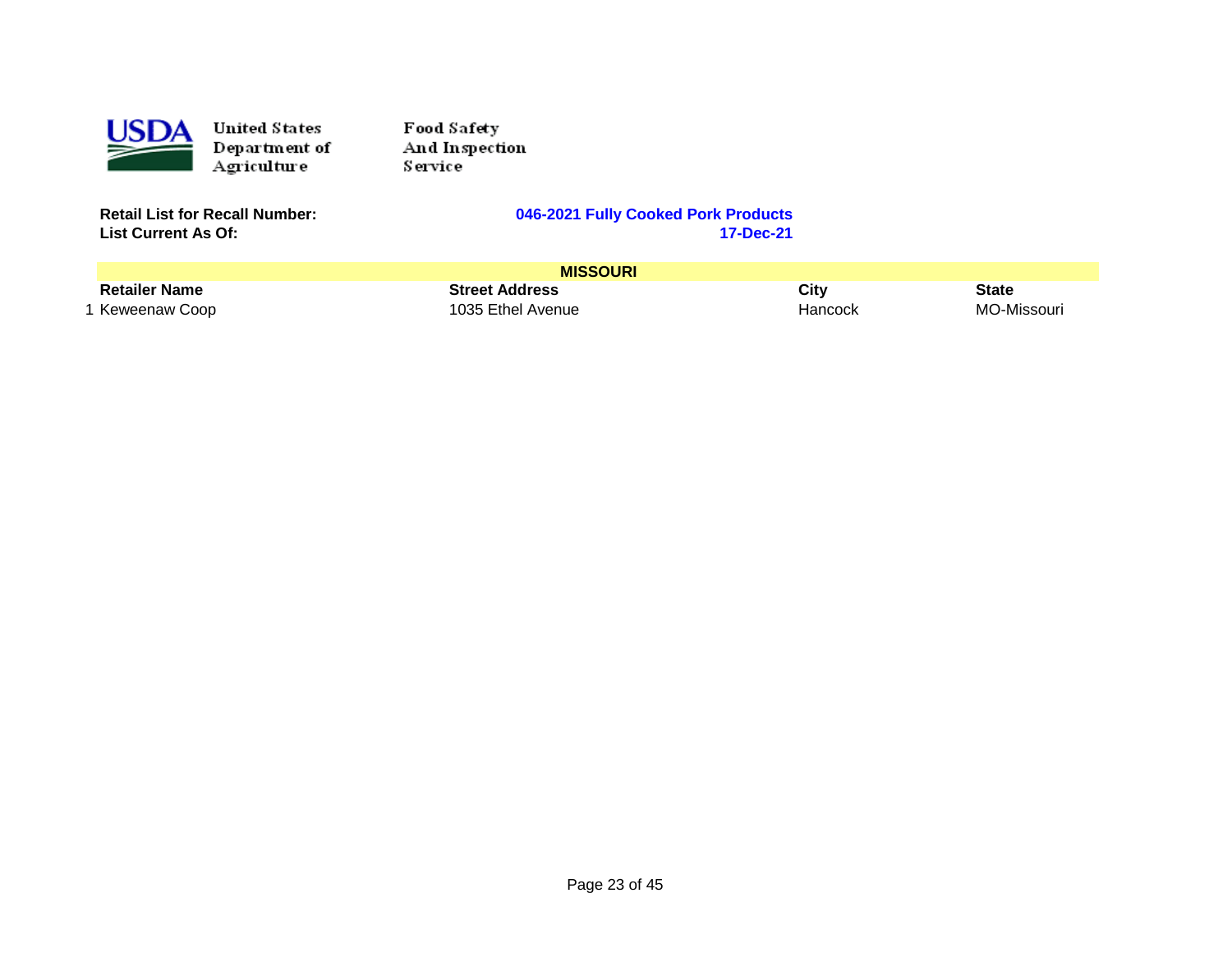

Food Sa fety And Inspection Service

**List Current As Of:** 

|                                  | <b>MISSISSIPPI</b>           |            |                |  |
|----------------------------------|------------------------------|------------|----------------|--|
| <b>Retailer Name</b>             | <b>Street Address</b>        | City       | <b>State</b>   |  |
| 1 Claiborne Hill Supermarket     | 410 Highway 90               | Waveland   | MS-Mississippi |  |
| 2 Natchez Market                 | 280 John R. Junkin Dr.       | Natchez    | MS-Mississippi |  |
| 3 Natchez Market                 | 436 Hwy 61 North             | Natchez    | MS-Mississippi |  |
| 4 Neco's                         | 12342 Cable Bridge Road Pass | Christian  | MS-Mississippi |  |
| 5 South Side Market              | 31 Sgt. S. Prentiss Dr.      | Natchez    | MS-Mississippi |  |
| 6 Wayne Lee's Grocery and Market | 1317 Telephone Road          | Pascagoula | MS-Mississippi |  |
| 7 Wayne Lee's Grocery and Market | 12109 Old Hwy 63 South       | Lucedale   | MS-Mississippi |  |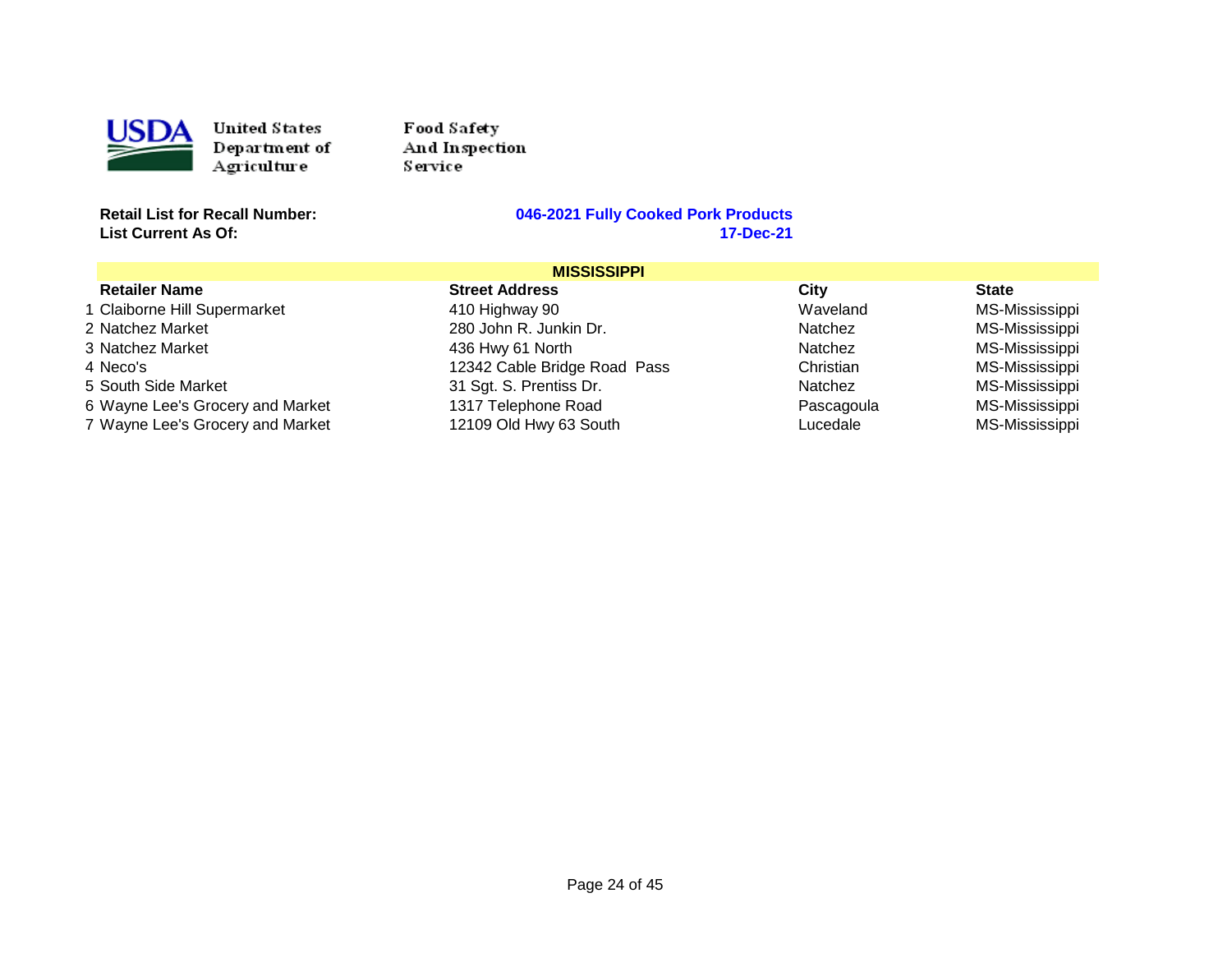

Food Sa fety And Inspection Service

**List Current As Of:** 

|    | <b>NORTH CAROLINA</b>    |                            |           |                   |
|----|--------------------------|----------------------------|-----------|-------------------|
|    | <b>Retailer Name</b>     | <b>Street Address</b>      | City      | <b>State</b>      |
|    | Earth Fare Market        | 178 W King St              | Boone     | NC-North Carolina |
| 2. | Earth Fare Market        | 12235 N Community House Rd | Charlotte | NC-North Carolina |
| 3. | Earth Fare Market        | 8885 Christenbury Pkwy     | Concord   | NC-North Carolina |
|    | <b>Earth Fare Market</b> | 261 Griffith St            | Davidson  | NC-North Carolina |
| 5  | <b>Earth Fare Market</b> | 66 Westgate Pkwy           | Asheville | NC-North Carolina |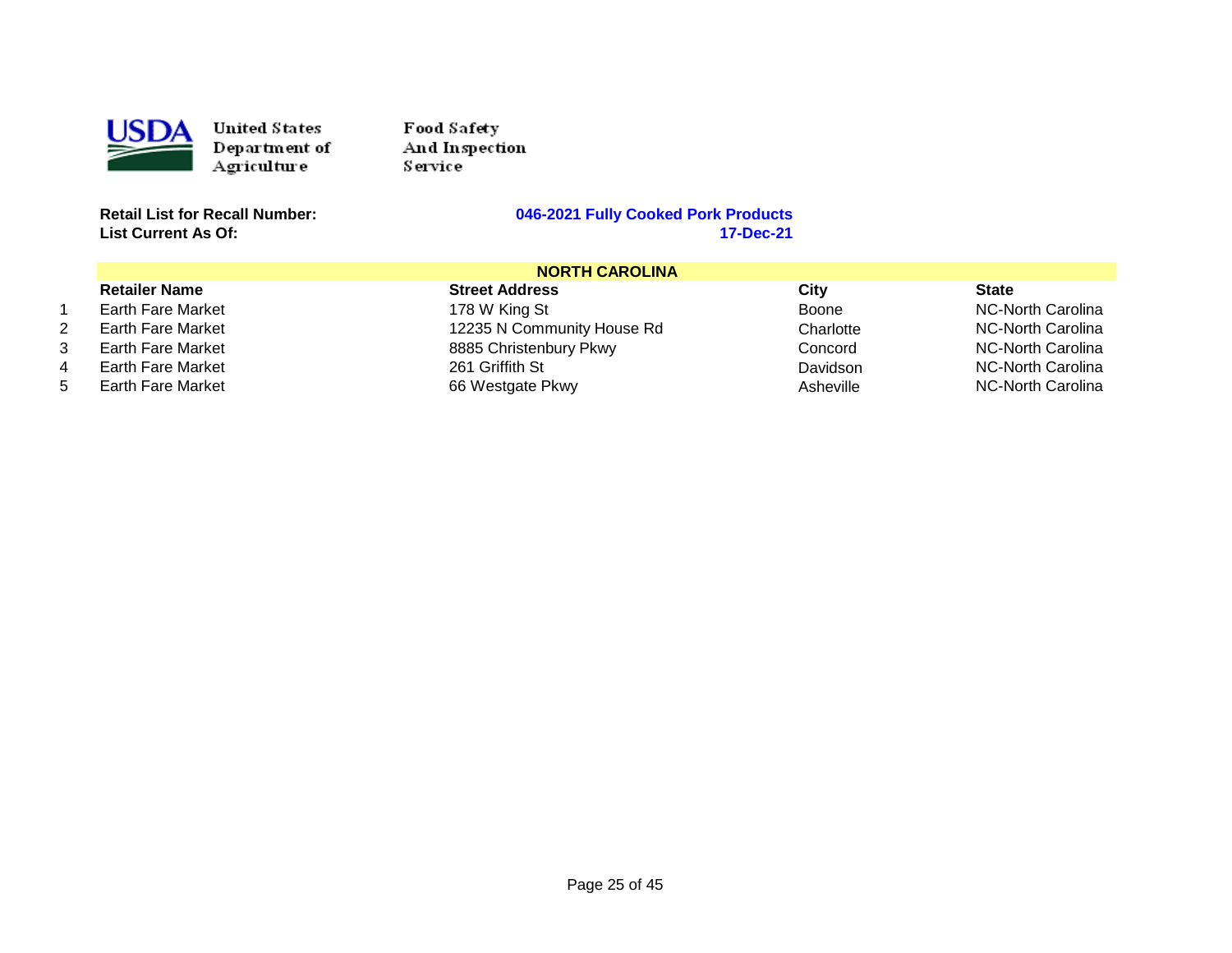

1 2 3 United States Department of Agriculture

Food Safety And Inspection Service<sup>1</sup>

**Retail List for Recall Number: List Current As Of:** 

#### **046-2021 Fully Cooked Pork Products 17-Dec-21**

|                       | <b>NEW HAMPSHIRE</b>     |            |                  |
|-----------------------|--------------------------|------------|------------------|
| <b>Retailer Name</b>  | <b>Street Address</b>    | City       | <b>State</b>     |
| Concord Co-Op         | 24 1/2 South Main Street | Concord    | NH-New Hampshire |
| <b>Price Rite</b>     | 365 Lincoln Street       | Manchester | NH-New Hampshire |
| Simply Wholesome Life | 33 Indian Rock Road      | Windham    | NH-New Hampshire |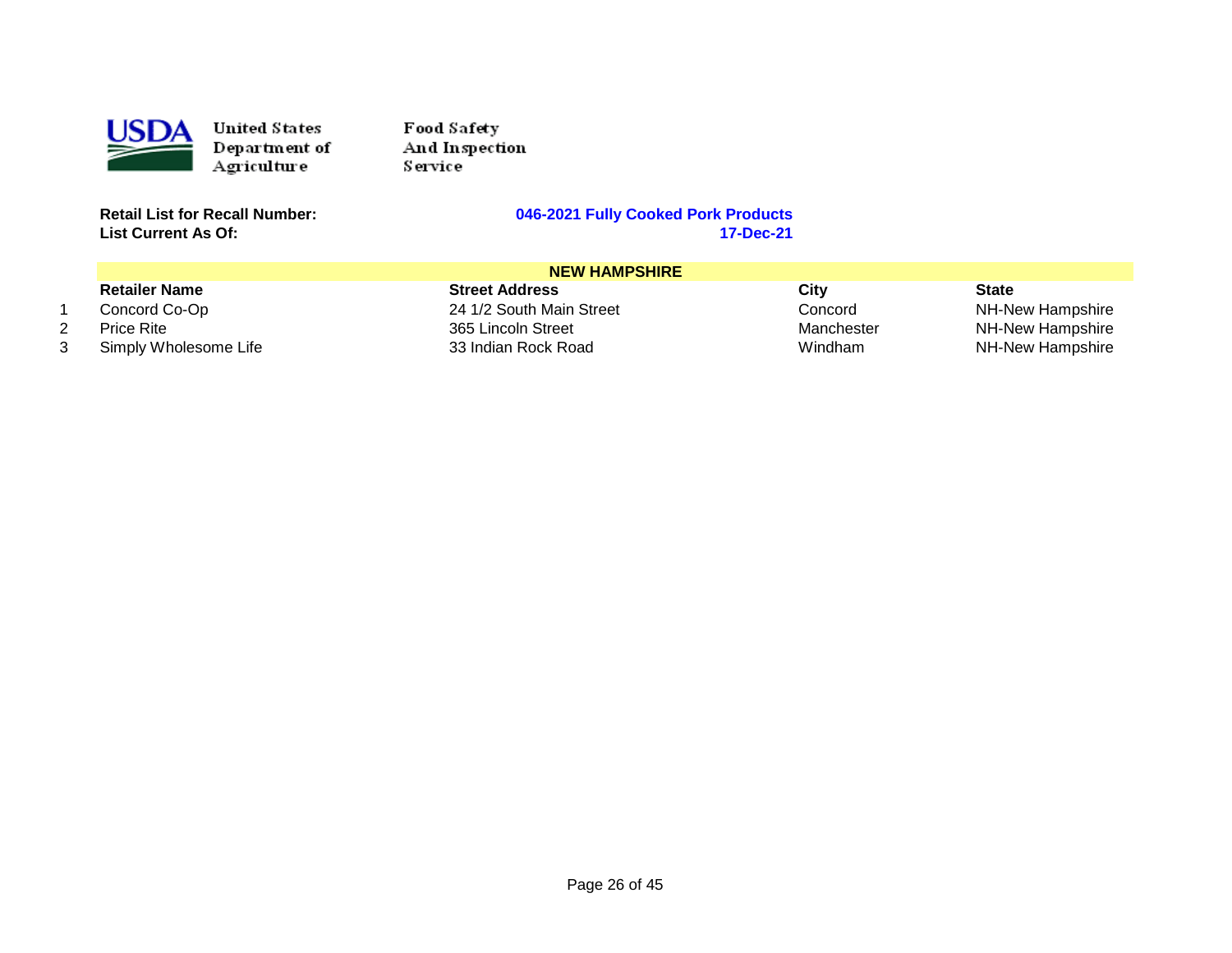

Food Sa fety And Inspection Service

**List Current As Of:** 

|                |                           | <b>NEW JERSEY</b>            |                     |                      |
|----------------|---------------------------|------------------------------|---------------------|----------------------|
|                | <b>Retailer Name</b>      | <b>Street Address</b>        | <b>City</b>         | <b>State</b>         |
| 1              | Dean's Market             | 270 Route 206 South          | Chester             | NJ-New Jersey        |
| $\overline{2}$ | <b>Delicious Orchards</b> | 320 NJ-34                    | <b>Colts Neck</b>   | NJ-New Jersey        |
| 3              | Kings                     | 450 Route 206N & Hills Drive | <b>Bedminster</b>   | <b>NJ-New Jersey</b> |
| 4              | Kings                     | 115 Hawkins Place            | <b>Boonton</b>      | NJ-New Jersey        |
| 5              | Kings                     | 393 Main Street              | Chatham             | NJ-New Jersey        |
| 6              | Kings                     | 70 Union Avenue              | Cresskill           | NJ-New Jersey        |
| $\overline{7}$ | Kings                     | 184 Columbia Turnpike        | Florham Park        | NJ-New Jersey        |
| 8              | Kings                     | 300 South Avenue             | Garwood             | NJ-New Jersey        |
| 9              | Kings                     | 381 Washington Avenue        | Hillsdale           | NJ-New Jersey        |
| 10             | Kings                     | 1212 Shipyard Lane           | <b>Hoboken</b>      | <b>NJ-New Jersey</b> |
| 11             | Kings                     | 255 S. Livingston Avenue     | Livingston          | NJ-New Jersey        |
| 12             | Kings                     | 86 East Main Street          | Mendham             | NJ-New Jersey        |
| 13             | Kings                     | 85 Godwin Avenue             | <b>Midland Park</b> | NJ-New Jersey        |
| 14             | Kings                     | 650 Valley Road              | Montclair           | NJ-New Jersey        |
| 15             | Kings                     | 191 South Street             | Morristown          | <b>NJ-New Jersey</b> |
| 16             | Kings                     | 778 Morris Turnpike          | <b>Short Hills</b>  | NJ-New Jersey        |
| 17             | Kings                     | 784 Springfield Avenue       | Summit              | NJ-New Jersey        |
| 18             | Kings                     | 300 Pompton Avenue           | Verona              | NJ-New Jersey        |
| 19             | Kings                     | Route 523 & 22               | Whiehouse           | NJ-New Jersey        |
| 20             | Fresh Grocer              | 597 Pompton Ave              | Cedar Grove         | NJ-New Jersey        |
| 21             | <b>Fresh Grocer</b>       | 510 Inman Ave                | Colonia             | <b>NJ-New Jersey</b> |
| 22             | Fresh Grocer              | 1068 High Mountain Rd        | North Haledon       | NJ-New Jersey        |
| 23             | <b>Fresh Grocer</b>       | 315 Pascack Rd               | Washington          | NJ-New Jersey        |
| 24             | Glory's Discount Market   | 584 Cedar Swamp Rd.          | Jackson             | NJ-New Jersey        |
| 25             | <b>Key Foods</b>          | 991 Fulton Street            | <b>Brooklyn</b>     | NJ-New Jersey        |
| 26             | <b>Mas Gourmet Market</b> | 92 Bloomfield Street         | Hoboken             | NJ-New Jersey        |
| 27             | McCaffrey's               | Southfield Retail Center     | West Windsor        | NJ-New Jersey        |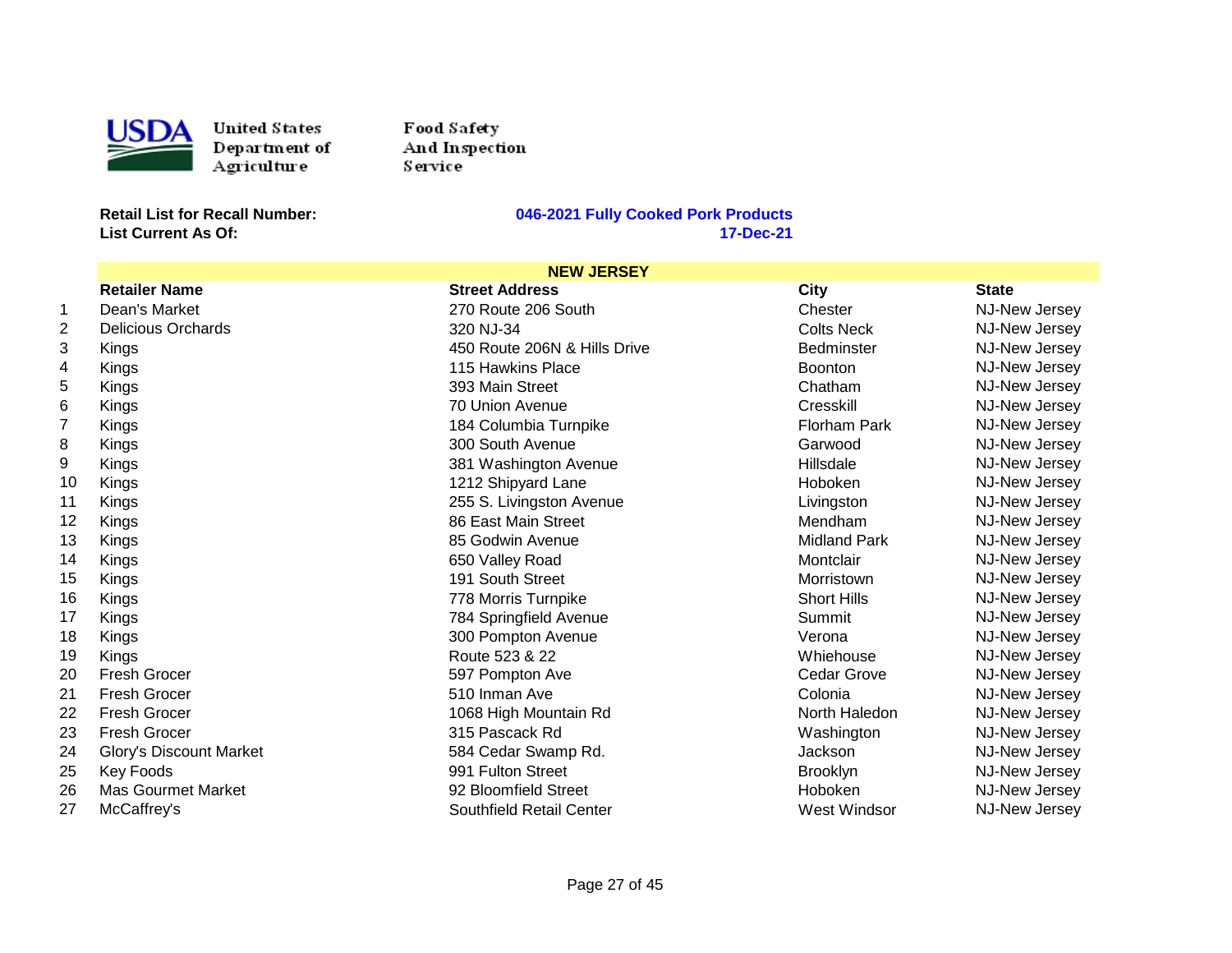|      | <b>NEW JERSEY</b>      |                       |           |               |  |
|------|------------------------|-----------------------|-----------|---------------|--|
|      | <b>Retailer Name</b>   | <b>Street Address</b> | City      | <b>State</b>  |  |
| 28   | McCaffrey's            | 301 N Harrison St     | Princeton | NJ-New Jersey |  |
| 29 - | Organica Natural Foods | 246 Livingston        | Northvale | NJ-New Jersey |  |
| 30   | <b>Price Rite</b>      | 59 Outwater Lane      | Garfield  | NJ-New Jersey |  |
| 31   | <b>Price Rite</b>      | 301 Main Street       | Paterson  | NJ-New Jersey |  |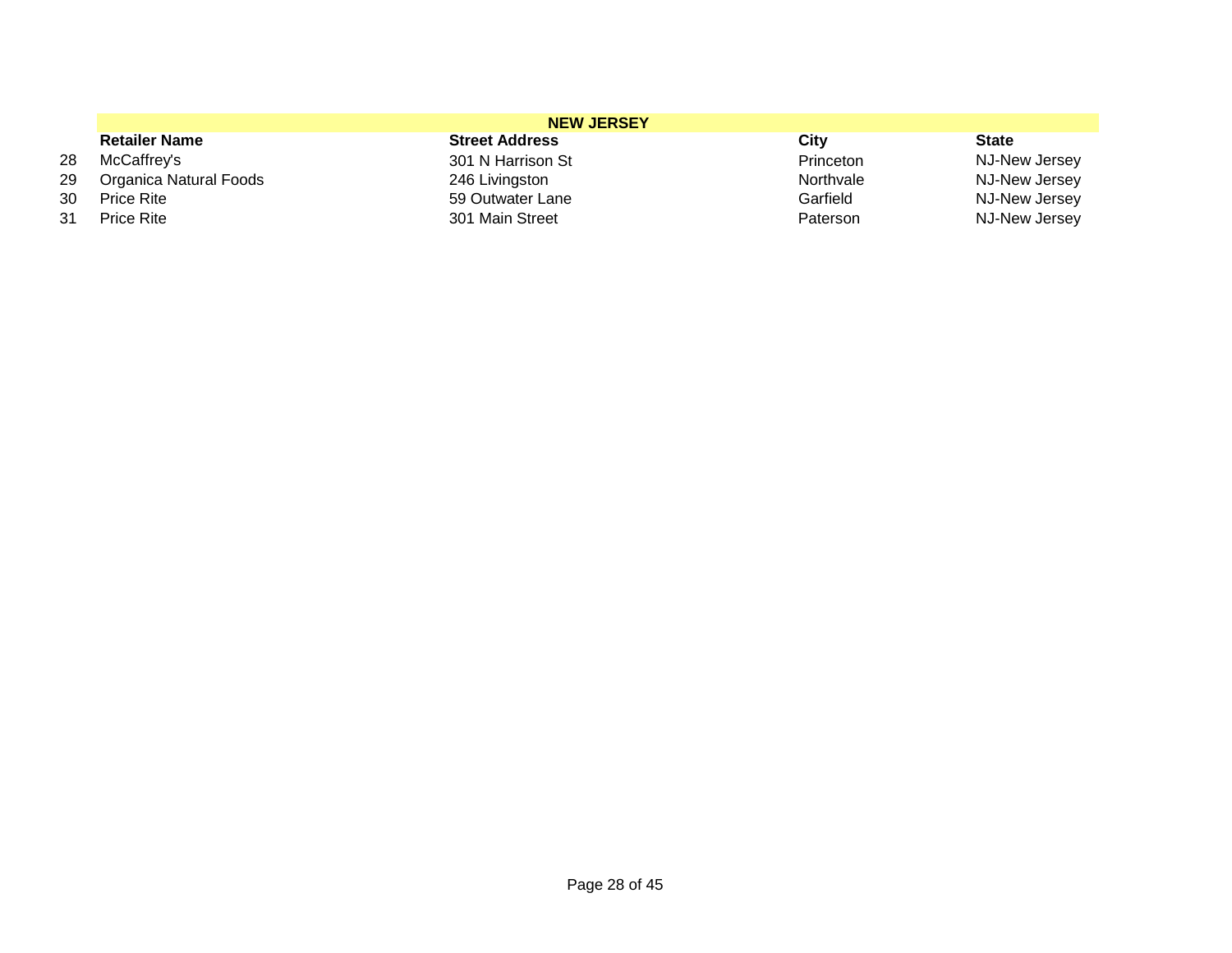

Food Sa fety And Inspection Service

**List Current As Of:** 

| <b>NEW YORK</b>             |                                  |                   |              |
|-----------------------------|----------------------------------|-------------------|--------------|
| <b>Retailer Name</b>        | <b>Street Address</b>            | <b>City</b>       | <b>State</b> |
| 1 Co-op Market              | 591 Main St East Aurora          | East Aurora       | NY-New York  |
| 2 Farm's Marketplace        | 589 Prospect Ave                 | <b>Brooklyn</b>   | NY-New York  |
| 3 High Falls Food Co-op     | 1398 Ny-213                      | <b>High Falls</b> | NY-New York  |
| 4 Natural Meats Inc         | 159-15 Horace Harding Expressway | Flushing          | NY-New York  |
| 5 Real Food                 | 807 Elmwood Avenue               | <b>Buffalo</b>    | NY-New York  |
| 6 Balducci's                | 144 South Ridge Street           | Rye               | NY-New York  |
| 7 Balducci's                | 15 Palmer Ave                    | Scarsdale         | NY-New York  |
| 8 Barzini's                 | 2451 Broadway                    | New York          | NY-New York  |
| 9 Black Angus Meats         | 2519 Niagara Falls Blvd          | Amherst           | NY-New York  |
| 10 Cassadaga Food Mart      | 8038 Rt 60                       | Cassadaga         | NY-New York  |
| 11 Cincinnatus Home Center  | 2752 Route 26                    | Cincinnatus       | NY-New York  |
| 12 Clark's Food Mart        | 33 North Street                  | Dryden            | NY-New York  |
| 13 Dash                     | 499 W Klien Rd                   | Amherst           | NY-New York  |
| 14 Dash                     | 1210 Colvin Blvd                 | <b>Buffalo</b>    | NY-New York  |
| 15 Dash                     | 1770 Hertle Ave                  | <b>Buffalo</b>    | NY-New York  |
| 16 Dash                     | 8845 Main St                     | Williamsville     | NY-New York  |
| 17 Down To Earth Wholefoods | 305 Grant Avenue                 | Endicott          | NY-New York  |
| 18 Fairway Market           | 400 Walnut Ave                   | <b>Bronx</b>      | NY-New York  |
| 19 Fairway Market           | 240 East 86th St                 | New York          | NY-New York  |
| 20 Fairway Market           | 2131 Broadway                    | New York          | NY-New York  |
| 21 Fairway Market           | 766 6th Ave                      | New York          | NY-New York  |
| 22 Fairway Market           | 550 2nd Ave                      | New York          | NY-New York  |
| 23 Fairway Market           | 847 Pelham Pkwy                  | Pelham            | NY-New York  |
| 24 Gourmet Garage           | 366 Broadway                     | New York          | NY-New York  |
| 25 Gourmet Garage           | 155 West 66th Street             | New York          | NY-New York  |
| 26 Gourmet Garage           | 489 Broome Street                | New York          | NY-New York  |
| 27 Great American           | 95 S. Chenango St.               | Greene            | NY-New York  |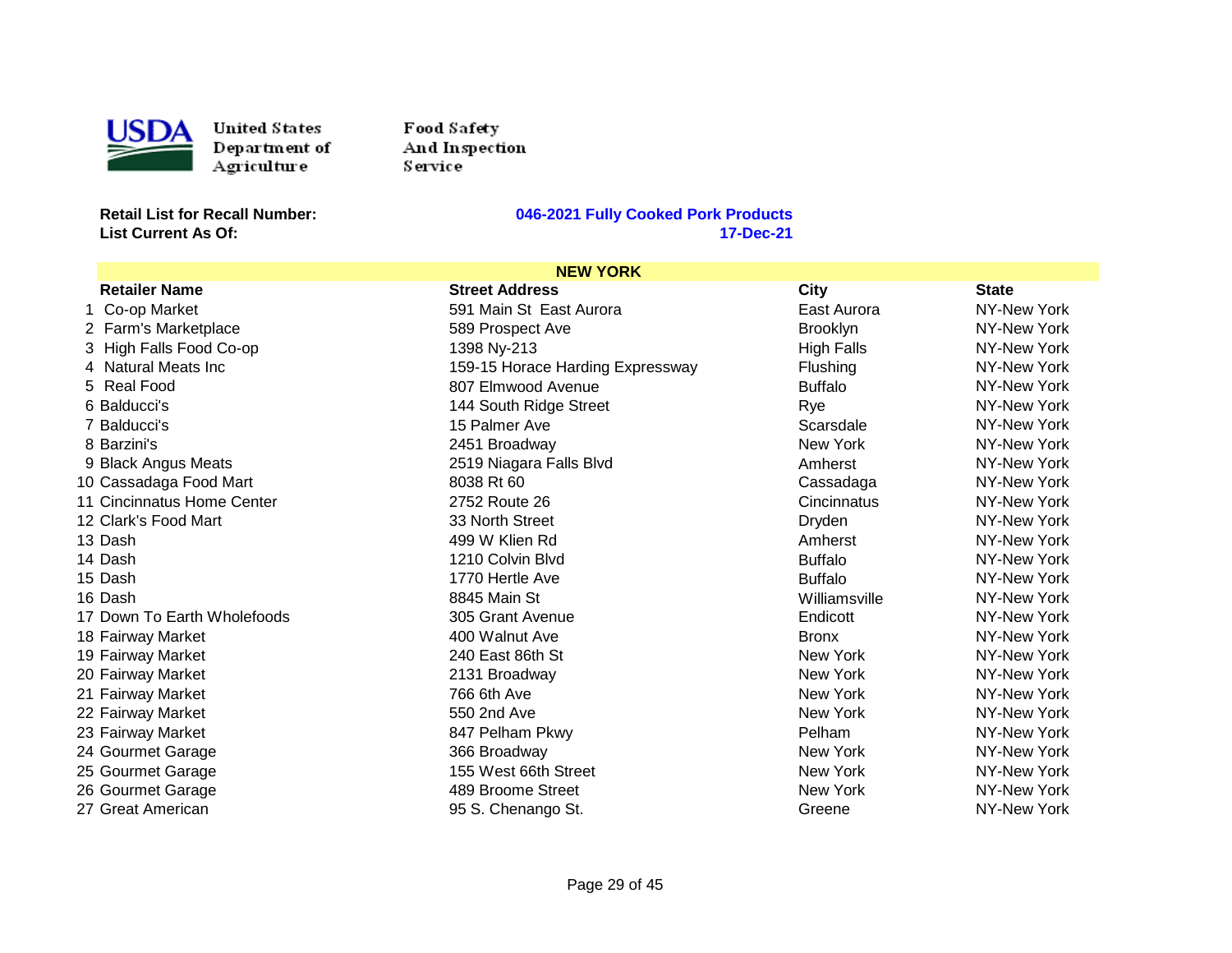| <b>NEW YORK</b>                |                                       |                         |              |
|--------------------------------|---------------------------------------|-------------------------|--------------|
| <b>Retailer Name</b>           | <b>Street Address</b>                 | <b>City</b>             | <b>State</b> |
| 28 Great American              | 14530 Main Street                     | Prattsville             | NY-New York  |
| 29 Great American              | 5 Doran Lane Sid Shp Plaza            | Sidney                  | NY-New York  |
| 30 Green Star Co-op            | 701 W. Buffalo Street                 | Ithaca                  | NY-New York  |
| 31 Green's Natural             | 77 North State Road                   | <b>Briarcliff Manor</b> | NY-New York  |
| 32 Green's Natural             | 666 Lexington Avenue                  | Mt Kisko                | NY-New York  |
| 33 Green's Natural             | 780 White Plains Road                 | Scarsdale               | NY-New York  |
| 34 Hawthorne Valley Farm Store | 327 Cr 21C Harlemville                | Ghent                   | NY-New York  |
| 35 Hegedorn's Market           | 964 Ridge Rd                          | Webster                 | NY-New York  |
| 36 Hoelscher's Meat            | 5952 Camp Rd                          | Hamburg                 | NY-New York  |
| 37 Hollenbeck Shursave         | 17 N Main Street                      | <b>Newark Valley</b>    | NY-New York  |
| 38 Honest Weight Co-op         | 100 Watervliet Avenue                 | Albany                  | NY-New York  |
| 39 Hungry Hollow Co-op         | 841 Chestnut Ridge Road               | Chestnut                | NY-New York  |
| 40 Kings                       | 870-888 Franklin Avenue               | <b>Garden City</b>      | NY-New York  |
| 41 Kings                       | 25 East Lamoka Avenue                 | Savona                  | NY-New York  |
| 42 Makinajian Poultry          | 276 Cuba Hill Rd                      | Huntington              | NY-New York  |
| 43 Melrose Market              | 208 E. Main St                        | Frankfort               | NY-New York  |
| 44 Middleburgh Valley Market   | 4448 Rt. 30                           | Middleburgh             | NY-New York  |
| 45 Minier Shurfine             | 84 Canal Street                       | <b>Big Flats</b>        | NY-New York  |
| 46 MOM's                       | 83 Stanley Avenue                     | Dobbs Ferry             | NY-New York  |
| 47 Mytown Marketplace          | 198 Main Street                       | <b>Highland Falls</b>   | NY-New York  |
| 48 Price Rite                  | 4224 Maple Rd                         | Amherst                 | NY-New York  |
| 49 Price Rite                  | 1716 Kenmore Ave.                     | <b>Buffalo</b>          | NY-New York  |
| 50 Price Rite                  | 250 Elmwood Street                    | <b>Buffalo</b>          | NY-New York  |
| 51 Price Rite                  | 1700-1750 Walden Avenue               | Cheektowaga             | NY-New York  |
| 52 Price Rite                  | 751 Upper Glen St. Suite 4            | Queensbury              | NY-New York  |
| 53 Price Rite                  | 1200-1230 University Ave & Culver Rd. | Rochester               | NY-New York  |
| 54 Price Rite                  | 3333 W. Henrietta Road                | Rochester               | NY-New York  |
| 55 Price Rite                  | 375 Driving Park Ave.                 | Rochester               | NY-New York  |
| 56 Price Rite                  | 2330 Watt St.                         | Schenectady             | NY-New York  |
| 57 Price Rite                  | 611 South Ave.                        | Syracuse                | NY-New York  |
| 58 Price Rite                  | 1625 Erie Blvd. East (Teall Centre)   | Syracuse                | NY-New York  |
| 59 Price Rite                  | 501 Bleeker St                        | Utica                   | NY-New York  |
| 60 Rubino                      | 1304 East Ridge Rd                    | Rochester               | NY-New York  |
| 61 Sanders Parkview            | 545 Broad Street                      | Salamanca               | NY-New York  |
| 62 Sunflower Natural Foods     | 75 Mill Hill Rd                       | Woodstock               | NY-New York  |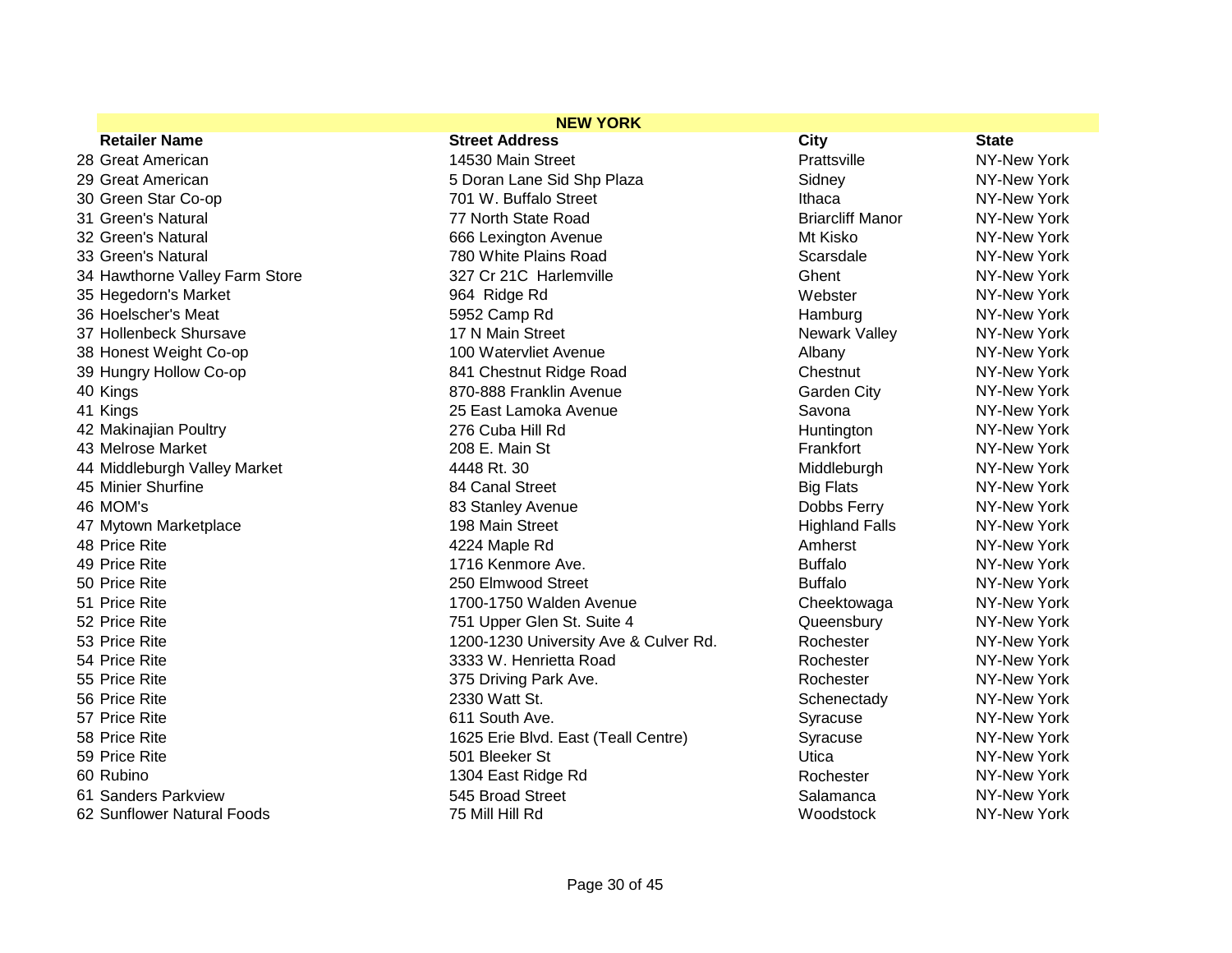|                          | <b>NEW YORK</b>             |                       |              |
|--------------------------|-----------------------------|-----------------------|--------------|
| <b>Retailer Name</b>     | <b>Street Address</b>       | City                  | <b>State</b> |
| 63 Sunflower Rhinebeck   | 24 Garden Street            | Rhinebeck             | NY-New York  |
| 64 The Local Food Market | 37 N. Main Street           | Cortland              | NY-New York  |
| 65 Tops Store            | 6308 New York Street Hwy 9  | Chestertown           | NY-New York  |
| 66 Wild By Nature        | 2709 Long Beach Road        | Oceanside             | NY-New York  |
| 67 Wild By Nature        | 198 Route 25A               | <b>East Setaucket</b> | NY-New York  |
| 68 Wild By Nature        | 252-14 West Montauk Highway | Hampton Bays          | NY-New York  |
| 69 Wild By Nature        | 369 W. Main Street          | Huntington            | NY-New York  |
| 70 Wild By Nature        | 478A Union Blyd             | West Islip            | NY-New York  |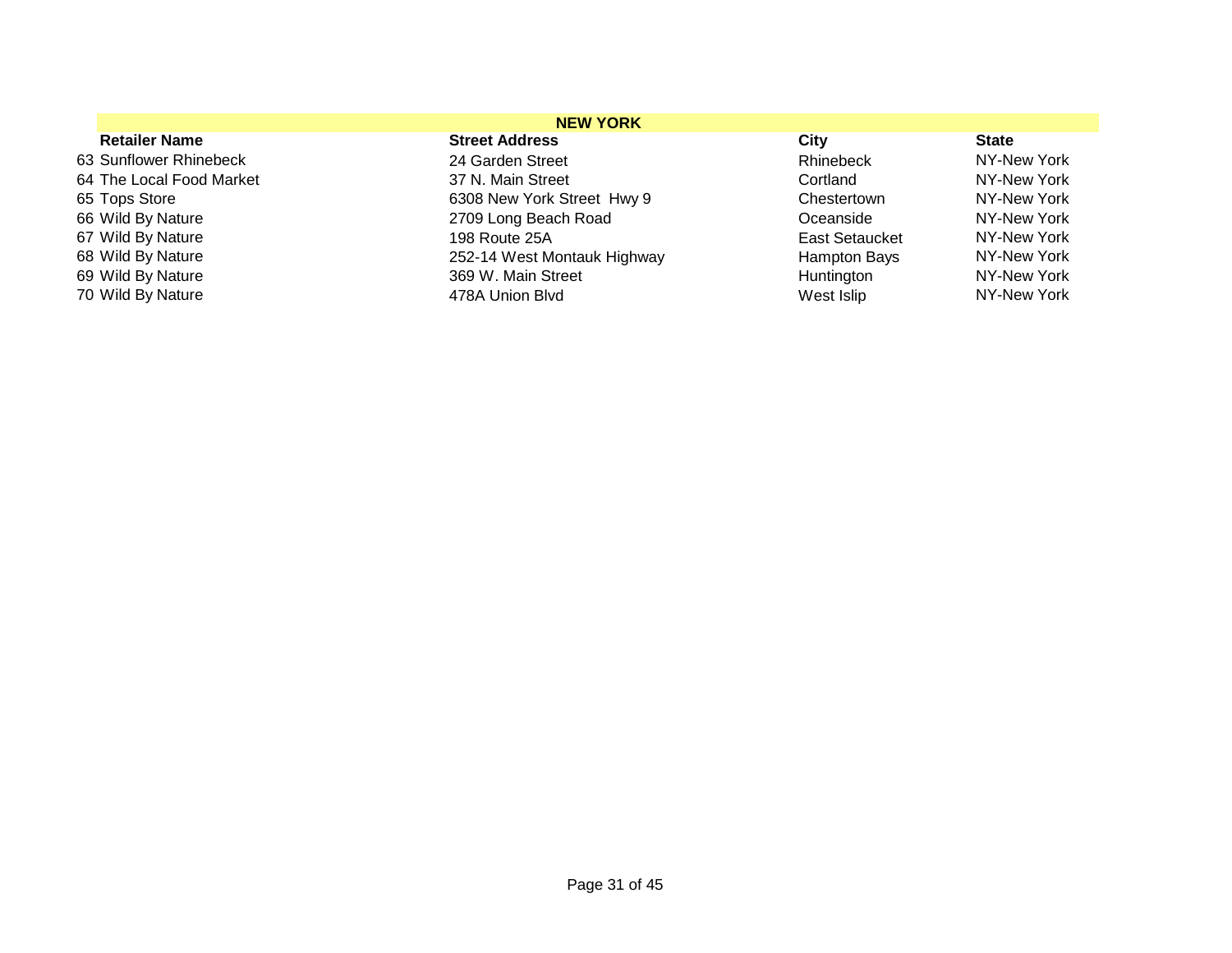

USDA United States<br>
Department of<br>
Agriculture<br>
Retail List for Recall Number: United States Department of Agriculture

Food Safety And Inspection Service<sup>1</sup>

**List Current As Of:** 

|                            | <b>OHIO</b>               |                        |              |
|----------------------------|---------------------------|------------------------|--------------|
| <b>Retailer Name</b>       | <b>Street Address</b>     | City                   | <b>State</b> |
| 1 Al's Meat Market         | 740 W Main St             | Newark                 | OH-Ohio      |
| 2 Atlantic Foods           | 430 6th Street S.E.       | Canton                 | OH-Ohio      |
| 3 Belleville Brothers      | 239 South Main St.        | <b>Bowling Green</b>   | OH-Ohio      |
| 4 Belloni's                | 258 S Wabash Ave          | <b>Brewster</b>        | OH-Ohio      |
| 5 Blue Ribbon Meats        | 3316 W 67th               | Cleveland              | OH-Ohio      |
| 6 Campbell's Market        | 414 Main St               | Duncan Falls           | OH-Ohio      |
| 7 Campbell's Market        | 630 Main St               | Mcarthur               | OH-Ohio      |
| 8 Canal Fulton Provision   | 2014 Locust Street        | Canal Fulton           | OH-Ohio      |
| 9 Carpenter's Market       | 103 S Columbus St         | Somerset               | OH-Ohio      |
| 10 Catanese Classic Meats  | 8110 Carnagie             | Cleveland              | OH-Ohio      |
| 11 Cleveland Ave Market    | 1225 Cleveland Ave        | Ashland                | OH-Ohio      |
| 12 Convenient Food Mart    | 4828 State Road           | Cleveland              | OH-Ohio      |
| 13 Cornell's IGA Foodliner | 140 Mansfield Avenue      | Shelby                 | OH-Ohio      |
| 14 Danville                | 14800 Millersburg Rd      | Danville               | OH-Ohio      |
| 15 Drug Mart               | 5270 Center Rd            | <b>Brunswick Hills</b> | OH-Ohio      |
| 16 Drug Mart               | 6160 Brecksville Road     | Independence           | OH-Ohio      |
| 17 Earth Fare Market       | 3939 Everhard Rd NW       | North Canton           | OH-Ohio      |
| 18 East Dayton Meats       | 1546 Keystone Ave         | Dayton                 | OH-Ohio      |
| 19 East Side Market        | 10505 St. Clair Ave       | Cleveland              | OH-Ohio      |
| 20 Fisher Foods            | 4401 W Tuscarawas St      | Canton                 | OH-Ohio      |
| 21 Fisher Foods            | 4403 Cleveland Ave NW     | Canton                 | OH-Ohio      |
| 22 Fisher Foods            | 8100 Cleveland Ave NW     | Canton                 | OH-Ohio      |
| 23 Fisher Foods            | 5215 Fulton Dr NW         | Canton                 | OH-Ohio      |
| 24 Fligners                | 1854 Broadway Ave         | Lorain                 | OH-Ohio      |
| 25 Foodland                | 70 N Plains Rd            | The Plains             | OH-Ohio      |
| 26 Gabes Meat & Deli       | 4037 Hills & Dales Canton | Canton                 | OH-Ohio      |
| 27 Gallucci's              | 6610 Euclid Avenue        | Cleveland              | OH-Ohio      |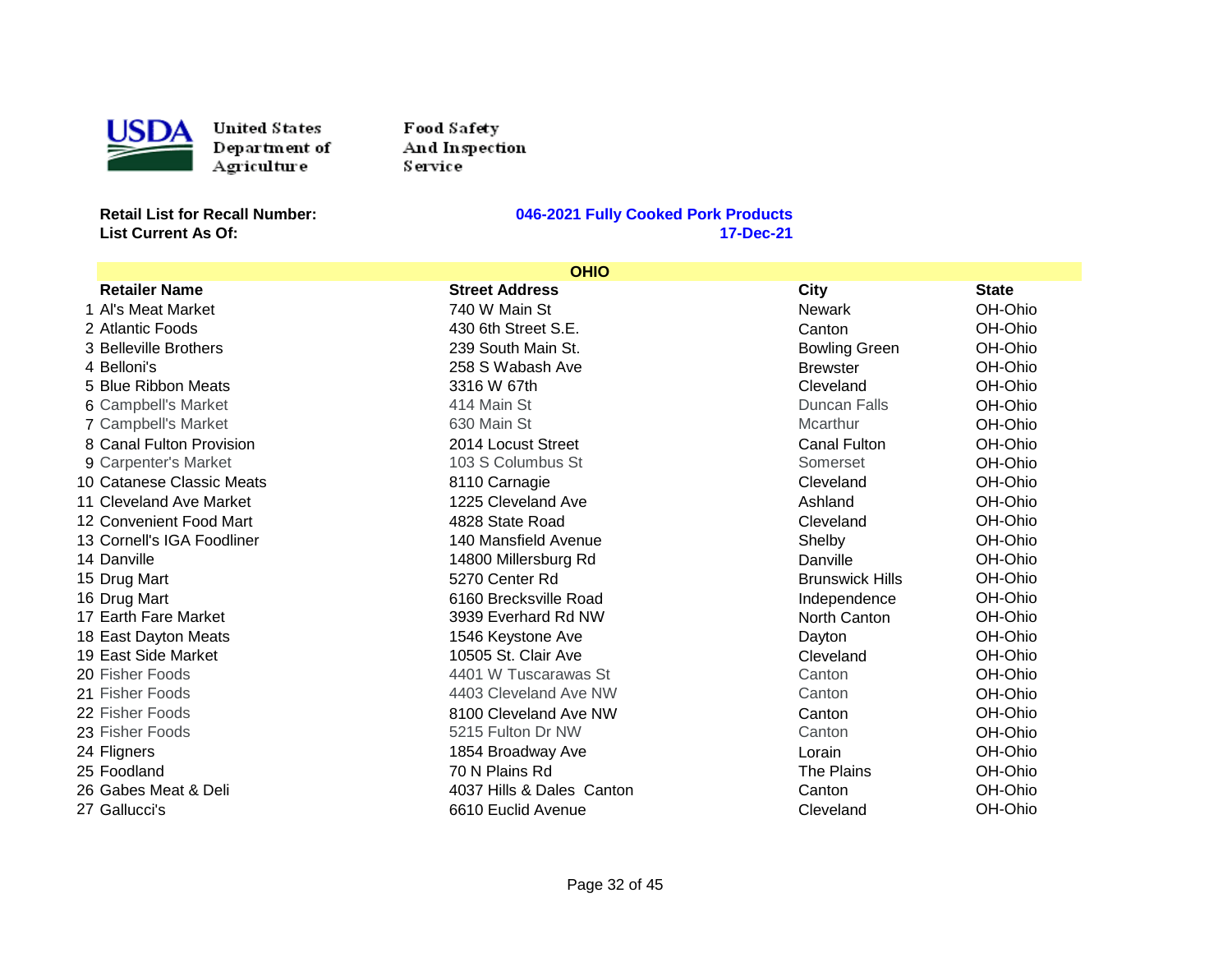|                                          | <b>OHIO</b>           |                     |              |
|------------------------------------------|-----------------------|---------------------|--------------|
| <b>Retailer Name</b>                     | <b>Street Address</b> | City                | <b>State</b> |
| 28 Giant Eagle                           | 15937 State Route 170 | East Liverpool      | OH-Ohio      |
| 29 Giant Eagle                           | 18250 Snow Rd         | Parma               | OH-Ohio      |
| 30 H And L                               | 1627 N. Gettysburg    | Dayton              | OH-Ohio      |
| 31 Haylett's Corner Store                | 4699 St Rt 82         | Mantua              | OH-Ohio      |
| 32 Jacobs Meats                          | Rr 2 08127 St Rt 66   | Defiance            | OH-Ohio      |
| 33 Jungle Jims                           | 5440 Dixie Hwy        | Fairfield           | OH-Ohio      |
| 34 Kelly's Market                        | 3453 Parsons Ave      | Columbus            | OH-Ohio      |
| 35 Kinsman IGA                           | 8281 State St         | Kinsman             | OH-Ohio      |
| 36 Kocian Meats                          | 4060 St Clair Ave     | Cleveland           | OH-Ohio      |
| 37 Lannings Foods                        | 1033 Newark Road      | <b>Mount Vernon</b> | OH-Ohio      |
| 38 Leach's Meats & Sweets                | 256 31st Street       | <b>Barberton</b>    | OH-Ohio      |
| 39 Market at the Ridge                   | 4851 Security Dr.     | Springfield         | OH-Ohio      |
| 40 McMaken IGA                           | 1 McMaken Lane        | <b>Brookville</b>   | OH-Ohio      |
| 41 Miles Supermarket                     | 4127 East 131 St      | Cleveland           | OH-Ohio      |
| 42 Miller Bros Grocery                   | 166 W Main St         | New London          | OH-Ohio      |
| 43 Miller Market                         | 711 Wooster St        | Lodi                | OH-Ohio      |
| 44 Miller Super Valu-Meat                | 117 Whittlesey Ave    | <b>Norwalk</b>      | OH-Ohio      |
| 45 Mosiers IGA                           | 21701 Main St         | Raymond             | OH-Ohio      |
| 46 Mustard Seed Market                   | 3885 Medina Rd        | Akron               | OH-Ohio      |
| 47 Mustard Seed Market                   | 867 W Market St       | Akron               | OH-Ohio      |
| 48 Oakland Grocery                       | 9101 St Rt 159        | Amanda              | OH-Ohio      |
| 49 Prime Meats                           | 756 East 200th St     | Cleveland           | OH-Ohio      |
| 50 Riesbeck's                            | 1000 E Main St        | <b>Barnesville</b>  | OH-Ohio      |
| 51 Riesbeck's                            | 56130 National Rd     | <b>Bridgeport</b>   | OH-Ohio      |
| 52 Riesbeck's                            | 316 S College Street  | Newcomerstown       | OH-Ohio      |
| 53 Riesbeck's                            | 104 Plaza Dr          | St Clairsville      | OH-Ohio      |
| 54 Riesbeck's                            | 1840 Franklin Avenue  | Toronto             | OH-Ohio      |
| 55 Rodhes                                | 2105 Glen Drive       | Millersburgh        | OH-Ohio      |
| 56 Rodhe's IGA                           | 2105 Glen Dr          | Millersburg         | OH-Ohio      |
| 57 RSVP                                  | 1553 Plaza Blvd       | Akron               | OH-Ohio      |
| 58 RSVP                                  | 4431 Kent Rd          | Strongsville        | OH-Ohio      |
| 59 Rulli Bros                            | 4331 Kirk Rd          | Youngstown          | OH-Ohio      |
| 60 Rulli Bros                            | 8025 South Ave        | Youngstown          | OH-Ohio      |
| 61 Sander's Market                       | 501 W Main St         | Carrollton          | OH-Ohio      |
| 62 Sapell's Supermarket and Liquor Store | 1314 W 117th St       | Lakewood            | OH-Ohio      |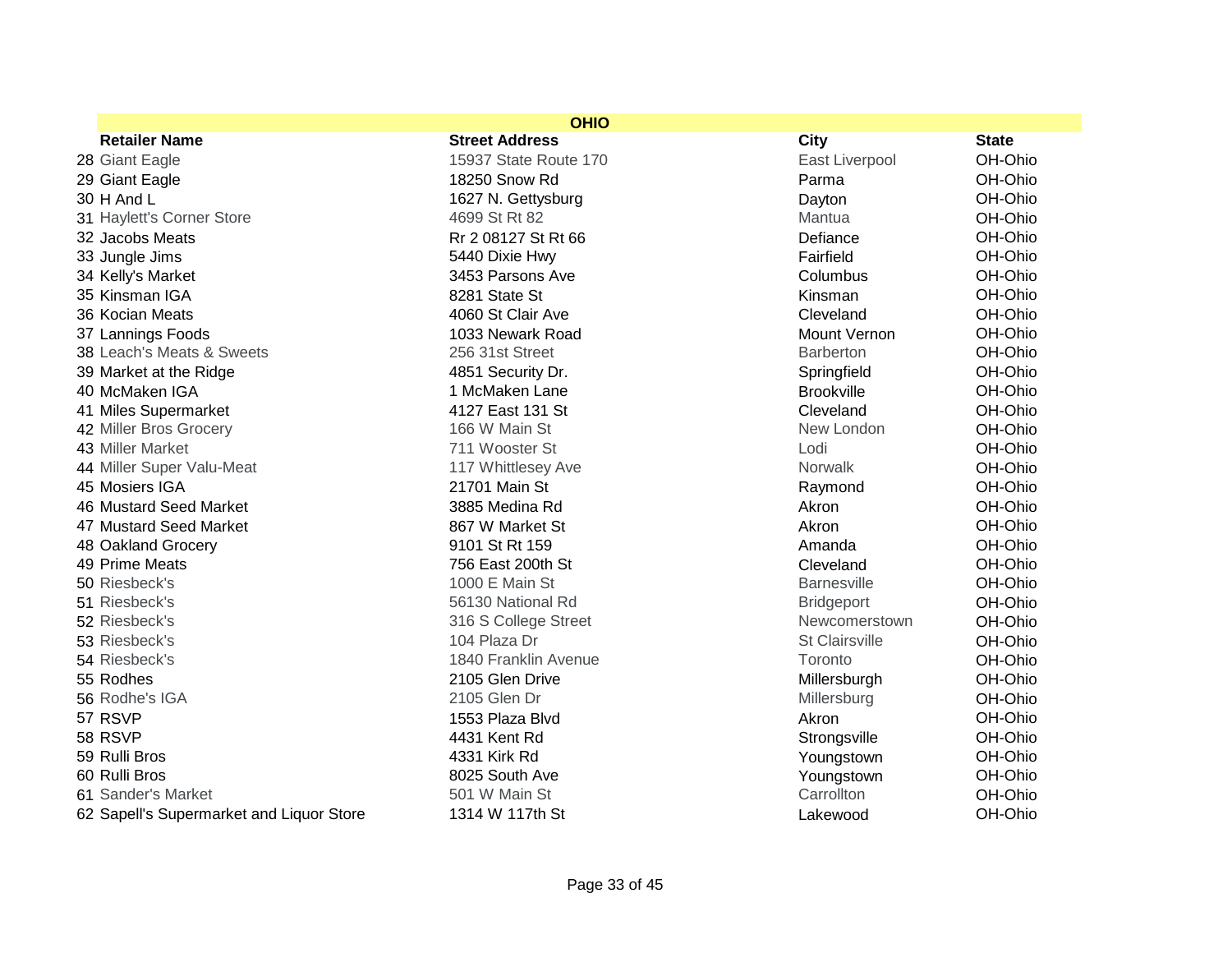|                                  | <b>OHIO</b>                |                       |              |
|----------------------------------|----------------------------|-----------------------|--------------|
| <b>Retailer Name</b>             | <b>Street Address</b>      | City                  | <b>State</b> |
| 63 Save-Mor                      | 12901 Shaw Ave             | Cleveland             | OH-Ohio      |
| 64 Shaker's Marketplace          | 27091 Bagley Rd            | Olmsted Twp           | OH-Ohio      |
| 65 Simon's Market                | 11501 Buckeye Rd Cleveland | Cleveland             | OH-Ohio      |
| 66 Sky Plaza IGA                 | 8283 Windham Street        | Garrettsville         | OH-Ohio      |
| 67 Smithhisler Meats             | 8835 Columbus Rd           | Mt Vernon             | OH-Ohio      |
| 68 Sparkle Market                | 1616 Pennsylvania Ave      | East Liverpool        | OH-Ohio      |
| 69 Sparkle Market                | 112 South Market Street    | <b>East Palestine</b> | OH-Ohio      |
| 70 Sparkle Market                | 460 Main Street            | Grafton               | OH-Ohio      |
| 71 Stakes IGA                    | 430 N Jefferson            | Loudonville           | OH-Ohio      |
| 72 Stockyard Meats               | 6105 Detroit               | Cleveland             | OH-Ohio      |
| 73 Sugar Valley Meats            | 2149 Dutch Valler Dr.      | Sugarcreek            | OH-Ohio      |
| 74 Surfside Convenient Food Mart | 36201 Lakeshore Blvd       | Eastlake              | OH-Ohio      |
| 75 Trumbull Locker Plant         | 3393 Route 534             | <b>Rock Creek</b>     | OH-Ohio      |
| 76 Turk Brothers                 | 1903 Orange                | Ashland               | OH-Ohio      |
| 77 Weat Salem IGA                | 12 N Main St               | West Salem            | OH-Ohio      |
| 78 Zagara's                      | 1940 Lee Rd                | Cleveland             | OH-Ohio      |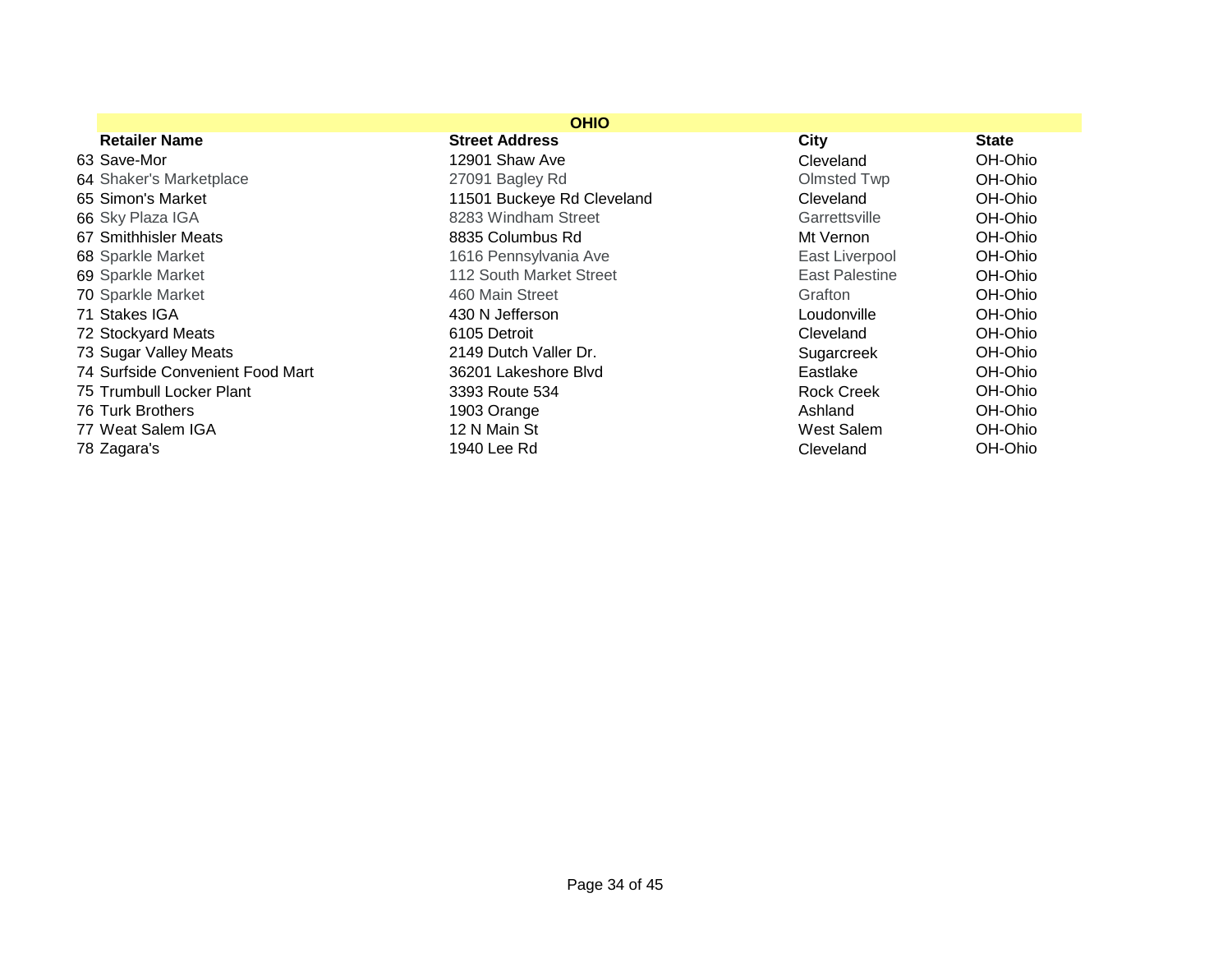

USDA United States<br>
Department of<br>
Agriculture<br>
Retail List for Recall Number: United States Department of Agriculture

Food Safety And Inspection Service<sup>1</sup>

**List Current As Of:** 

#### **Retailly Cooked Pork Products**<br>17-Dec-21

| <b>PENNSYLVANIA</b>      |                          |                         |                 |
|--------------------------|--------------------------|-------------------------|-----------------|
| <b>Retailer Name</b>     | <b>Street Address</b>    | City                    | <b>State</b>    |
| 1 Bi-Lo                  | 125 Elm Street           | <b>Homer City</b>       | PA-Pennsylvania |
| 2 Bodhi Market           | 2503 Mountain View       | Kintnersville           | PA-Pennsylvania |
| 3 Community Food Co-op   | 2670 Coral Street        | Philadelphia            | PA-Pennsylvania |
| 4 Food Garden Market     | 608 Franklin Ave         | <b>Brooklyn</b>         | PA-Pennsylvania |
| 5 Fresh Grocer           | 3021 Gray's Ferry Ave    | Philadelphia            | PA-Pennsylvania |
| 6 Fresh Grocer           | 5601 Chestnut St.        | Philadelphia            | PA-Pennsylvania |
| 7 Fresh Grocer           | 4160 Monument Rd         | Philadelphia            | PA-Pennsylvania |
| 8 Fresh Grocer           | 1501 N. Broad St.        | Philadelphia            | PA-Pennsylvania |
| 9 Fresh Grocer           | 5301 Chew Ave.           | Philadelphia            | PA-Pennsylvania |
| 10 Fresh Grocer          | 421 South 69th Street    | <b>Upper Darby</b>      | PA-Pennsylvania |
| 11 Fresh Grocer          | 1000 Easton Rd           | Wyncote                 | PA-Pennsylvania |
| 12 Frey's Better Foods   | 1575 Main Street         | Hellertown              | PA-Pennsylvania |
| 13 Ideal Market          | 2449 Bedford Street      | Johnstown               | PA-Pennsylvania |
| 14 Ideal Market          | 339 Walnut Street        | Johnstown               | PA-Pennsylvania |
| 15 Kimberton Market      | 1139 W Ben Franklin Ct   | Douglasville            | PA-Pennsylvania |
| 16 Kimberton Market      | 4010 Durham Road         | Ottsville               | PA-Pennsylvania |
| 17 McCaffrey's           | 1301 Skippack Pike       | <b>Blue Bell</b>        | PA-Pennsylvania |
| 18 McCaffrey's           | 2890 Eagle Road          | <b>Newtown</b>          | PA-Pennsylvania |
| 19 McCaffrey's           | 635 Heacock Road         | Yardley                 | PA-Pennsylvania |
| 20 Mercik's Ideal Market | 2690 William Penn Avenue | Johnstown               | PA-Pennsylvania |
| 21 Miller Quality Meats  | 142 North Main St        | <b>Butler</b>           | PA-Pennsylvania |
| 22 MOM's                 | 1149 E. Lancaster Avenue | <b>Bryn Mawr</b>        | PA-Pennsylvania |
| 23 MOM's                 | 34 South 11th St         | Philadelphia            | PA-Pennsylvania |
| 24 Organics              | 33 South Bellmont Road   | Paradise                | PA-Pennsylvania |
| 25 Price Rite            | 1720 S. 4th Street       | Allentown               | PA-Pennsylvania |
| 26 Price Rite            | 1001 8th Avenue          | <b>Bethlehem</b>        | PA-Pennsylvania |
| 27 Price Rite            | 4510 Buffalo Road        | <b>Harborcreek Twsp</b> | PA-Pennsylvania |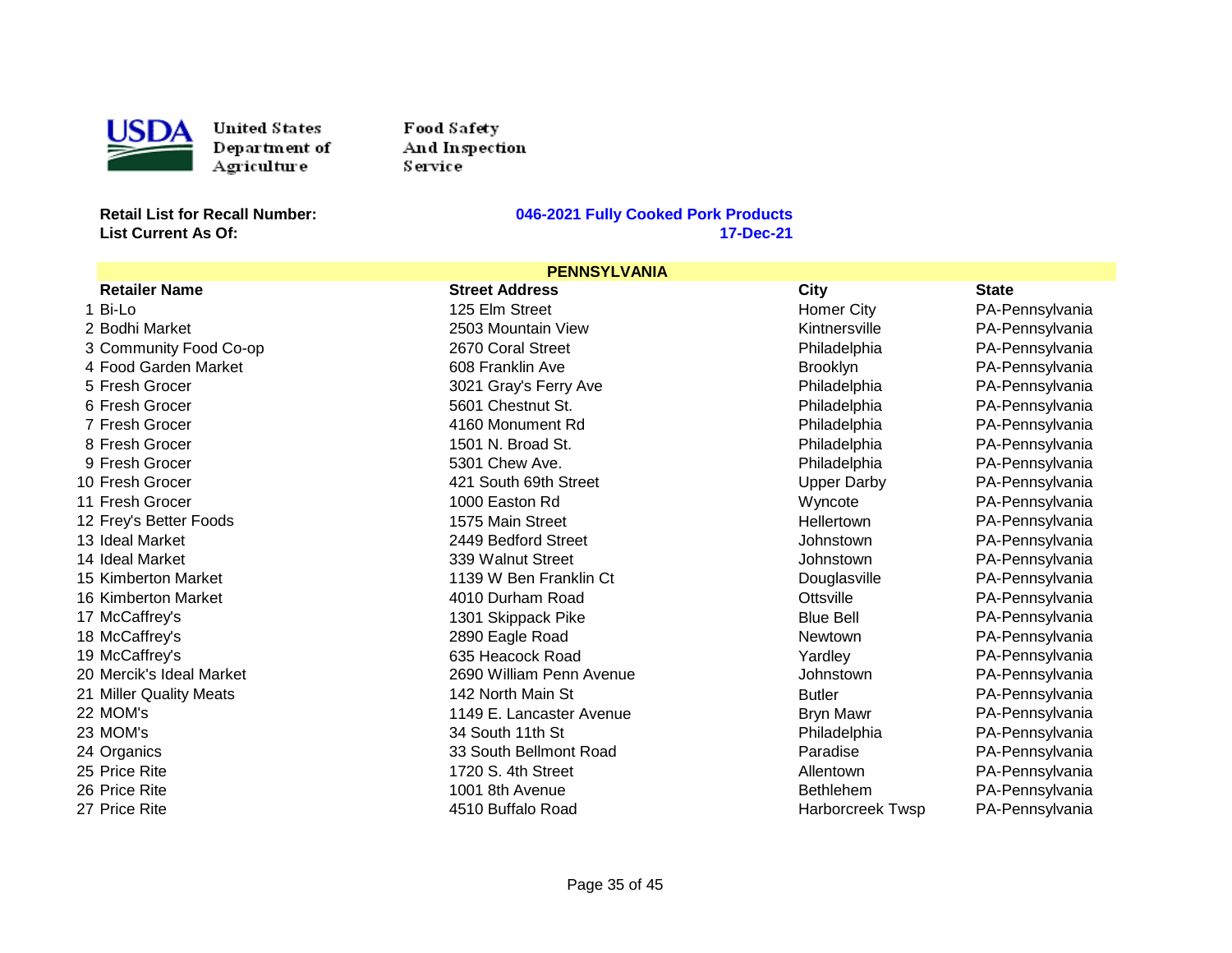|                             | <b>PENNSYLVANIA</b>     |                      |                 |
|-----------------------------|-------------------------|----------------------|-----------------|
| <b>Retailer Name</b>        | <b>Street Address</b>   | City                 | <b>State</b>    |
| 28 Price Rite               | 3812 Union Deposit Road | Harrisburg           | PA-Pennsylvania |
| 29 Price Rite               | 2299 Cumberland Street  | Lebanon              | PA-Pennsylvania |
| 30 Price Rite               | 951 North 6th Street    | Reading              | PA-Pennsylvania |
| 31 Price Rite               | 611 Luzerne St.         | Scranton             | PA-Pennsylvania |
| 32 Price Rite               | 923-925 Providence Road | Secane               | PA-Pennsylvania |
| 33 Price Rite               | 2142 S. Queen St.       | York                 | PA-Pennsylvania |
| 34 Riverside Family Market  | 1 N Main Street         | Point Marion         | PA-Pennsylvania |
| 35 Robert Wholey & Co.      | 1711 Penn Ave           | Pittsburgh           | PA-Pennsylvania |
| 36 Rolling Green Golf Club  | 280 North State Road    | Springfield          | PA-Pennsylvania |
| 37 Sonnewald Natural Foods  | 4796 Lehman Rd          | <b>Spring Grove</b>  | PA-Pennsylvania |
| 38 Soulberry Natural Market | 415 York Road #2        | New Hope             | PA-Pennsylvania |
| 39 Specialty Steak          | 1109 Downing Ave        | Erie                 | PA-Pennsylvania |
| 40 Weaver's Way             | 8424 Germantown Avenue  | <b>Chestnut Hill</b> | PA-Pennsylvania |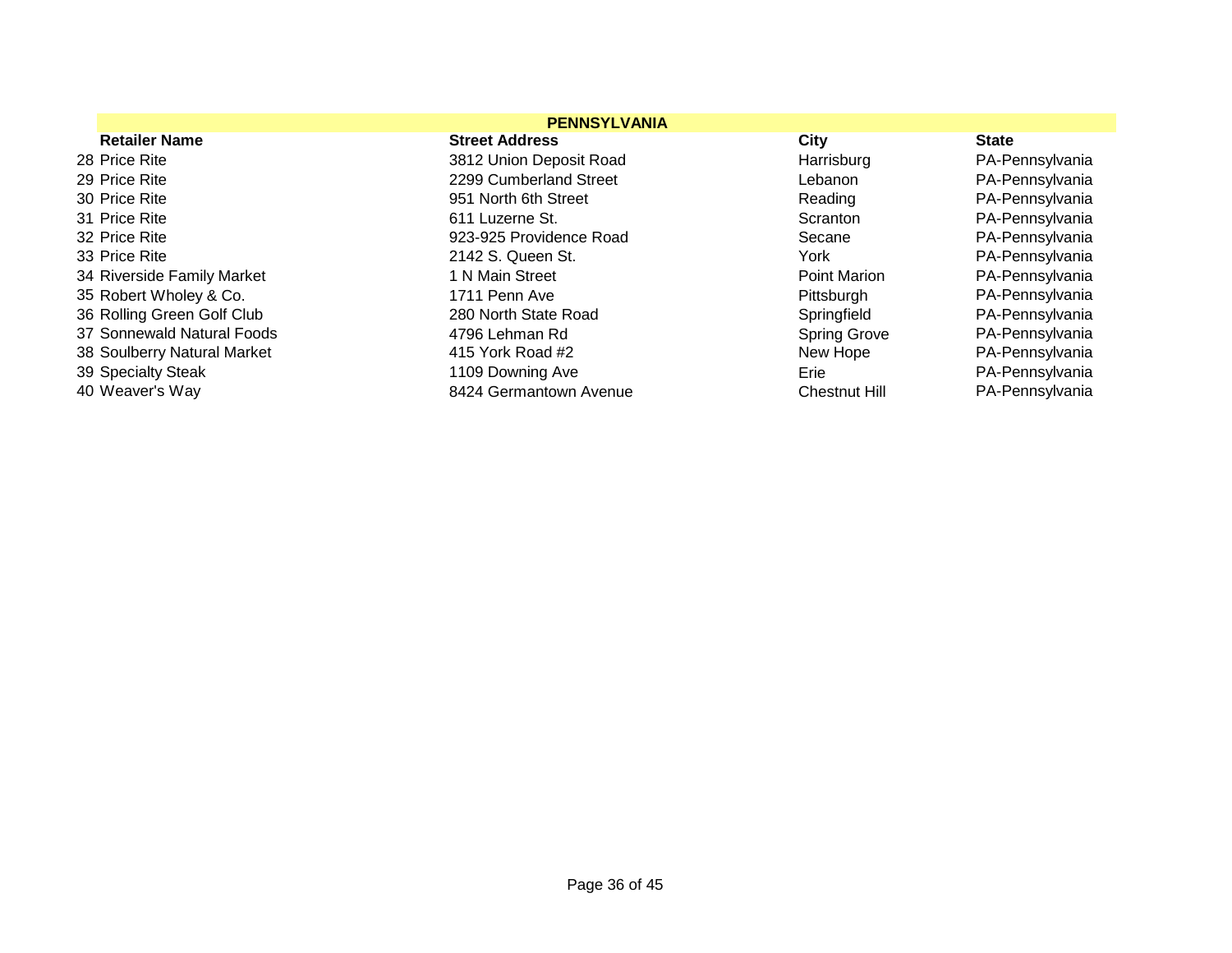

Food Sa fety And Inspection Service

**List Current As Of:** 

| <b>RHODE ISLAND</b>  |                                |                  |                        |
|----------------------|--------------------------------|------------------|------------------------|
| <b>Retailer Name</b> | <b>Street Address</b>          | City             | <b>State</b>           |
| 1 Price Rite         | 1415 Elmwood Avenue            | Cranston         | <b>RI-Rhode Island</b> |
| 2 Price Rite         | 1448 Hartford Avenue - Suite B | Johnston         | RI-Rhode Island        |
| 3 Price Rite         | 465 Lonsdale Ave.              | Pawtucket        | RI-Rhode Island        |
| 4 Price Rite         | 325 Valley St.                 | Providence       | RI-Rhode Island        |
| 5 Price Rite         | 945 Bald Hill Rd.              | Warwick          | <b>RI-Rhode Island</b> |
| 6 Price Rite         | 2000 Diamond Hill Road         | Woonsocket       | <b>RI-Rhode Island</b> |
| 7 Shaw's             | 320 Warwick Avenue             | Warwick          | RI-Rhode Island        |
| 8 Shaw's             | 8 Chapel View Blvd             | Cranston         | RI-Rhode Island        |
| 9 Shaw's             | 186 County Road                | Barrington       | <b>RI-Rhode Island</b> |
| 10 Shaw's            | 71 East Main Road              | Middletown       | RI-Rhode Island        |
| 11 Shaw's            | 160 Old Tower Hill Road        | Wakefield        | RI-Rhode Island        |
| 12 Shaw's            | 1050 Willet Ave                | East Providence  | <b>RI-Rhode Island</b> |
| 13 Shaw's            | 585 Taunton Ave                | East Providence  | <b>RI-Rhode Island</b> |
| 14 Shaw's            | 15 Smithfield Road             | North Providence | <b>RI-Rhode Island</b> |
| 15 Vicente's         | 470 Pawtucket Avenue           | Pawtucket        | RI-Rhode Island        |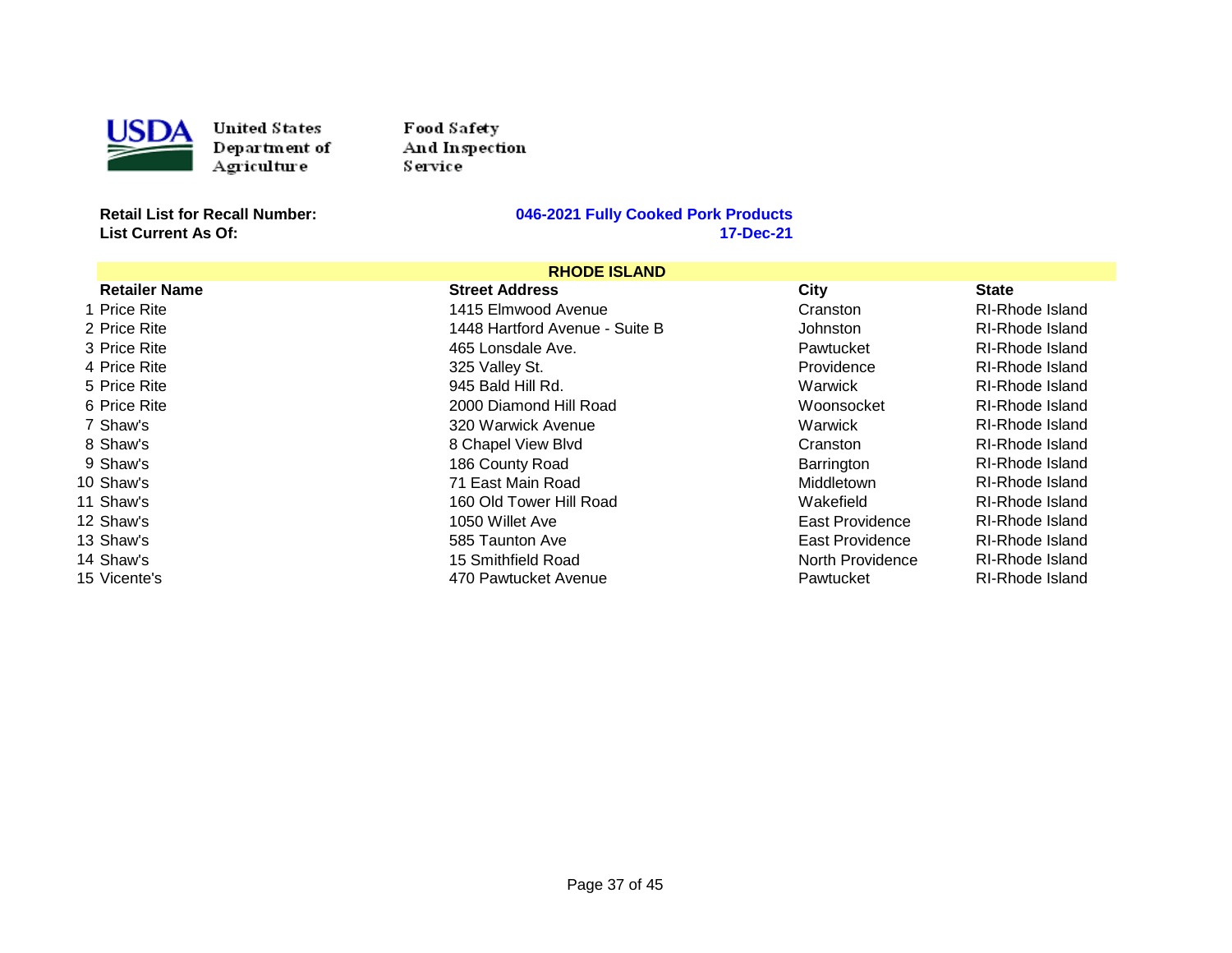

Food Sa fety And Inspection Service

**List Current As Of:** 

| <b>SOUTH CAROLINA</b> |                       |             |                          |
|-----------------------|-----------------------|-------------|--------------------------|
| <b>Retailer Name</b>  | <b>Street Address</b> | City        | <b>State</b>             |
| 1 Earth Fare Market   | 74 Folly Rd Blvd      | Charleston  | <b>SC-South Carolina</b> |
| 2 Earth Fare Market   | 3312b Devine St       | Columbia    | <b>SC-South Carolina</b> |
| 3 Earth Fare Market   | 2351 Len Patterson Rd | Fort Mill   | SC-South Carolina        |
| 4 Earth Fare Market   | 3620 Pelham Rd        | Greenville  | <b>SC-South Carolina</b> |
| 5 Earth Fare Market   | 725 Cherry Rd         | Rock Hill   | SC-South Carolina        |
| 6 Earth Fare Market   | 1101 N Main St        | Summerville | <b>SC-South Carolina</b> |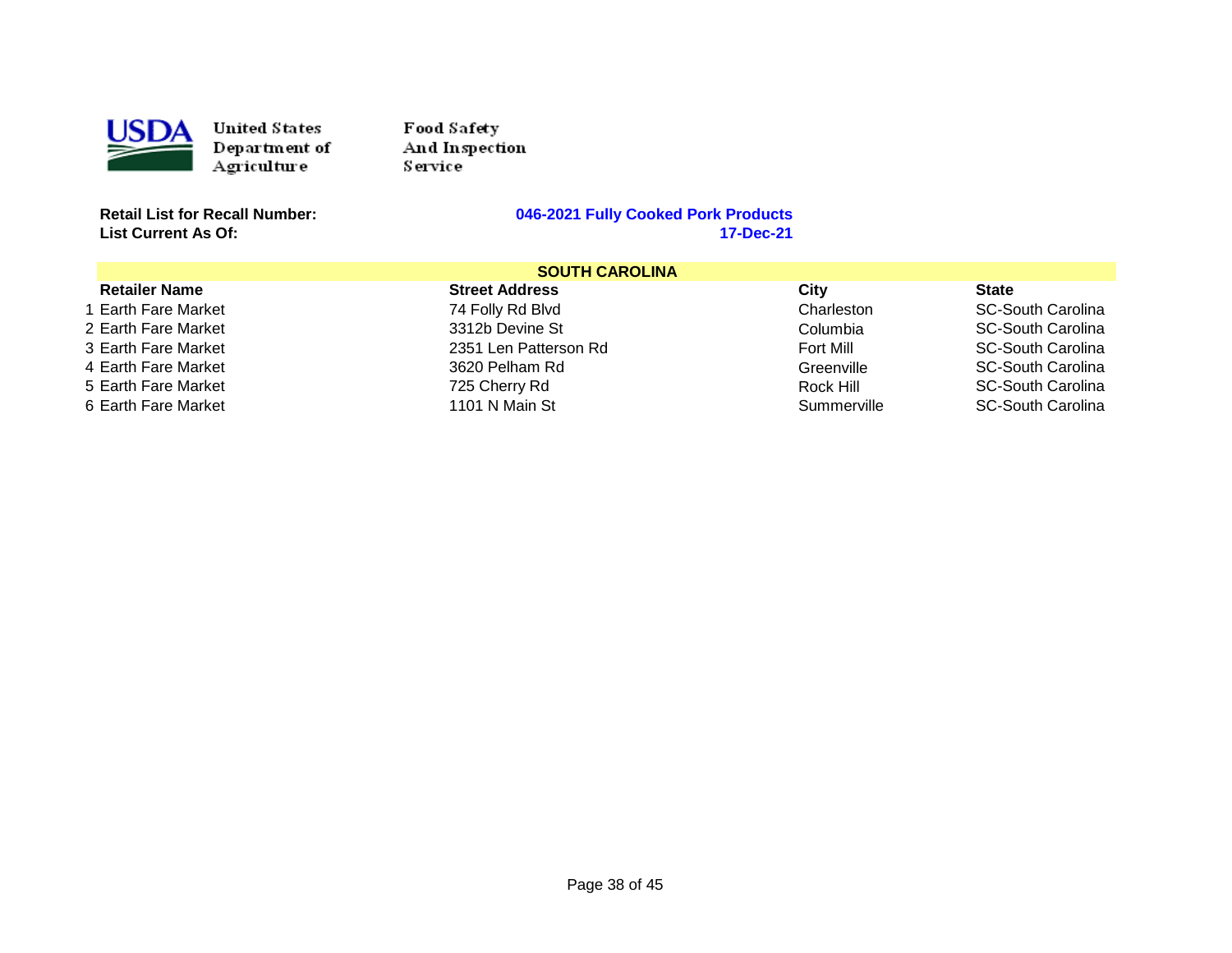

Food Sa fety And Inspection Service

**List Current As Of:** 

|                      | <b>SOUTH DAKOTA</b>    |          |                 |
|----------------------|------------------------|----------|-----------------|
| <b>Retailer Name</b> | <b>Street Address</b>  | City     | <b>State</b>    |
| 1 Natural Abundance  | 112 N. Main St. Ste. 2 | Aberdeer | SD-South Dakota |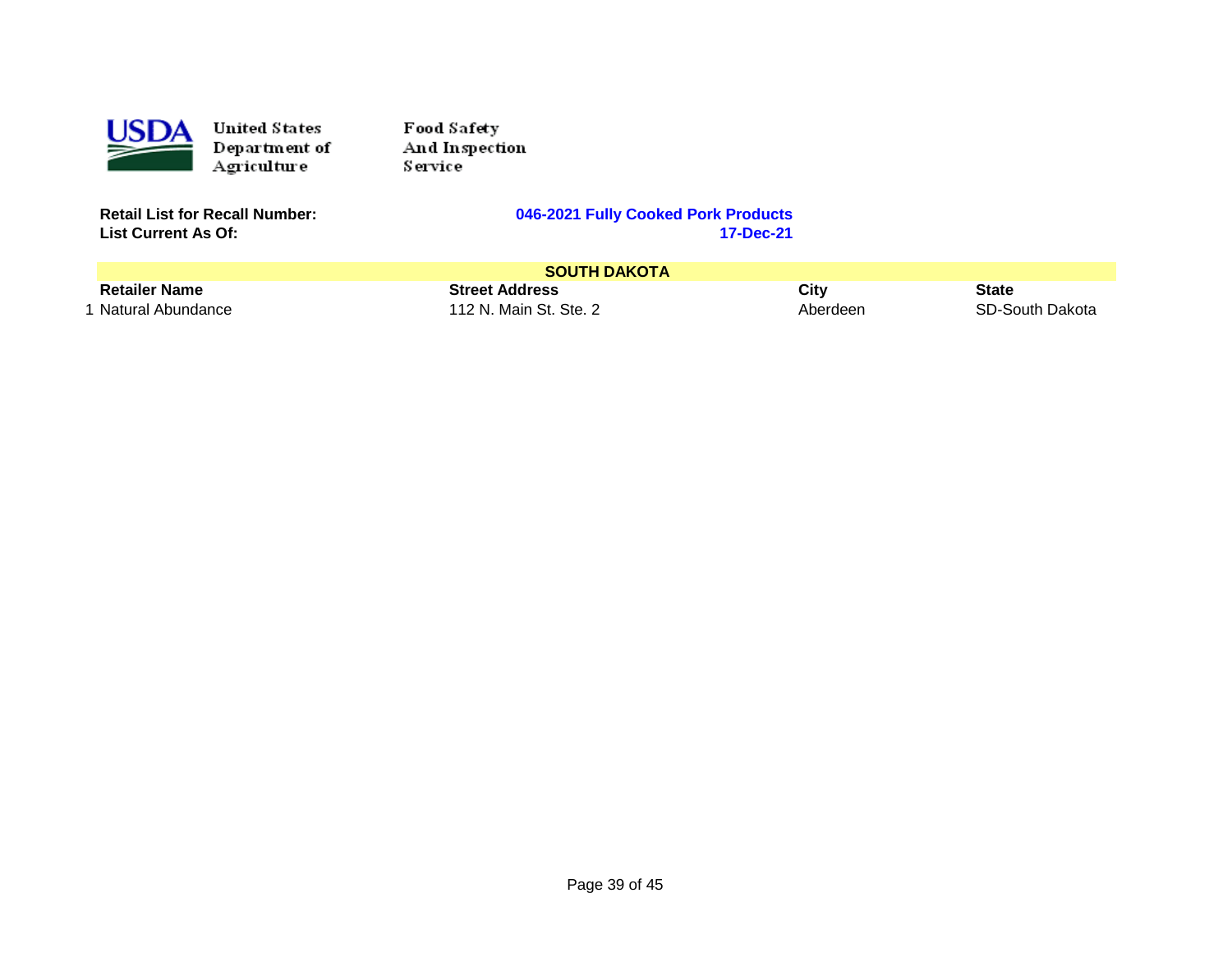

Food Safety And Inspection Service<sup>1</sup>

**List Current As Of:** 

#### **Retailly Cooked Pork Products**<br>17-Dec-21

| <b>TENNESSEE</b>     |                       |      |              |
|----------------------|-----------------------|------|--------------|
| <b>Retailer Name</b> | <b>Street Address</b> | City | <b>State</b> |
| 1 Piggly Wiggly      | 3611 West Main Street | Erin | TN-Tennessee |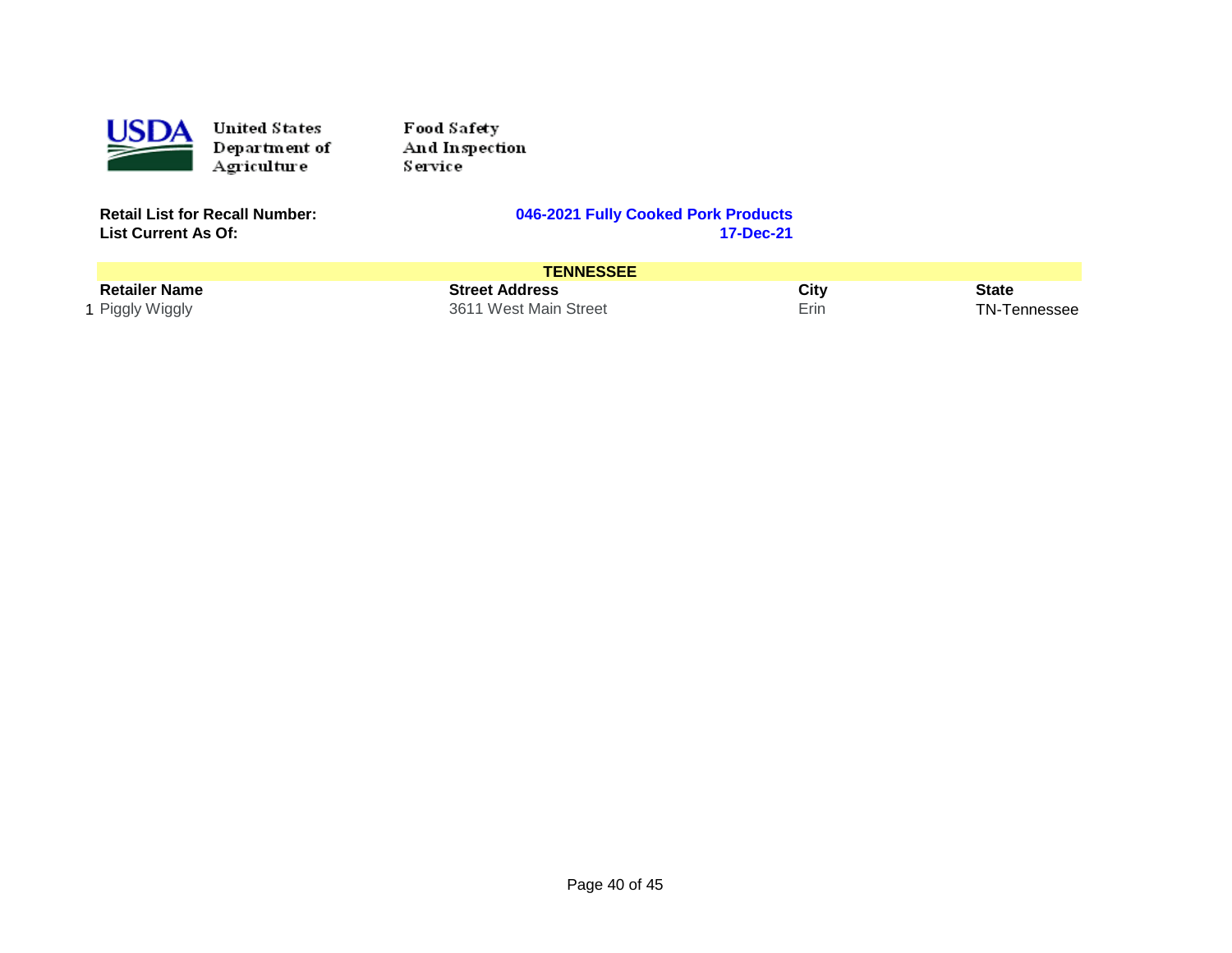

Food Sa fety And Inspection Service

**List Current As Of:** 

|                         | <b>TEXAS</b>          |        |          |
|-------------------------|-----------------------|--------|----------|
| <b>Retailer Name</b>    | <b>Street Address</b> | City   | State    |
| 1 Thrif-Tee Food Center | 401 W. Clayton        | Dayton | TX-Texas |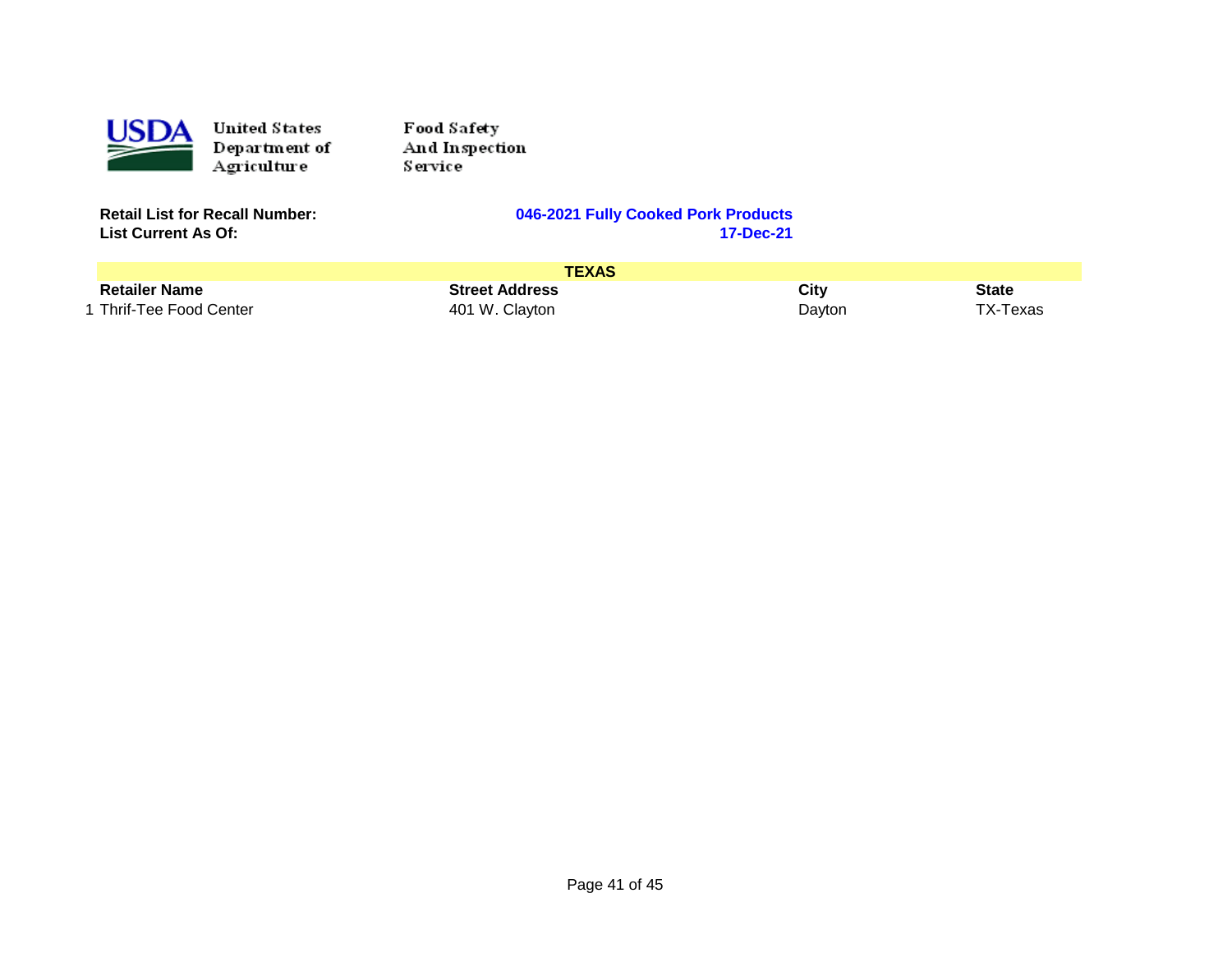

Food Sa fety And Inspection Service

**List Current As Of:** 

| <b>VIRGINIA</b>      |                         |                |              |
|----------------------|-------------------------|----------------|--------------|
| <b>Retailer Name</b> | <b>Street Address</b>   | City           | <b>State</b> |
| 1 Balducci's         | 600 Franklin St         | Alexandria     | VA-Virginia  |
| 2 Balducci's         | 6655 Old Dominion Dr    | Mclean         | VA-Virginia  |
| 3 Food Coop          | 320 Jefferson Davis Hwy | Fredericksburg | VA-Virginia  |
| 4 MOM's              | 424 Elden Street        | <b>Herndon</b> | VA-Virginia  |
| 5 MOM's              | 14470 Smoketown Rd      | Woodbridge     | VA-Virginia  |
| 6 Price Rite         | 3104 Queens Chapel Rd.  | Hyattsville    | VA-Virginia  |
| 7 The Mercantile     | 341 E Colonia Hwy       | Hamilton       | VA-Virginia  |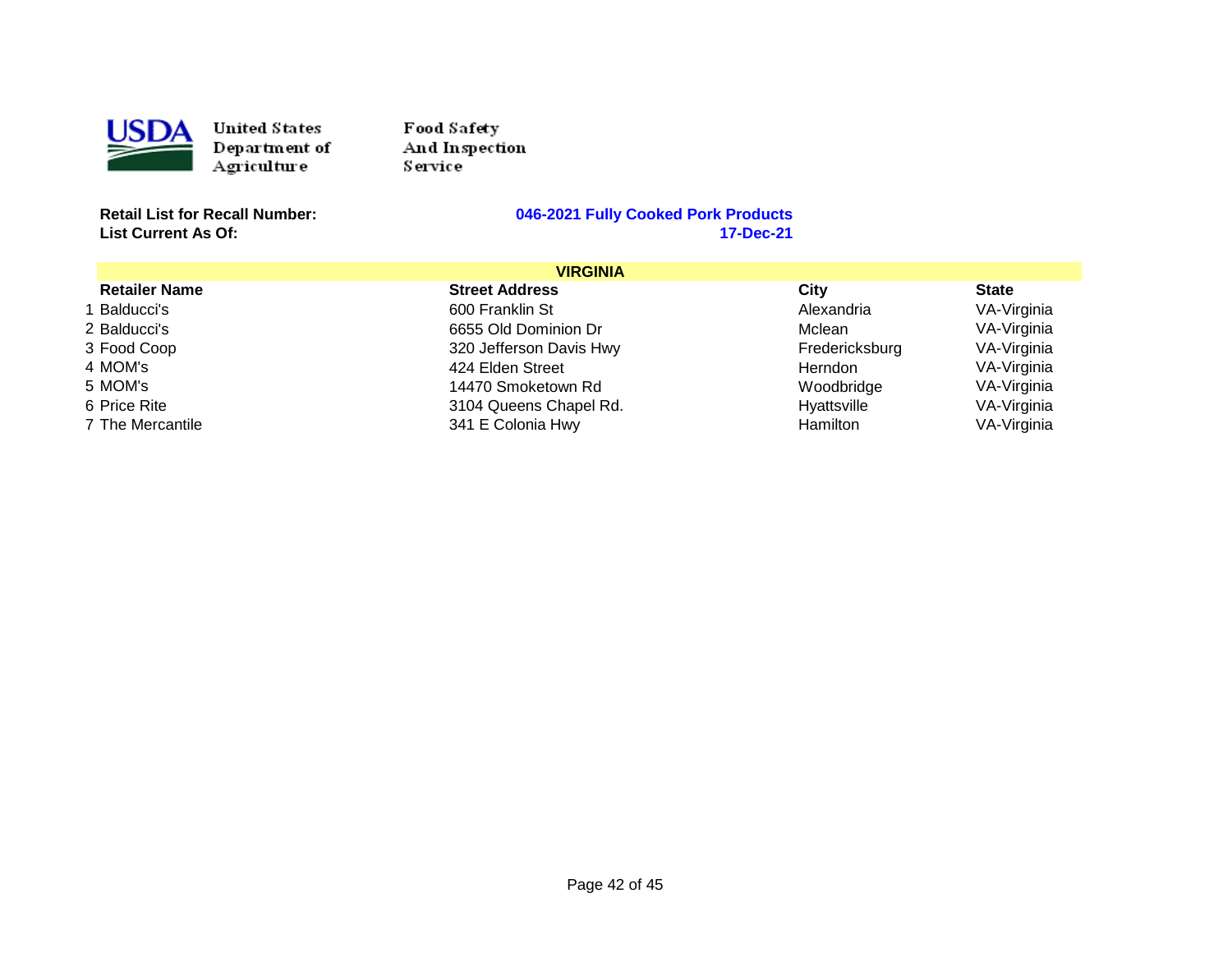

Food Safety And Inspection Service<sup>1</sup>

**List Current As Of:** 

#### **Retailly Cooked Pork Products**<br>17-Dec-21

| <b>VERMONT</b>       |                       |            |              |
|----------------------|-----------------------|------------|--------------|
| <b>Retailer Name</b> | <b>Street Address</b> | City       | <b>State</b> |
| Natural Foods        | 1 Washington Street   | Middlebury | VT-Vermont   |
| 2 Steeple Market     | 1098 Main Street      | Fairfax    | VT-Vermont   |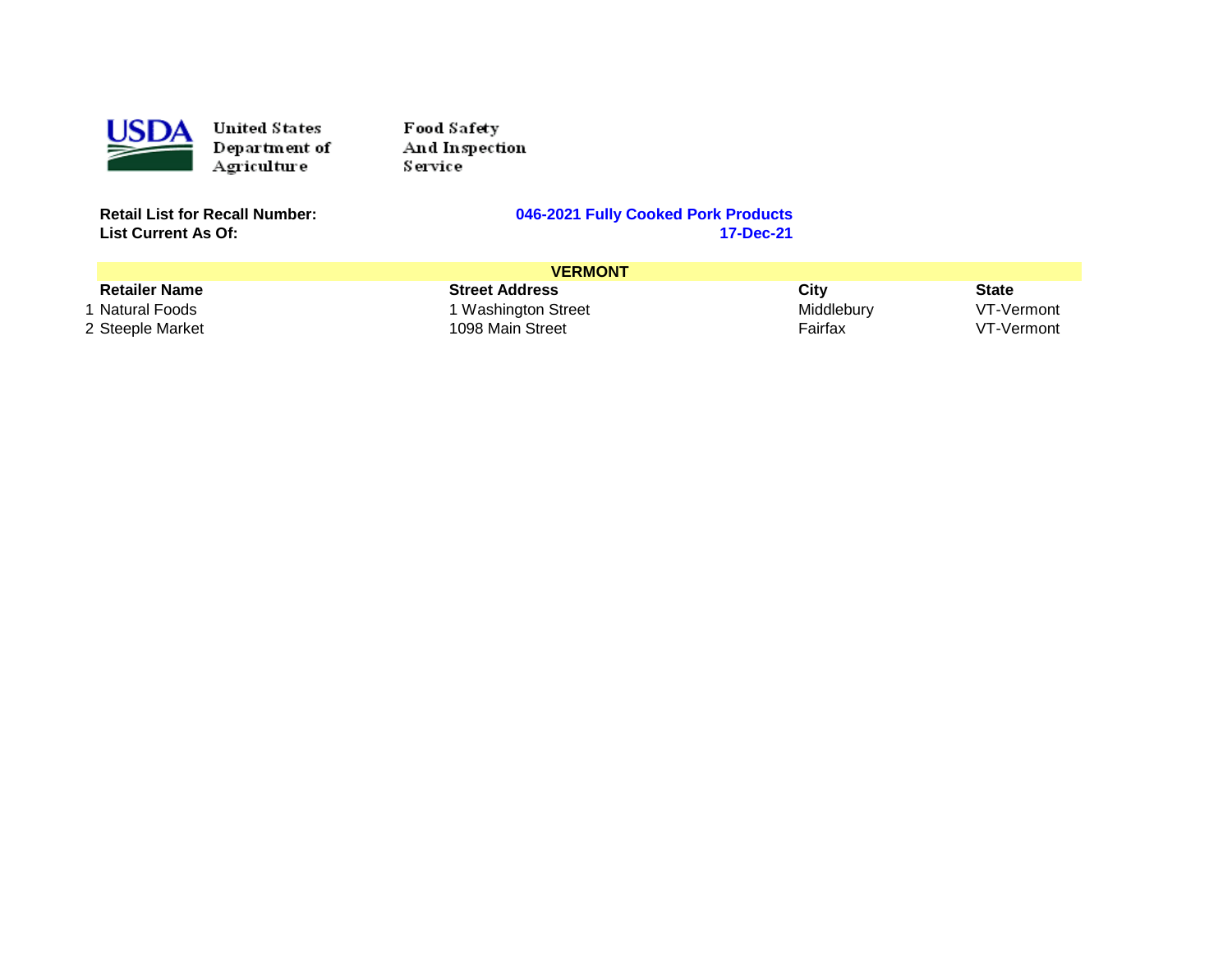

Food Safety And Inspection Service<sup>1</sup>

**List Current As Of:** 

|                      | <b>WISCONSIN</b>      |                   |              |
|----------------------|-----------------------|-------------------|--------------|
| <b>Retailer Name</b> | <b>Street Address</b> | City              | State        |
| 1 River Valley Ranch | 39900 60th St         | <b>Burlington</b> | WI-Wisconsin |